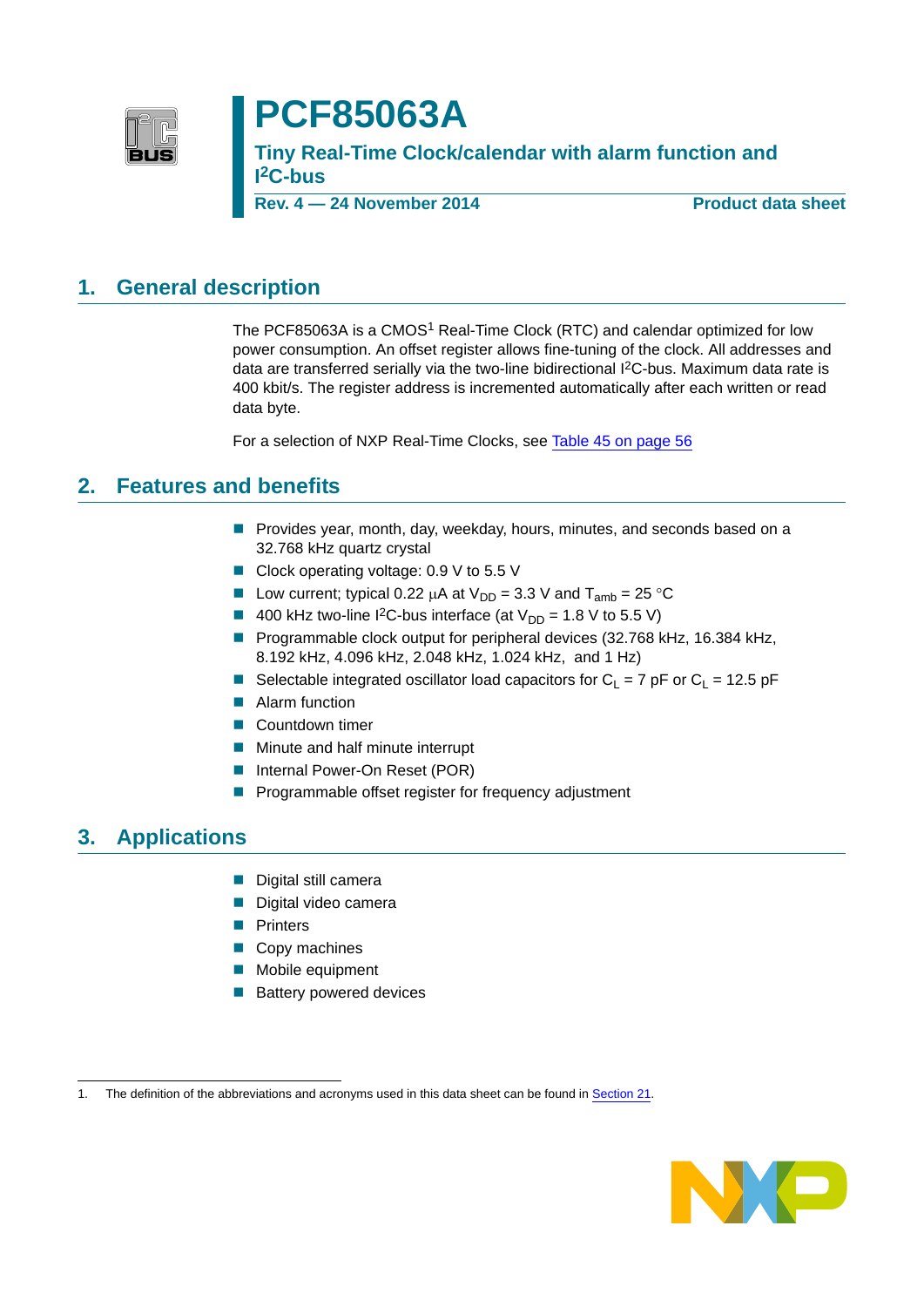#### <span id="page-1-3"></span>**4. Ordering information**

#### <span id="page-1-0"></span>**Table 1. Ordering information**

| <b>Type number</b> | Package         |                                                                                                                                  |           |  |  |  |
|--------------------|-----------------|----------------------------------------------------------------------------------------------------------------------------------|-----------|--|--|--|
|                    | <b>Name</b>     | <b>Description</b>                                                                                                               |           |  |  |  |
| PCF85063AT         | SO <sub>8</sub> | plastic small outline package; 8 leads;<br>body width 3.9 mm                                                                     | SOT96-1   |  |  |  |
| PCF85063ATL        | DFN2626-10      | plastic thermal enhanced extremely thin<br>small outline package; no leads;<br>10 terminals; body $2.6 \times 2.6 \times 0.5$ mm | SOT1197-1 |  |  |  |
| PCF85063ATT        | TSSOP8          | plastic thin shrink small outline package;<br>8 leads; body width 3 mm                                                           | SOT505-1  |  |  |  |

#### **4.1 Ordering options**

#### <span id="page-1-4"></span><span id="page-1-1"></span>**Table 2. Ordering options**

| <b>Product type number</b> | Orderable part number | <b>Sales item</b><br>(12NC) | Delivery form          | ∣IC<br>revision |
|----------------------------|-----------------------|-----------------------------|------------------------|-----------------|
| PCF85063AT/A               | PCF85063AT/AY         | 935303639518                | tape and reel, 13 inch |                 |
| <b>PCF85063ATL/1</b>       | PCF85063ATL/1,118     | 935299022118                | tape and reel, 7 inch  |                 |
| <b>PCF85063ATT/A</b>       | PCF85063ATT/AJ        | 935304639118                | tape and reel, 13 inch |                 |

#### <span id="page-1-5"></span>**5. Marking**

#### <span id="page-1-2"></span>**Table 3. Marking codes**

| <b>Product type number</b> | <b>Marking code</b> |
|----------------------------|---------------------|
| <b>PCF85063AT/A</b>        | 85063A              |
| <b>PCF85063ATL/1</b>       | 063A                |
| <b>PCF85063ATT/A</b>       | 063A                |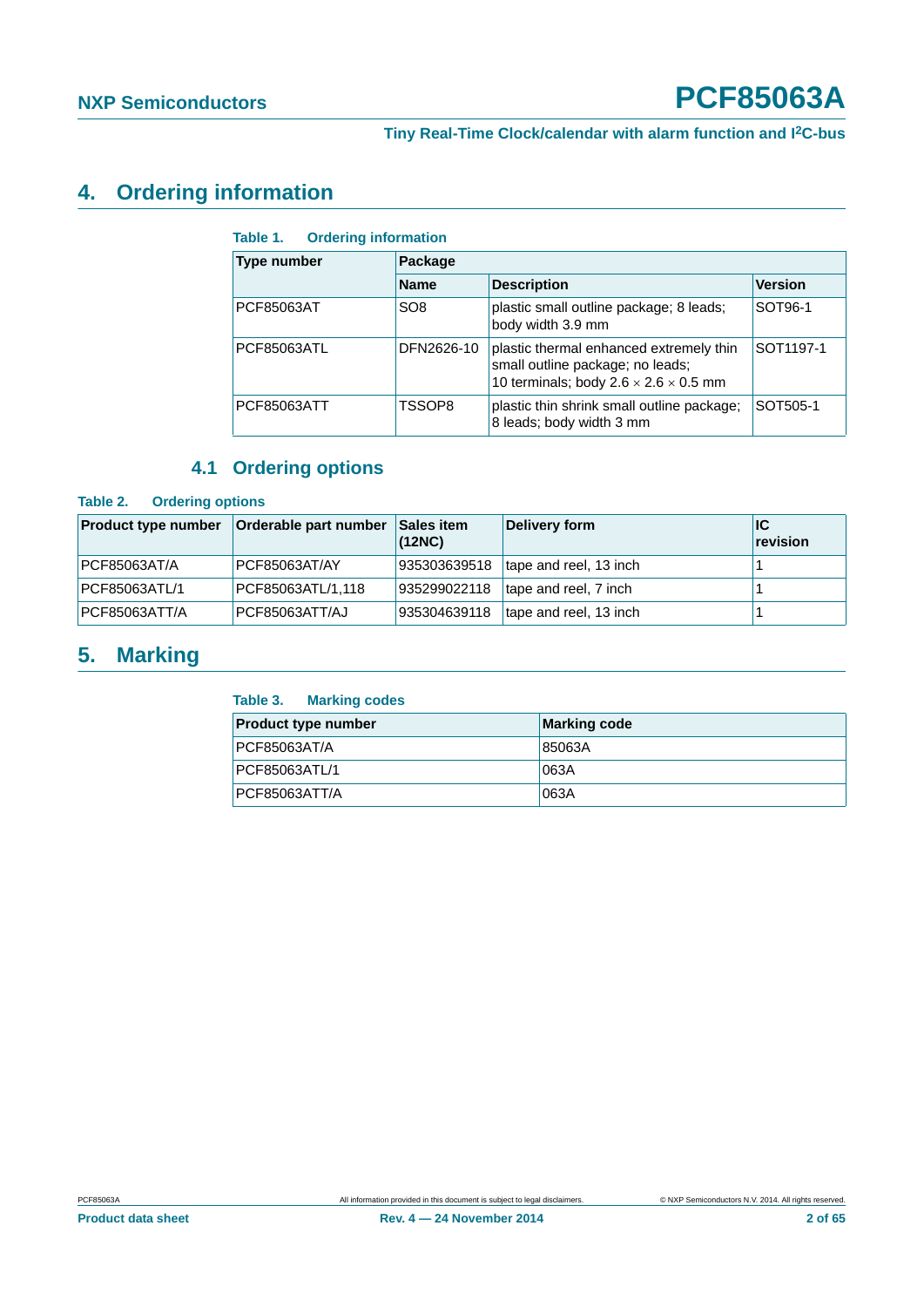**Tiny Real-Time Clock/calendar with alarm function and I2C-bus**

#### <span id="page-2-1"></span>**6. Block diagram**

<span id="page-2-0"></span>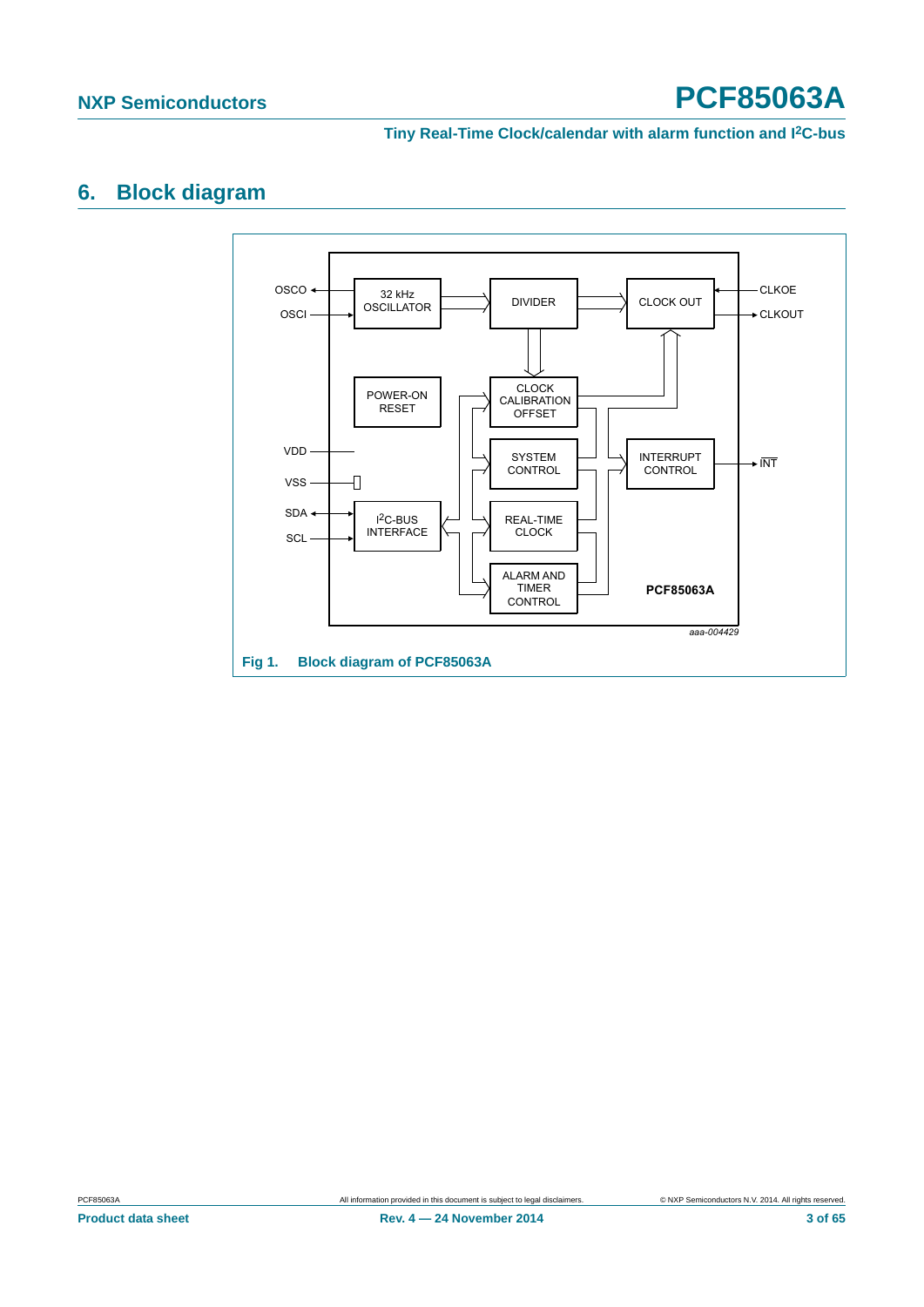#### <span id="page-3-4"></span><span id="page-3-3"></span>**7. Pinning information**

#### **7.1 Pinning**



<span id="page-3-0"></span>

<span id="page-3-2"></span><span id="page-3-1"></span>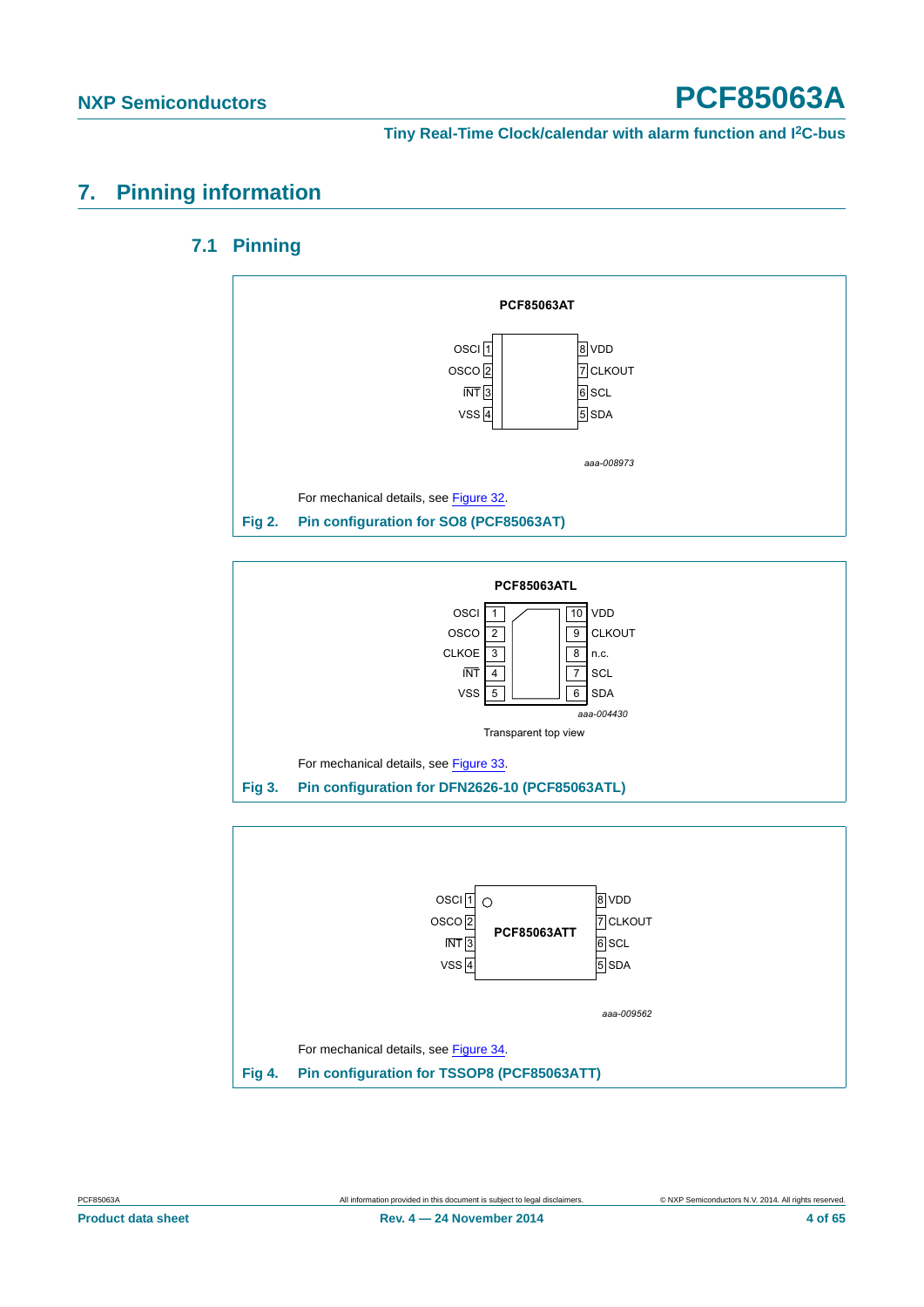#### **7.2 Pin description**

#### <span id="page-4-2"></span><span id="page-4-1"></span>**Table 4. Pin description**

*Input or input/output pins must always be at a defined level (V<sub>SS</sub> or V<sub>DD</sub>) unless otherwise specified.* 

| <b>Symbol</b> | <b>Pin</b>        |                    |                    | <b>Type</b>  | <b>Description</b>                                     |  |
|---------------|-------------------|--------------------|--------------------|--------------|--------------------------------------------------------|--|
|               | <b>PCF85063AT</b> | <b>PCF85063ATL</b> | <b>PCF85063ATT</b> |              |                                                        |  |
| <b>OSCI</b>   |                   |                    |                    | input        | oscillator input                                       |  |
| <b>OSCO</b>   | 2                 | 2                  | 2                  | output       | oscillator output                                      |  |
| <b>CLKOE</b>  |                   | 3                  |                    | input        | CLKOUT enable or disable pin; enable is<br>active HIGH |  |
| <b>INT</b>    | 3                 | 4                  | 3                  | output       | interrupt output (open-drain)                          |  |
| <b>VSS</b>    | 4                 | 5[1]               | 4                  | supply       | ground supply voltage                                  |  |
| <b>SDA</b>    | 5                 | 6                  | 5                  | input/output | serial data line                                       |  |
| <b>SCL</b>    | 6                 | 7                  | 6                  | input        | serial clock input                                     |  |
| n.c.          |                   | 8                  | ۰                  |              | not connected                                          |  |
| <b>CLKOUT</b> | 7                 | 9                  | 7                  | output       | clock output (push-pull)                               |  |
| <b>VDD</b>    | 8                 | 10                 | 8                  | supply       | supply voltage                                         |  |

<span id="page-4-0"></span>[1] The die paddle (exposed pad) is connected to  $V_{SS}$  and should be electrically isolated.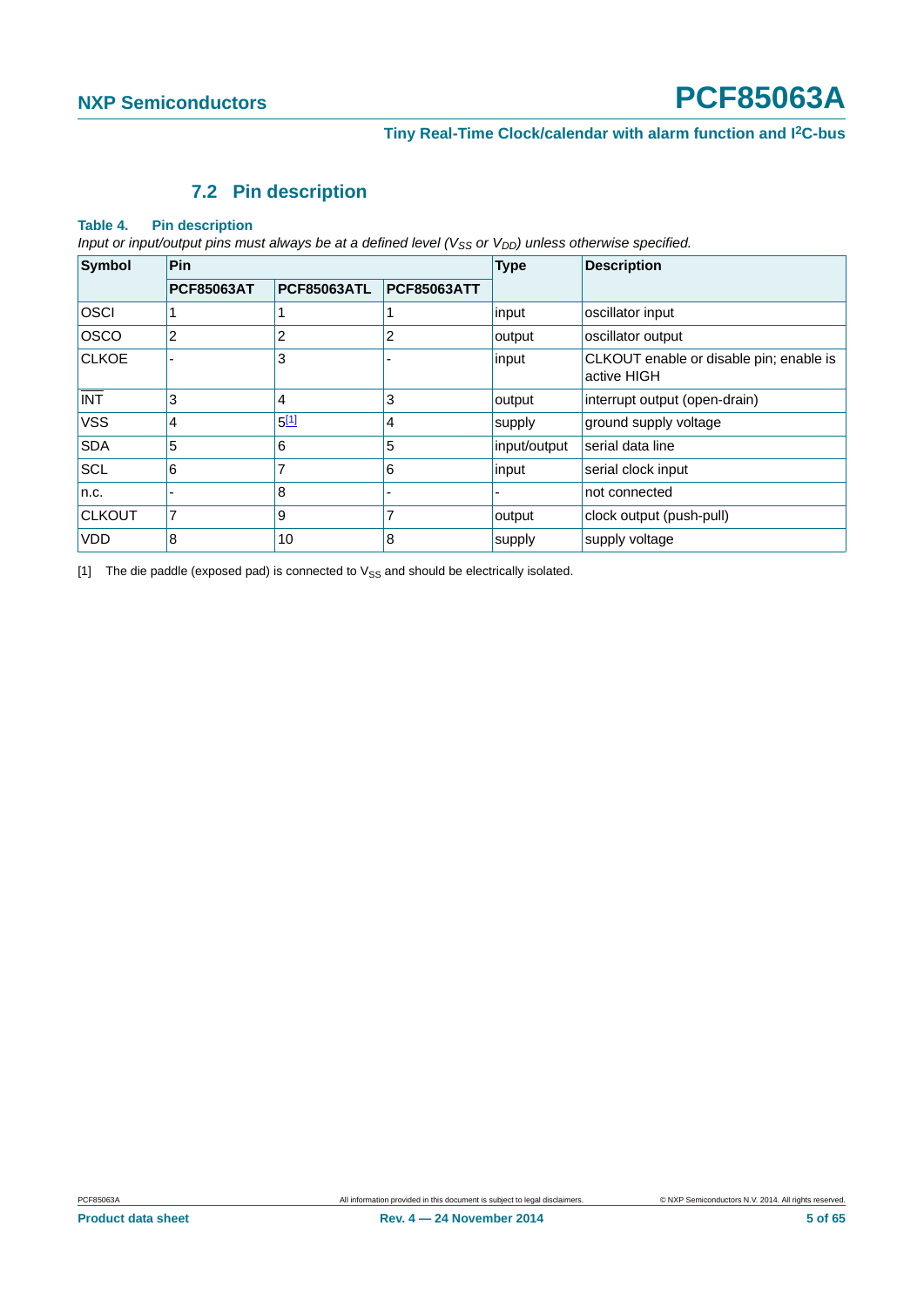#### <span id="page-5-1"></span>**8. Functional description**

The PCF85063A contains 18 8-bit registers with an auto-incrementing register address, an on-chip 32.768 kHz oscillator with integrated capacitors, a frequency divider which provides the source clock for the Real-Time Clock (RTC) and calender, and an I2C-bus interface with a maximum data rate of 400 kbit/s.

The built-in address register will increment automatically after each read or write of a data byte up to the register 11h. After register 11h, the auto-incrementing will wrap around to address 00h (see [Figure 5\)](#page-5-0).



<span id="page-5-0"></span>All registers (see [Table 5](#page-6-0)) are designed as addressable 8-bit parallel registers although not all bits are implemented. The first two registers (memory address 00h and 01h) are used as control and status register. The register at address 02h is an offset register allowing the fine-tuning of the clock; and at 03h is a free RAM byte. The addresses 04h through 0Ah are used as counters for the clock function (seconds up to years counters). Address locations 0Bh through 0Fh contain alarm registers which define the conditions for an alarm. The registers at 10h and 11h are for the timer function.

The Seconds, Minutes, Hours, Days, Months, and Years as well as the corresponding alarm registers are all coded in Binary Coded Decimal (BCD) format. When one of the RTC registers is written or read, the contents of all time counters are frozen. Therefore, faulty writing or reading of the clock and calendar during a carry condition is prevented. For details on maximum access time, see [Section 8.4 on page 25](#page-24-0).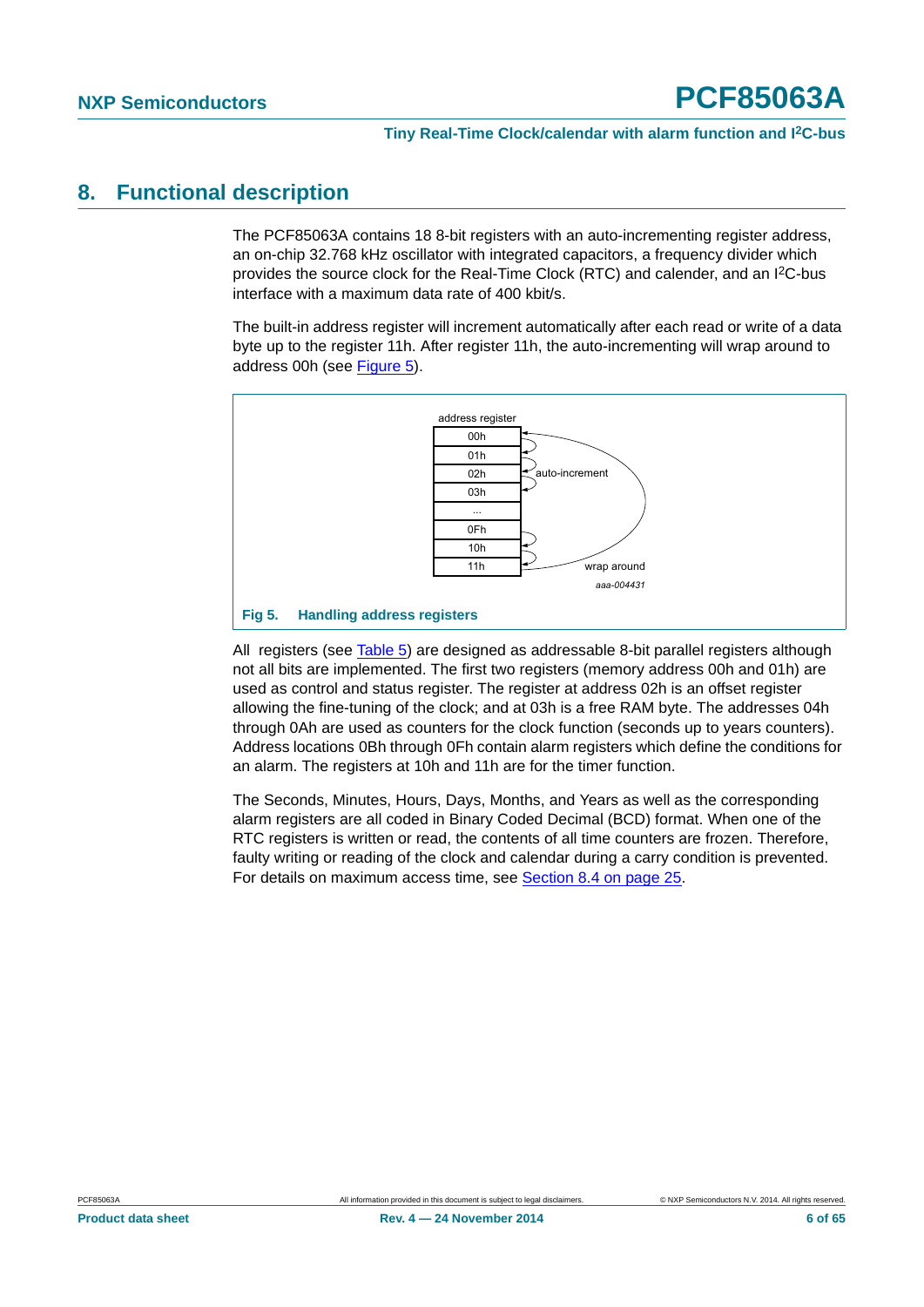#### **8.1 Registers organization**

#### **Table 5. Registers overview**

PCF85063A

PCF85063A

**Product data sheet**

**Product data sheet** 

*Bit positions labeled as - are not implemented. After reset, all registers are set according to Table [8 on page](#page-11-0) 12.*

| <b>Address</b>         | <b>Register name</b>                | <b>Bit</b>             |                   |                                 |                         |                                      |                        | Reference    |               |               |
|------------------------|-------------------------------------|------------------------|-------------------|---------------------------------|-------------------------|--------------------------------------|------------------------|--------------|---------------|---------------|
|                        |                                     | $\overline{7}$         | $6\overline{6}$   | $\vert$ 5                       | $\overline{\mathbf{4}}$ | $ 3\rangle$                          | 2                      | $\mathbf{1}$ | $ 0\rangle$   |               |
|                        | <b>Control and status registers</b> |                        |                   |                                 |                         |                                      |                        |              |               |               |
| 00h                    | Control_1                           | EXT_TEST               |                   | <b>STOP</b>                     | <b>SR</b>               |                                      | <b>CIE</b>             | $12 - 24$    | CAP_SEL       | Section 8.2.1 |
| 01h                    | Control_2                           | AIE                    | <b>AF</b>         | MI                              | HMI                     | <b>TF</b>                            | COF[2:0]               |              |               | Section 8.2.2 |
| 02h                    | Offset                              | <b>MODE</b>            | OFFSET[6:0]       |                                 |                         |                                      |                        |              |               | Section 8.2.3 |
| 03h                    | RAM_byte                            | B[7:0]                 |                   |                                 |                         |                                      |                        |              |               | Section 8.2.4 |
|                        | <b>Time and date registers</b>      |                        |                   |                                 |                         |                                      |                        |              |               |               |
| 04h                    | Seconds                             | <b>OS</b>              |                   | SECONDS (0 to 59)               |                         |                                      |                        |              | Section 8.3.1 |               |
| 05h                    | Minutes                             |                        | MINUTES (0 to 59) |                                 |                         |                                      |                        |              |               | Section 8.3.2 |
| 06h                    | Hours                               |                        |                   | <b>AMPM</b>                     |                         | HOURS (1 to 12) in 12-hour mode      |                        |              |               | Section 8.3.3 |
|                        |                                     |                        |                   | HOURS (0 to 23) in 24-hour mode |                         |                                      |                        |              |               |               |
| 07h                    | Days                                |                        |                   | DAYS (1 to 31)                  |                         |                                      |                        |              |               | Section 8.3.4 |
| 08h                    | Weekdays                            |                        |                   |                                 |                         |                                      | WEEKDAYS (0 to 6)      |              |               | Section 8.3.5 |
| 09h                    | Months                              |                        |                   | MONTHS (1 to 12)                |                         |                                      |                        |              | Section 8.3.6 |               |
| 0Ah                    | Years                               | <b>YEARS (0 to 99)</b> |                   |                                 |                         |                                      |                        |              |               | Section 8.3.7 |
| <b>Alarm registers</b> |                                     |                        |                   |                                 |                         |                                      |                        |              |               |               |
| 0Bh                    | Second_alarm                        | AEN_S                  |                   | SECOND_ALARM (0 to 59)          |                         |                                      |                        |              |               | Section 8.5.1 |
| 0Ch                    | Minute_alarm                        | AEN_M                  |                   | MINUTE_ALARM (0 to 59)          |                         |                                      |                        |              |               | Section 8.5.2 |
| 0Dh                    | Hour_alarm                          | AEN_H                  |                   | <b>AMPM</b>                     |                         | HOUR_ALARM (1 to 12) in 12-hour mode |                        |              |               | Section 8.5.3 |
|                        |                                     |                        |                   |                                 |                         | HOUR_ALARM (0 to 23) in 24-hour mode |                        |              |               |               |
| 0Eh                    | Day_alarm                           | AEN_D                  |                   | DAY_ALARM (1 to 31)             |                         |                                      |                        |              |               | Section 8.5.4 |
| 0Fh                    | Weekday_alarm                       | AEN_W                  |                   |                                 |                         |                                      | WEEKDAY_ALARM (0 to 6) |              |               | Section 8.5.5 |
| <b>Timer registers</b> |                                     |                        |                   |                                 |                         |                                      |                        |              |               |               |
| 10h                    | Timer_value                         | T[7:0]                 |                   |                                 |                         |                                      |                        |              |               | Section 8.6.1 |
| 11h                    | Timer_mode                          |                        |                   |                                 | TCF[1:0]                |                                      | <b>TE</b>              | <b>TIE</b>   | TI_TP         | Section 8.6.2 |

**PCF85063A**

**PCF85063A** 

<span id="page-6-1"></span>Rev. 4 — 24 November 2014 7 of 65**7 of 657 and 7 of 65** 

<span id="page-6-0"></span>Rev. 4 - 24 November 2014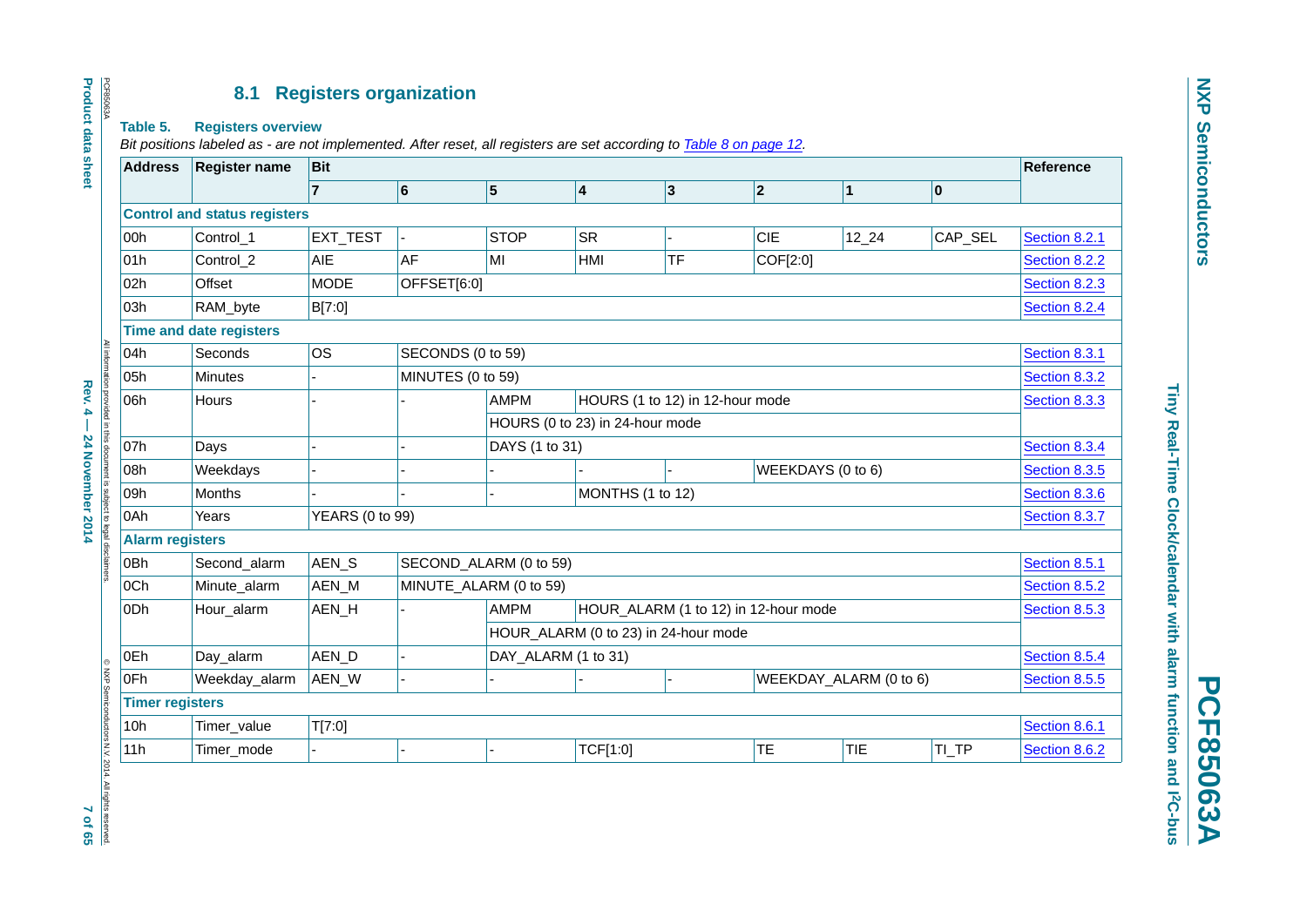#### <span id="page-7-0"></span>**8.2 Control registers**

#### **8.2.1 Register Control\_1**

<span id="page-7-5"></span><span id="page-7-4"></span><span id="page-7-3"></span>

| Table 6. |  |  | Control_1 - control and status register 1 (address 00h) bit description |  |
|----------|--|--|-------------------------------------------------------------------------|--|
|----------|--|--|-------------------------------------------------------------------------|--|

| <b>Bit</b>     | <b>Symbol</b> | <b>Value</b>     | <b>Description</b>                                                                                      | <b>Reference</b>       |
|----------------|---------------|------------------|---------------------------------------------------------------------------------------------------------|------------------------|
| $\overline{7}$ | EXT_TEST      |                  | external clock test mode                                                                                | <b>Section 8.2.1.1</b> |
|                |               | $0^{[1]}$        | normal mode                                                                                             |                        |
|                |               | 1                | external clock test mode                                                                                |                        |
| $\,6\,$        |               | 0                | unused                                                                                                  |                        |
| 5              | <b>STOP</b>   |                  | <b>STOP bit</b>                                                                                         | <b>Section 8.2.1.2</b> |
|                |               | $0^{[1]}$        | RTC clock runs                                                                                          |                        |
|                |               | 1                | RTC clock is stopped; all RTC divider chain<br>flip-flops are asynchronously set logic 0                |                        |
| $\overline{4}$ | <b>SR</b>     |                  | software reset                                                                                          | <b>Section 8.2.1.3</b> |
|                |               | $0^{[1]}$        | no software reset                                                                                       |                        |
|                |               | 1                | initiate software reset <sup>[2]</sup> ; this bit always<br>returns a 0 when read                       |                        |
| $\mathbf{3}$   |               | 0                | unused                                                                                                  |                        |
| $\overline{2}$ | CIE           |                  | correction interrupt enable                                                                             | Section 8.2.3          |
|                |               | $0^{[1]}$        | no correction interrupt generated                                                                       |                        |
|                |               | 1                | interrupt pulses are generated at every<br>correction cycle                                             |                        |
| $\mathbf{1}$   | 12 24         |                  | 12 or 24-hour mode                                                                                      | Section 8.3.3          |
|                |               | 0 <sup>[1]</sup> | 24-hour mode is selected                                                                                | Section 8.5.3          |
|                |               | 1                | 12-hour mode is selected                                                                                |                        |
| 0              | CAP_SEL       |                  | internal oscillator capacitor selection for<br>quartz crystals with a corresponding load<br>capacitance |                        |
|                |               | $0^{[1]}$        | 7 pF                                                                                                    |                        |
|                |               | 1                | 12.5 pF                                                                                                 |                        |

<span id="page-7-1"></span>[1] Default value.

<span id="page-7-2"></span>[2] For a software reset, 01011000 (58h) must be sent to register Control\_1 (see [Section 8.2.1.3](#page-11-1)).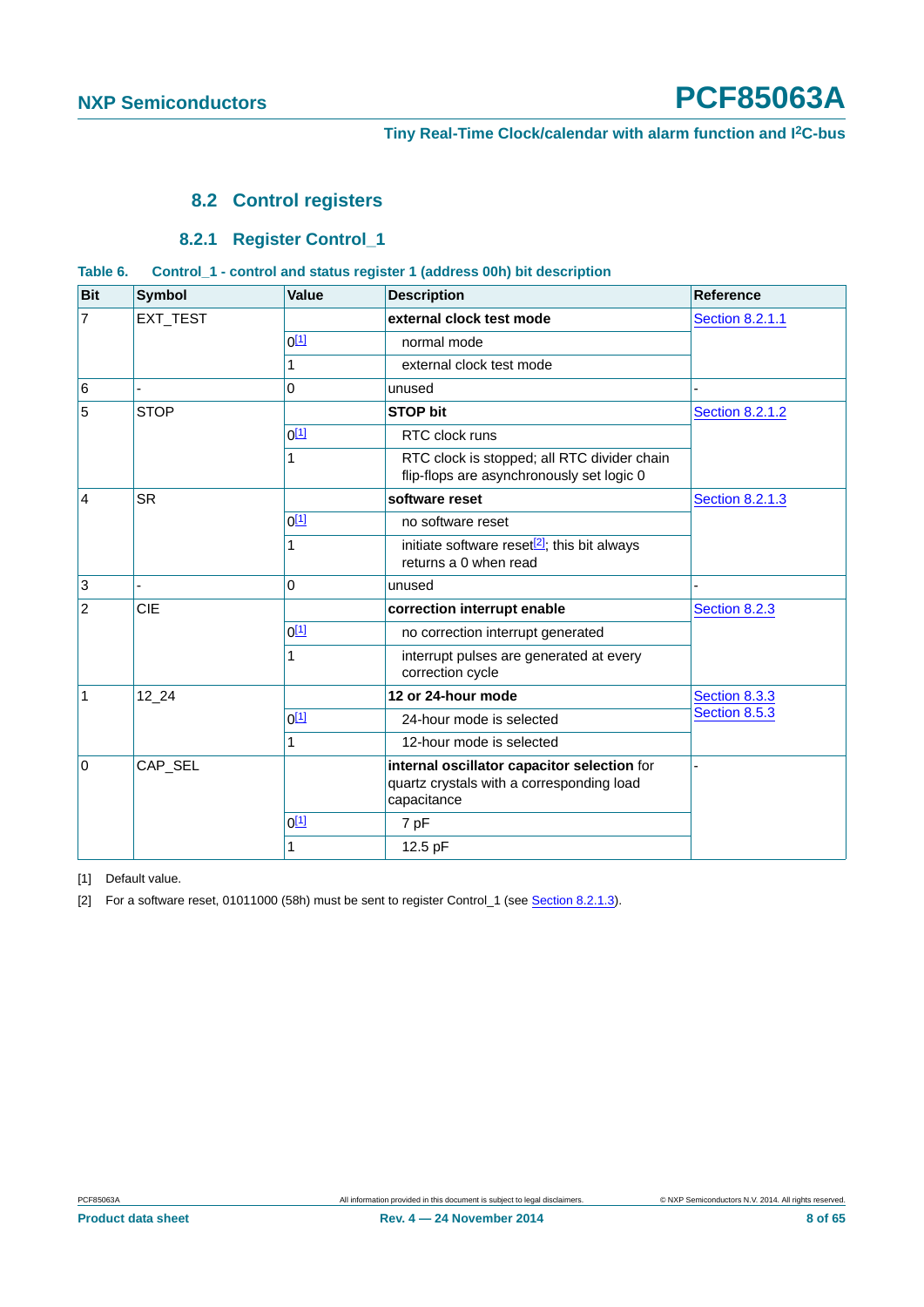#### <span id="page-8-0"></span>**8.2.1.1 EXT\_TEST: external clock test mode**

A test mode is available which allows for on-board testing. In this mode, it is possible to set up test conditions and control the operation of the RTC.

The test mode is entered by setting bit EXT\_TEST in register Control\_1. Then pin CLKOUT becomes an input. The test mode replaces the internal clock signal with the signal applied to pin CLKOUT.

The signal applied to pin CLKOUT should have a minimum pulse width of 300 ns and a maximum period of 1000 ns. The internal clock, now sourced from CLKOUT, is divided down to 1 Hz by a 2<sup>6</sup> divide chain called a prescaler. The prescaler can be set into a known state by using bit STOP. When bit STOP is set, the prescaler is reset to 0. (STOP must be cleared before the prescaler can operate again.)

From a stop condition, the first 1 second increment will take place after 32 positive edges on pin CLKOUT. Thereafter, every 64 positive edges cause a 1 second increment.

**Remark:** Entry into test mode is not synchronized to the internal 64 Hz clock. When entering the test mode, no assumption as to the state of the prescaler can be made.

Operation example:

- 1. Set EXT\_TEST test mode (register Control 1, bit EXT\_TEST = 1).
- 2. Set STOP (register Control\_1, bit STOP = 1).
- 3. Clear STOP (register Control 1, bit STOP =  $0$ ).
- 4. Set time registers to desired value.
- 5. Apply 32 clock pulses to pin CLKOUT.
- 6. Read time registers to see the first change.
- 7. Apply 64 clock pulses to pin CLKOUT.
- 8. Read time registers to see the second change.

Repeat 7 and 8 for additional increments.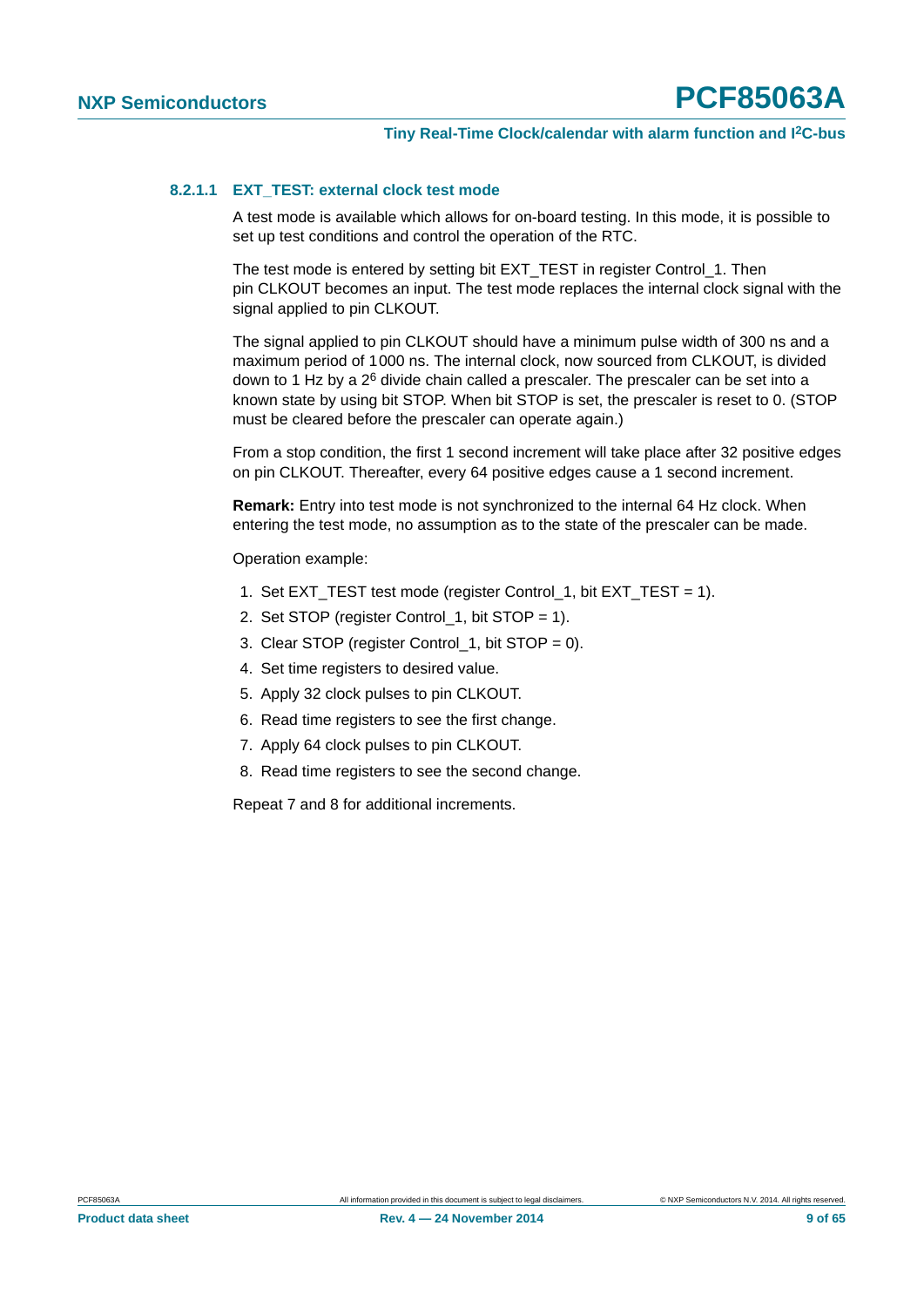#### <span id="page-9-0"></span>**8.2.1.2 STOP: STOP bit function**

The function of the STOP bit (see Figure  $6$ ) is to allow for accurate starting of the time circuits. The STOP bit function causes the upper part of the prescaler ( $F_2$  to  $F_{14}$ ) to be held in reset and thus no 1 Hz ticks are generated. It also stops the output of clock frequencies below 8 kHz on pin CLKOUT.



<span id="page-9-1"></span>The time circuits can then be set and do not increment until the STOP bit is released (see [Figure 7](#page-10-0) and [Table 7](#page-10-1)).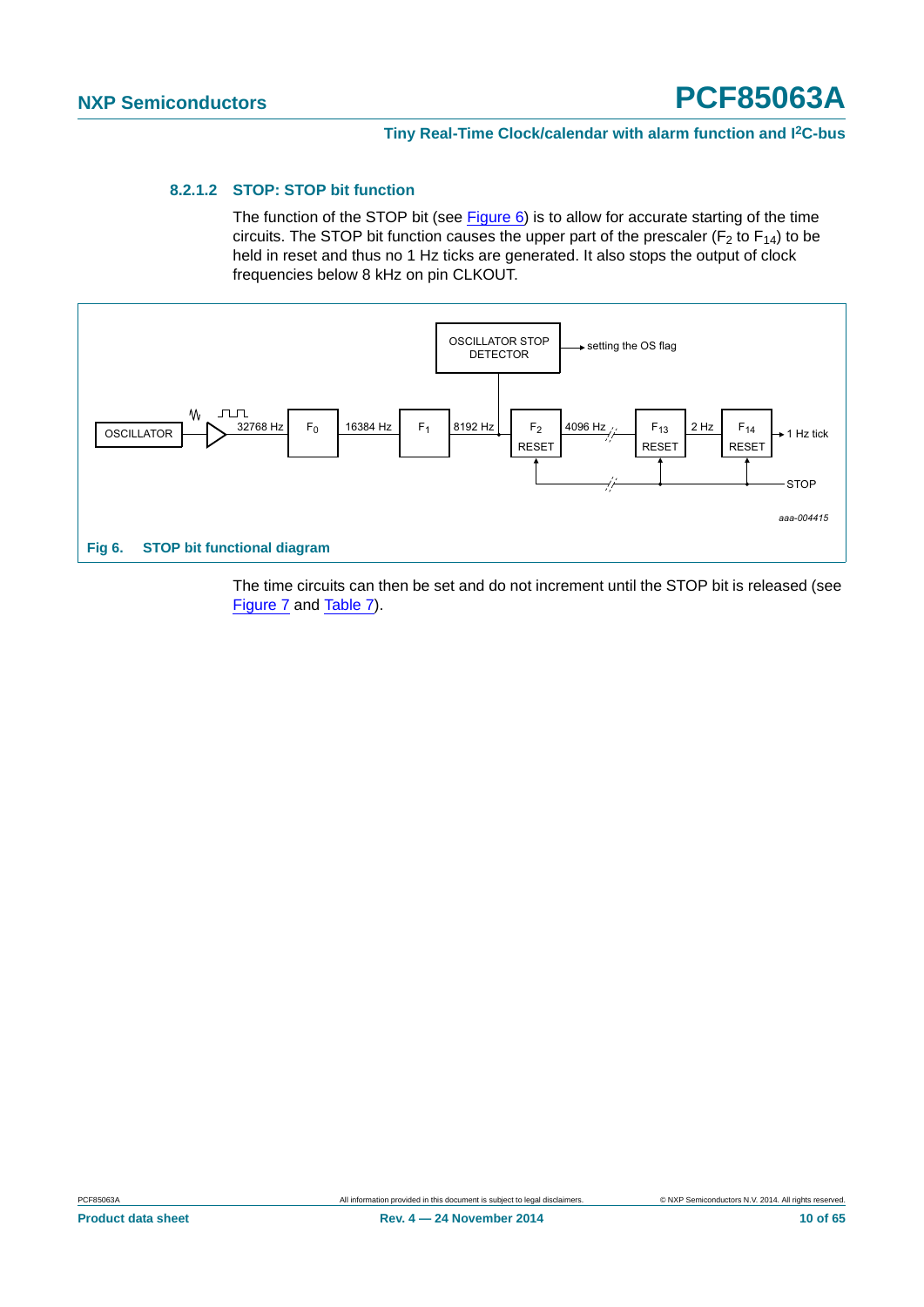| <b>Bit</b>  | <b>Prescaler bits</b>               | $[1]$<br>1 Hz tick | <b>Time</b> | <b>Comment</b>                                                                                  |  |  |  |
|-------------|-------------------------------------|--------------------|-------------|-------------------------------------------------------------------------------------------------|--|--|--|
| <b>STOP</b> | $F_0F_1-F_2$ to $F_{14}$            |                    | hh:mm:ss    |                                                                                                 |  |  |  |
|             | <b>Clock is running normally</b>    |                    |             |                                                                                                 |  |  |  |
| $\mathbf 0$ | 01-0 0001 1101 0100                 |                    | 12:45:12    | prescaler counting normally                                                                     |  |  |  |
|             |                                     |                    |             | STOP bit is activated by user. $F_0F_1$ are not reset and values cannot be predicted externally |  |  |  |
| 1           | XX-0 0000 0000 0000                 |                    | 12:45:12    | prescaler is reset; time circuits are frozen                                                    |  |  |  |
|             | New time is set by user             |                    |             |                                                                                                 |  |  |  |
| 1           | XX-0 0000 0000 0000                 |                    | 08:00:00    | prescaler is reset; time circuits are frozen                                                    |  |  |  |
|             | <b>STOP bit is released by user</b> |                    |             |                                                                                                 |  |  |  |
| 0           | XX-0 0000 0000 0000                 |                    | 08:00:00    | prescaler is now running                                                                        |  |  |  |
|             | XX-1 0000 0000 0000                 |                    | 08:00:00    |                                                                                                 |  |  |  |
|             | XX-0 1000 0000 0000                 | 0.507813           | 08:00:00    |                                                                                                 |  |  |  |
|             | XX-1 1000 0000 0000                 | to<br>0.507935 s   | 08:00:00    |                                                                                                 |  |  |  |
|             | ÷                                   |                    |             |                                                                                                 |  |  |  |
|             | 11-1 1111 1111 1110                 |                    | 08:00:00    |                                                                                                 |  |  |  |
|             | 00-0 0000 0000 0001                 |                    | 08:00:01    | 0 to 1 transition of $F_{14}$ increments the time circuits                                      |  |  |  |
|             | 10-0 0000 0000 0001                 |                    | 08:00:01    |                                                                                                 |  |  |  |
|             | ÷                                   |                    |             |                                                                                                 |  |  |  |
|             | 11-1 1111 1111 1111                 | 1.000000 s         | 08:00:01    |                                                                                                 |  |  |  |
|             |                                     |                    | 08:00:01    |                                                                                                 |  |  |  |
|             | 10-0 0000 0000 0000                 |                    | 08:00:01    |                                                                                                 |  |  |  |
|             | ÷                                   |                    |             |                                                                                                 |  |  |  |
|             | 11-1 1111 1111 1110                 |                    | 08:00:01    |                                                                                                 |  |  |  |
|             | 00-0 0000 0000 0001                 |                    | 08:00:02    | 0 to 1 transition of $F_{14}$ increments the time circuits                                      |  |  |  |
|             |                                     | aaa-004416         |             |                                                                                                 |  |  |  |
|             |                                     |                    |             |                                                                                                 |  |  |  |

#### <span id="page-10-1"></span>**Table 7. First increment of time circuits after STOP bit release**

<span id="page-10-2"></span>[1]  $F_0$  is clocked at 32.768 kHz.

The lower two stages of the prescaler ( $F_0$  and  $F_1$ ) are not reset. And because the I<sup>2</sup>C-bus is asynchronous to the crystal oscillator, the accuracy of restarting the time circuits is between zero and one 8.192 kHz cycle (see [Figure 7](#page-10-0)).



<span id="page-10-0"></span>The first increment of the time circuits is between 0.507813 s and 0.507935 s after STOP bit is released. The uncertainty is caused by the prescaler bits  $F_0$  and  $F_1$  not being reset (see [Table 7\)](#page-10-1) and the unknown state of the 32 kHz clock.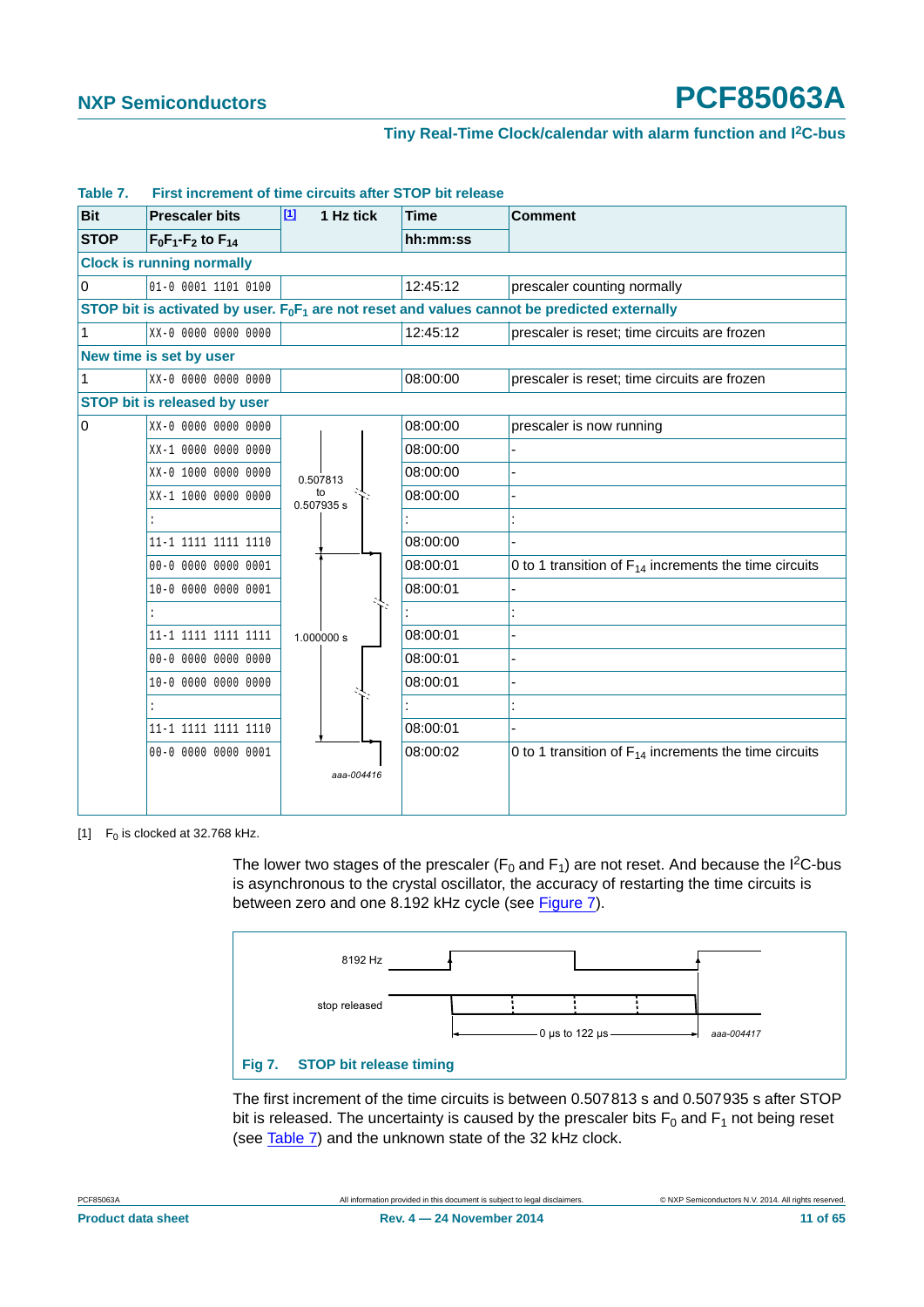#### <span id="page-11-1"></span>**8.2.1.3 Software reset**

<span id="page-11-0"></span>A reset is automatically generated at power-on. A reset can also be initiated with the software reset command. Software reset command means setting bits 6, 4, and 3 in register Control\_1 (00h) logic 1 and all other bits logic 0 by sending the bit sequence 01011000 (58h), see [Figure 8.](#page-11-2)



After sending the software reset command, it is recommended to re-initialize the interface by a STOP and START.

#### <span id="page-11-2"></span>**Fig 8. Software reset command**

In reset state, all registers are set according to [Table 8](#page-11-3) and the address pointer returns to address 00h.

| <b>Address</b> | <b>Register name</b> | <b>Bit</b>     |                |             |   |             |                |                |             |
|----------------|----------------------|----------------|----------------|-------------|---|-------------|----------------|----------------|-------------|
|                |                      | $\overline{7}$ | 6              | 5           | 4 | 3           | $\mathbf{2}$   | 1              | $\mathbf 0$ |
| 00h            | Control_1            | 0              | $\mathbf{0}$   | 0           | 0 | $\Omega$    | $\mathbf 0$    | $\mathbf{0}$   | $\Omega$    |
| 01h            | Control_2            | 0              | 0              | $\mathbf 0$ | 0 | $\mathbf 0$ | $\mathbf 0$    | $\overline{0}$ | $\Omega$    |
| 02h            | Offset               | 0              | $\Omega$       | 0           | 0 | 0           | $\mathbf 0$    | $\mathbf{0}$   | $\Omega$    |
| 03h            | RAM_byte             | 0              | 0              | 0           | 0 | 0           | $\mathbf 0$    | 0              | $\Omega$    |
| 04h            | Seconds              | 1              | 0              | 0           | 0 | 0           | $\mathbf 0$    | $\mathbf{0}$   | 0           |
| 05h            | Minutes              | 0              | $\mathbf{0}$   | 0           | 0 | $\mathbf 0$ | $\mathbf 0$    | $\overline{0}$ | $\Omega$    |
| 06h            | Hours                | 0              | 0              | $\mathbf 0$ | 0 | 0           | 0              | 0              | 0           |
| 07h            | Days                 | 0              | $\mathbf{0}$   | 0           | 0 | 0           | $\mathbf 0$    | $\mathbf{0}$   | 1           |
| 08h            | Weekdays             | 0              | 0              | $\mathbf 0$ | 0 | $\mathbf 0$ | 1              | 1              | 0           |
| 09h            | <b>Months</b>        | 0              | 0              | 0           | 0 | 0           | 0              | $\mathbf{0}$   | 1           |
| 0Ah            | Years                | 0              | $\mathbf{0}$   | 0           | 0 | 0           | $\mathbf 0$    | $\mathbf{0}$   | $\Omega$    |
| 0Bh            | Second_alarm         | 1              | 0              | 0           | 0 | 0           | $\mathbf 0$    | $\mathbf{0}$   | 0           |
| 0Ch            | Minute alarm         | 1              | 0              | $\mathbf 0$ | 0 | $\mathbf 0$ | $\mathbf 0$    | $\overline{0}$ | $\Omega$    |
| 0Dh            | Hour_alarm           | 1              | 0              | 0           | 0 | 0           | 0              | 0              | 0           |
| 0Eh            | Day_alarm            | 1              | $\overline{0}$ | $\mathbf 0$ | 0 | $\Omega$    | $\overline{0}$ | $\mathbf{0}$   | 0           |
| 0Fh            | Weekday_alarm        | 1              | 0              | 0           | 0 | 0           | $\Omega$       | 0              | 0           |
| 10h            | Timer_value          | 0              | $\mathbf{0}$   | 0           | 0 | 0           | $\mathbf 0$    | $\mathbf{0}$   | $\Omega$    |
| 11h            | Timer_mode           | 0              | 0              | 0           | 1 | 1           | 0              | 0              | 0           |

#### <span id="page-11-3"></span>**Table 8. Registers reset values**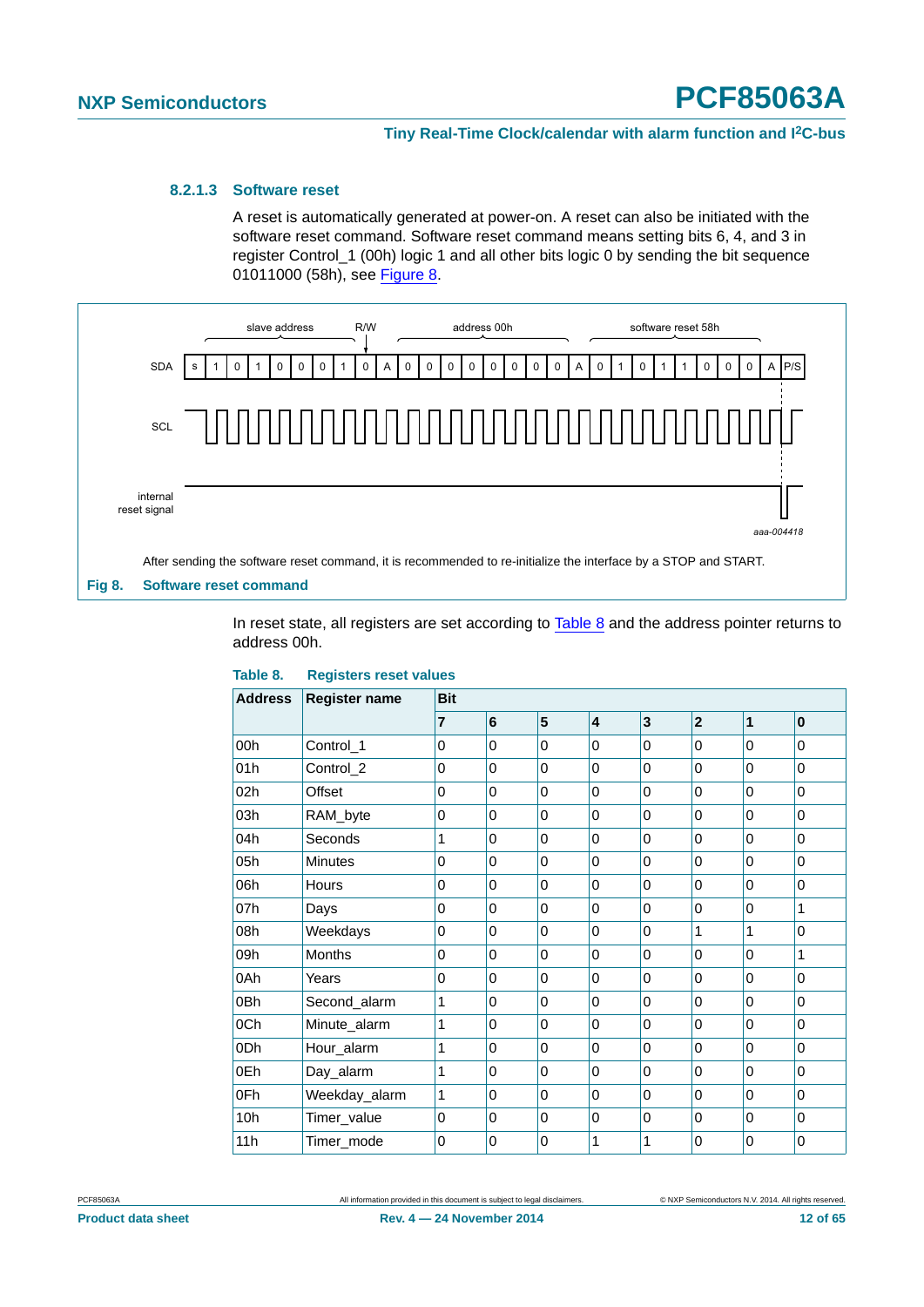#### <span id="page-12-0"></span>**Tiny Real-Time Clock/calendar with alarm function and I2C-bus**

The PCF85063A resets to:

**Time —** 00:00:00 **Date —** 20000101 **Weekday —** Saturday

#### **8.2.2 Register Control\_2**

#### <span id="page-12-3"></span><span id="page-12-2"></span>**Table 9. Control\_2 - control and status register 2 (address 01h) bit description**

| <b>Bit</b>         | <b>Symbol</b> | <b>Value</b> | <b>Description</b>                      | Reference                               |
|--------------------|---------------|--------------|-----------------------------------------|-----------------------------------------|
| 7                  | AIE.          |              | alarm interrupt                         | <b>Section 8.2.2.1</b>                  |
|                    |               | $0^{[1]}$    | disabled                                | Section 8.5.6                           |
|                    |               |              | enabled                                 |                                         |
| 6                  | AF            |              | alarm flag                              | <b>Section 8.2.2.1</b>                  |
|                    |               | $0^{[1]}$    | read: alarm flag inactive               | Section 8.5.6                           |
|                    |               |              | write: alarm flag is cleared            |                                         |
|                    |               |              | read: alarm flag active                 |                                         |
|                    |               |              | write: alarm flag remains unchanged     |                                         |
| 5                  | MI            |              | minute interrupt                        | <b>Section 8.2.2.2</b>                  |
|                    |               | $0^{[1]}$    | disabled                                | <b>Section 8.2.2.3</b>                  |
|                    |               |              | enabled                                 |                                         |
| $\overline{4}$     | <b>HMI</b>    |              | half minute interrupt                   | <b>Section 8.2.2.2</b>                  |
|                    |               | $0^{[1]}$    | disabled                                | <b>Section 8.2.2.3</b>                  |
|                    |               |              | enabled                                 |                                         |
| 3                  | <b>TF</b>     |              | timer flag                              | <b>Section 8.2.2.1</b>                  |
|                    |               | $0^{[1]}$    | no timer interrupt generated            | <b>Section 8.2.2.3</b><br>Section 8.6.3 |
|                    |               | 1            | flag set when timer interrupt generated |                                         |
| $ 2 \text{ to } 0$ | COF[2:0]      | see Table 11 | <b>CLKOUT control</b>                   | <b>Section 8.2.2.4</b>                  |

<span id="page-12-1"></span>[1] Default value.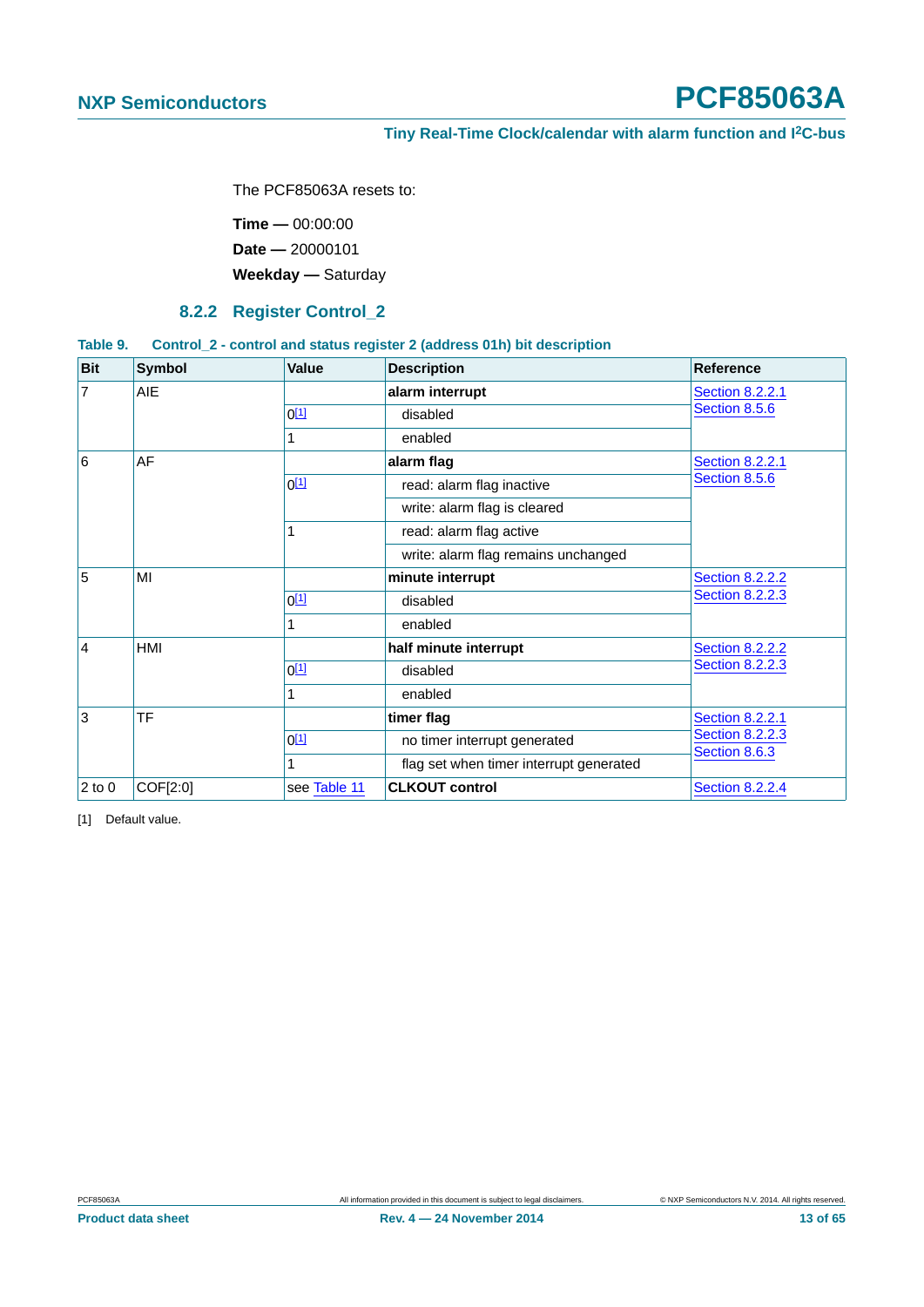#### **Tiny Real-Time Clock/calendar with alarm function and I2C-bus**



<span id="page-13-0"></span>

<span id="page-13-2"></span>**AIE:** This bit activates or deactivates the generation of an interrupt when AF is asserted, respectively.

**AF:** When an alarm occurs, AF is set logic 1. This bit maintains its value until overwritten by command. To prevent one flag being overwritten while clearing another, a logic AND is performed during a write access.

#### <span id="page-13-1"></span>**8.2.2.2 MI and HMI: minute and half minute interrupt**

The minute interrupt (bit MI) and half minute interrupt (bit HMI) are pre-defined timers for generating interrupt pulses on pin INT; see [Figure 10.](#page-14-1) The timers are running in sync with the seconds counter (see [Table 19 on page 21\)](#page-20-2).

When starting MI, the first interrupt will be generated after 1 second to 59 seconds. When starting HMI, the first interrupt will be generated after 1 second to 29 seconds. Subsequent periods do not have such a delay. The timers can be enabled independently from one another. However, a minute interrupt enabled on top of a half minute interrupt is not distinguishable.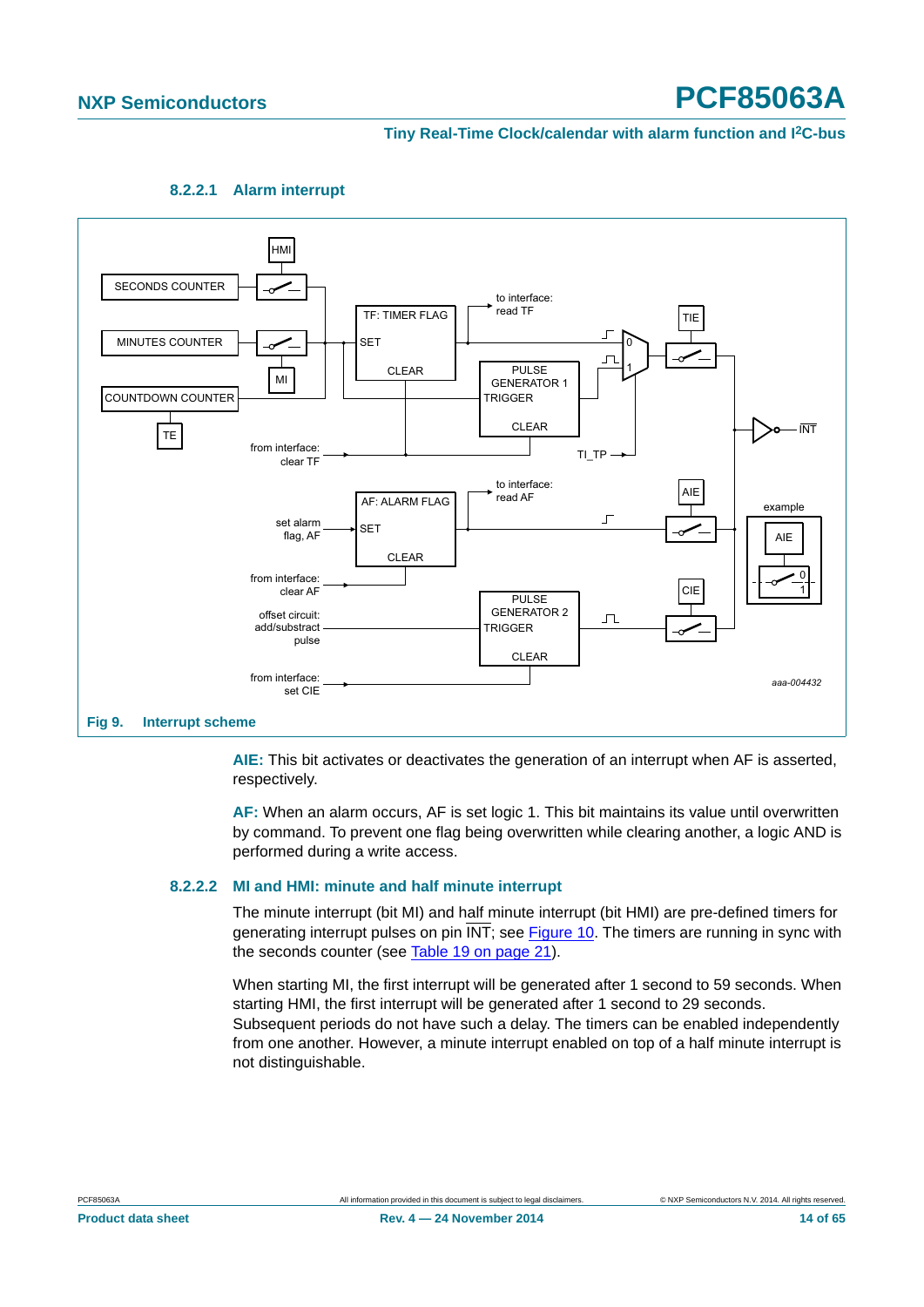#### **Tiny Real-Time Clock/calendar with alarm function and I2C-bus**



<span id="page-14-2"></span><span id="page-14-1"></span>**Table 10. Effect of bits MI and HMI on INT generation**

| Minute interrupt (bit MI) | Half minute interrupt (bit HMI) | Result                    |
|---------------------------|---------------------------------|---------------------------|
|                           |                                 | no interrupt generated    |
|                           |                                 | an interrupt every minute |
|                           |                                 | an interrupt every 30 s   |
|                           |                                 | an interrupt every 30 s   |

The duration of the timer is affected by the register Offset (see [Section 8.2.3\)](#page-16-1). Only when OFFSET[6:0] has the value 00h the periods are consistent.

#### <span id="page-14-0"></span>**8.2.2.3 TF: timer flag**

The timer flag (bit TF) is set logic 1 on the first trigger of MI, HMI, or the countdown timer. The purpose of the flag is to allow the controlling system to interrogate what caused the interrupt: timer or alarm. The flag can be read and cleared by command.

The status of the timer flag TF can affect the  $\overline{\text{INT}}$  pulse generation depending on the setting of TI\_TP (see [Section 8.6.2 "Register Timer\\_mode" on page 30\)](#page-29-2):

- When TI\_TP is set logic 1
	- **–** an INT pulse is generated independent of the status of the timer flag TF
	- **–** TF stays set until it is cleared
	- **–** TF does not affect INT
	- **–** the countdown timer runs in a repetitive loop and keeps generating timed periods
- When TI\_TP is set logic 0
	- **–** the INT generation follows the TF flag
	- **–** TF stays set until it is cleared
	- **–** If TF is not cleared before the next coming interrupt, no INT is generated
	- **–** the countdown timer stops after the first countdown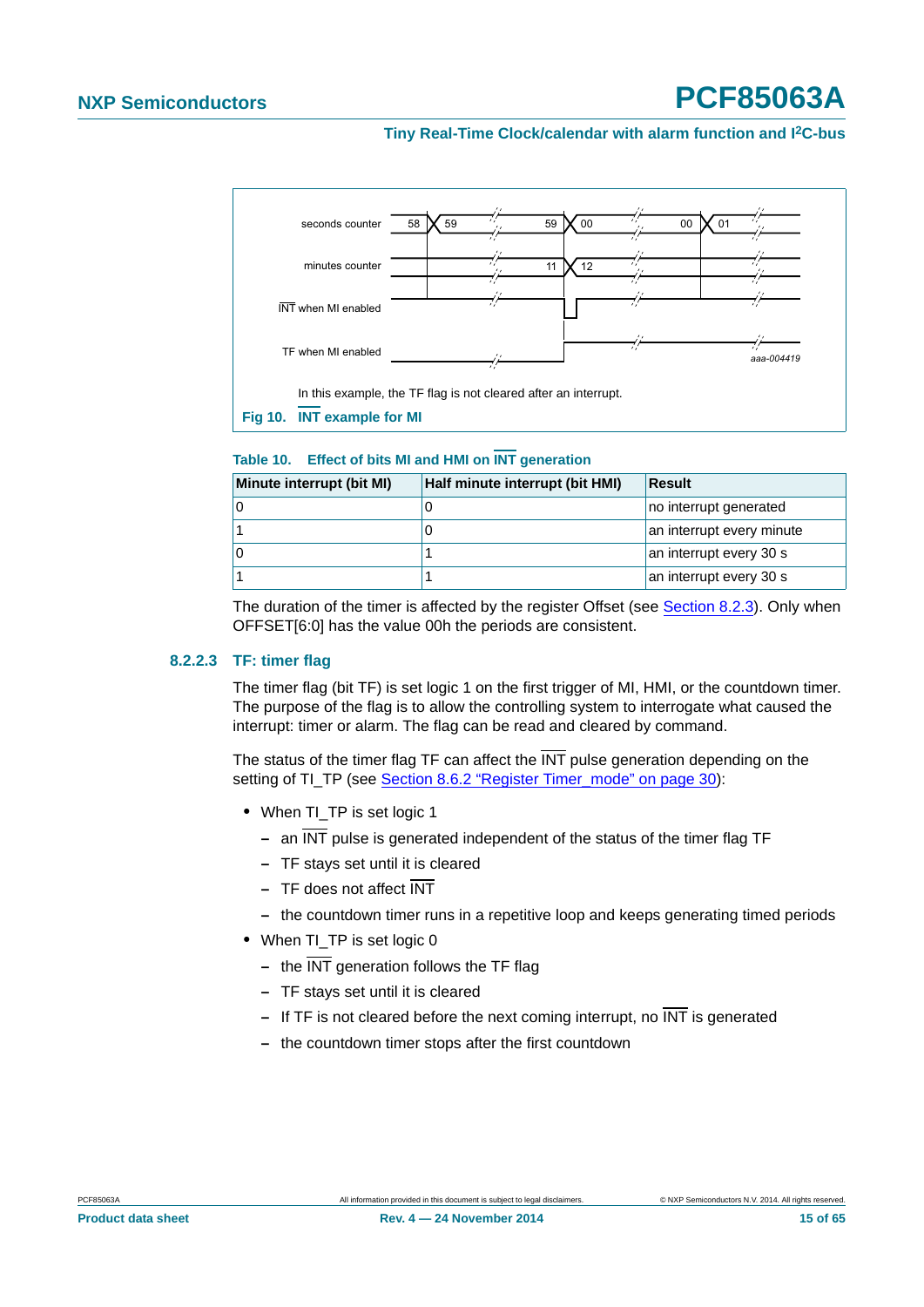#### <span id="page-15-1"></span>**8.2.2.4 COF[2:0]: Clock output frequency**

A programmable square wave is available at pin CLKOUT. Operation is controlled by the COF[2:0] bits in the register Control\_2. Frequencies of 32.768 kHz (default) down to 1 Hz can be generated for use as a system clock, microcontroller clock, input to a charge pump, or for calibration of the oscillator.

Pin CLKOUT is a push-pull output and enabled at power-on. CLKOUT can be disabled by setting COF[2:0] to 111 or by setting CLKOE LOW (PCF85063ATL only). When disabled, the CLKOUT is LOW.

The duty cycle of the selected clock is not controlled. However, due to the nature of the clock generation, all clock frequencies except 32.768 kHz have a duty cycle of 50 : 50.

The STOP bit function can also affect the CLKOUT signal, depending on the selected frequency. When the STOP bit is set logic 1, the CLKOUT pin generates a continuous LOW for those frequencies that can be stopped. For more details of the STOP bit function, see [Section 8.2.1.2.](#page-9-0)

| COF[2:0]    | CLKOUT frequency (Hz) Typical duty cycle <sup>[1]</sup> |                | <b>Effect of STOP bit</b> |
|-------------|---------------------------------------------------------|----------------|---------------------------|
| $000^{[2]}$ | 32768                                                   | 60:40 to 40:60 | no effect                 |
| 001         | 16384                                                   | 50:50          | no effect                 |
| 010         | 8192                                                    | 50:50          | no effect                 |
| 011         | 4096                                                    | 50:50          | $CLKOUT = LOW$            |
| 100         | 2048                                                    | 50:50          | $CLKOUT = LOW$            |
| 101         | 1024                                                    | 50:50          | $CLKOUT = LOW$            |
| 110         | $1^{[3]}$                                               | 50:50          | $CLKOUT = LOW$            |
| 111         | CLKOUT = LOW                                            | -              |                           |

<span id="page-15-0"></span>**Table 11. CLKOUT frequency selection**

<span id="page-15-2"></span>[1] Duty cycle definition: % HIGH-level time : % LOW-level time.

<span id="page-15-4"></span>[2] Default value.

<span id="page-15-3"></span>[3] 1 Hz clock pulses are affected by offset correction pulses.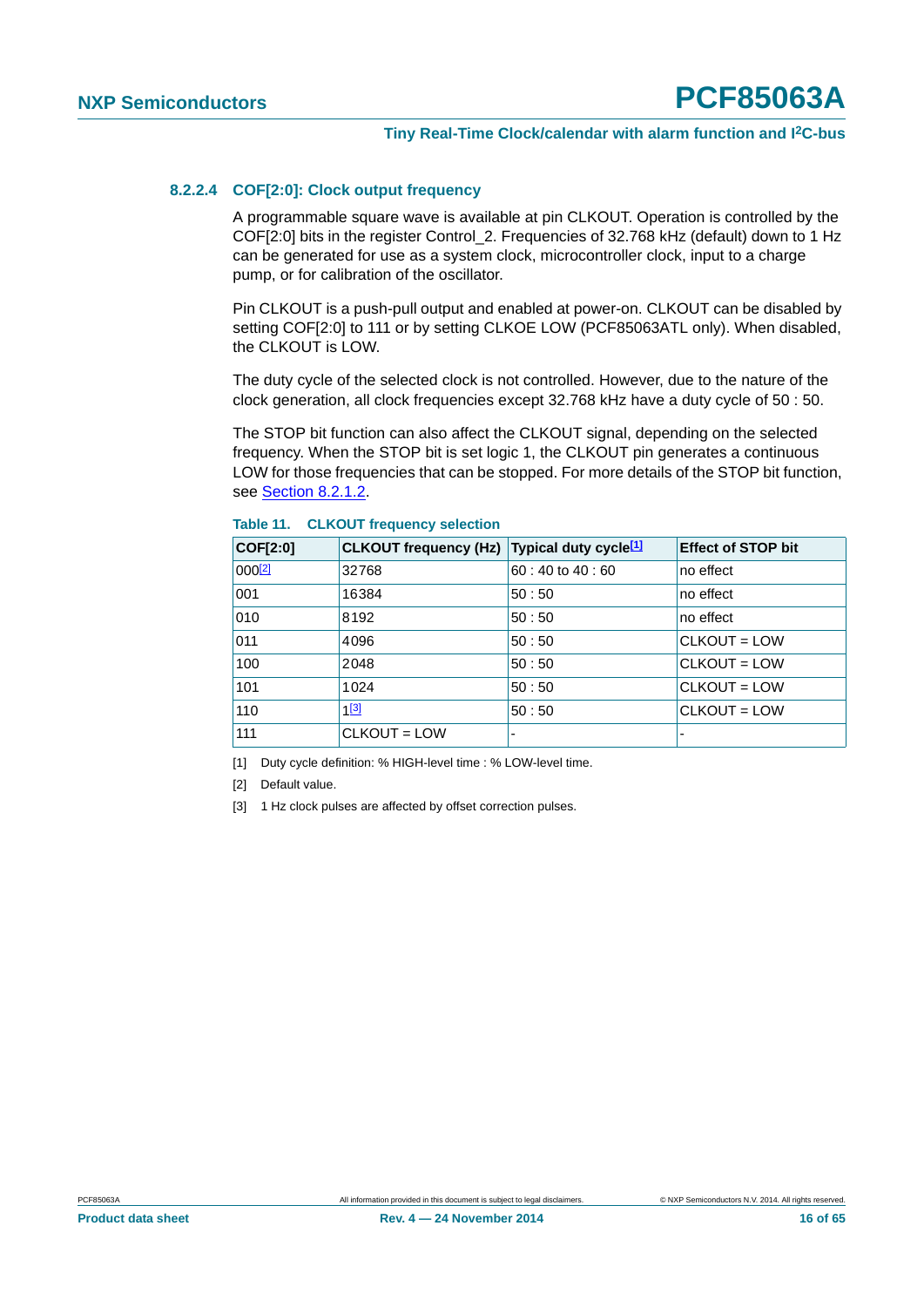#### <span id="page-16-1"></span>**8.2.3 Register Offset**

The PCF85063A incorporates an offset register (address 02h) which can be used to implement several functions, such as:

- <span id="page-16-0"></span>**•** Accuracy tuning
- **•** Aging adjustment
- **•** Temperature compensation

<span id="page-16-5"></span>

|  |  | Table 12. Offset - offset register (address 02h) bit description |
|--|--|------------------------------------------------------------------|
|--|--|------------------------------------------------------------------|

| <b>Bit</b> | Symbol      | Value        | <b>Description</b>                                  |  |
|------------|-------------|--------------|-----------------------------------------------------|--|
| 17         | <b>MODE</b> |              | offset mode                                         |  |
|            |             | $0^{[1]}$    | normal mode: offset is made once every two<br>hours |  |
|            |             |              | course mode: offset is made every 4 minutes         |  |
| $6$ to 0   | OFFSET[6:0] | see Table 13 | offset value                                        |  |

<span id="page-16-2"></span>[1] Default value.

For MODE = 0, each LSB introduces an offset of 4.34 ppm. For MODE = 1, each LSB introduces an offset of 4.069 ppm. The offset value is coded in two's complement giving a range of  $+63$  LSB to  $-64$  LSB.

#### <span id="page-16-3"></span>**Table 13. Offset values**

| OFFSET[6:0] | Offset value in | Offset value in ppm              |                                |  |
|-------------|-----------------|----------------------------------|--------------------------------|--|
| decimal     |                 | <b>Normal mode</b><br>$MODE = 0$ | <b>Fast mode</b><br>$MODE = 1$ |  |
| 0111111     | $+63$           | +273.420                         | +256.347                       |  |
| 0111110     | $+62$           | +269.080                         | +252.278                       |  |
|             |                 |                                  |                                |  |
| 0000010     | $+2$            | +8.680                           | $+8.138$                       |  |
| 0000001     | $+1$            | +4.340                           | $+4.069$                       |  |
| 0000000[1]  | $\Omega$        | $0^{[1]}$                        | $0^{[1]}$                      |  |
| 1111111     | $-1$            | $-4.340$                         | $-4.069$                       |  |
| 1111110     | $-2$            | $-8.680$                         | $-8.138$                       |  |
|             |                 |                                  |                                |  |
| 1000001     | -63             | $-273.420$                       | –256.347                       |  |
| 1000000     | -64             | $-277.760$                       | –260.416                       |  |

<span id="page-16-4"></span>[1] Default value.

The correction is made by adding or subtracting clock correction pulses, thereby changing the period of a single second but not by changing the oscillator frequency.

It is possible to monitor when correction pulses are applied. To enable correction interrupt generation, bit CIE (register Control\_1) has to be set logic 1. At every correction cycle, a pulse is generated on pin INT. The pulse width depends on the correction mode. If multiple correction pulses are applied, an interrupt pulse is generated for each correction pulse applied.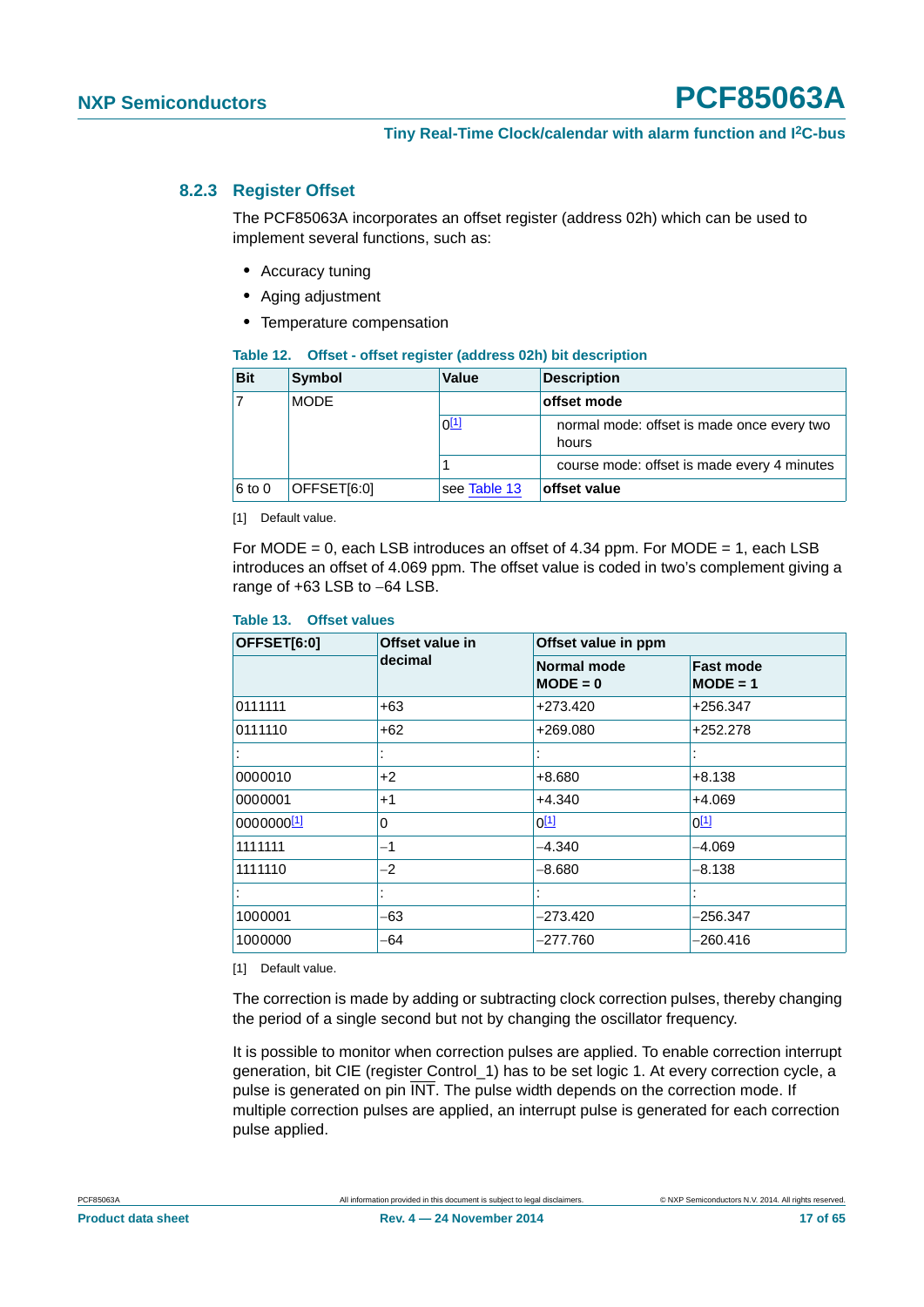#### <span id="page-17-3"></span>**8.2.3.1 Correction when MODE = 0**

The correction is triggered once every two hours and then correction pulses are applied once per minute until the programmed correction values have been implemented.

<span id="page-17-2"></span>

| Table 14. Correction pulses for MODE = $0$ |  |  |
|--------------------------------------------|--|--|
|                                            |  |  |

| <b>Correction value</b> | Update every n <sup>th</sup> hour Minute |                    | <b>Correction pulses on</b><br>INT per minute <sup>[1]</sup> |
|-------------------------|------------------------------------------|--------------------|--------------------------------------------------------------|
| $+1$ or $-1$            | 2                                        | 00                 | 1                                                            |
| $+2$ or $-2$            | 2                                        | 00 and 01          | 1                                                            |
| $+3$ or $-3$            | 2                                        | 00, 01, and 02     | 1                                                            |
|                         |                                          |                    |                                                              |
| $+59$ or $-59$          | 2                                        | 00 to 58           | 1                                                            |
| $+60$ or $-60$          | 2                                        | 00 to 59           | 1                                                            |
| $+61$ or $-61$          | 2                                        | 00 to 59           | 1                                                            |
|                         | 2nd and next hour                        | 00                 | 1                                                            |
| $+62$ or $-62$          | $\overline{2}$                           | 00 to 59           | 1                                                            |
|                         | 2nd and next hour                        | 00 and 01          | 1                                                            |
| $+63$ or $-63$          | 02                                       | 00 to 59           | 1                                                            |
|                         | 2nd and next hour                        | 00, 01, and 02     | 1                                                            |
| -64                     | 02                                       | 00 to 59           | 1                                                            |
|                         | 2nd and next hour                        | 00, 01, 02, and 03 | 1                                                            |

<span id="page-17-0"></span>[1] The correction pulses on pin  $\overline{\text{INT}}$  are  $\frac{1}{64}$  s wide.

In MODE = 0, any timer or clock output using a frequency below 64 Hz is affected by the clock correction (see [Table 15](#page-17-1)).

<span id="page-17-1"></span>

| Table 15. Effect of correction pulses on frequencies for $MODE = 0$ |  |  |  |  |  |  |
|---------------------------------------------------------------------|--|--|--|--|--|--|
|---------------------------------------------------------------------|--|--|--|--|--|--|

| <b>Frequency (Hz)</b>     | <b>Effect of correction</b> |
|---------------------------|-----------------------------|
| <b>CLKOUT</b>             |                             |
| 32768                     | no effect                   |
| 16384                     | no effect                   |
| 8192                      | no effect                   |
| 4096                      | no effect                   |
| 2048                      | no effect                   |
| 1024                      | no effect                   |
| $\mathbf{1}$              | affected                    |
| <b>Timer source clock</b> |                             |
| 4096                      | no effect                   |
| 64                        | no effect                   |
| $\vert$ 1                 | affected                    |
| $\frac{1}{60}$            | affected                    |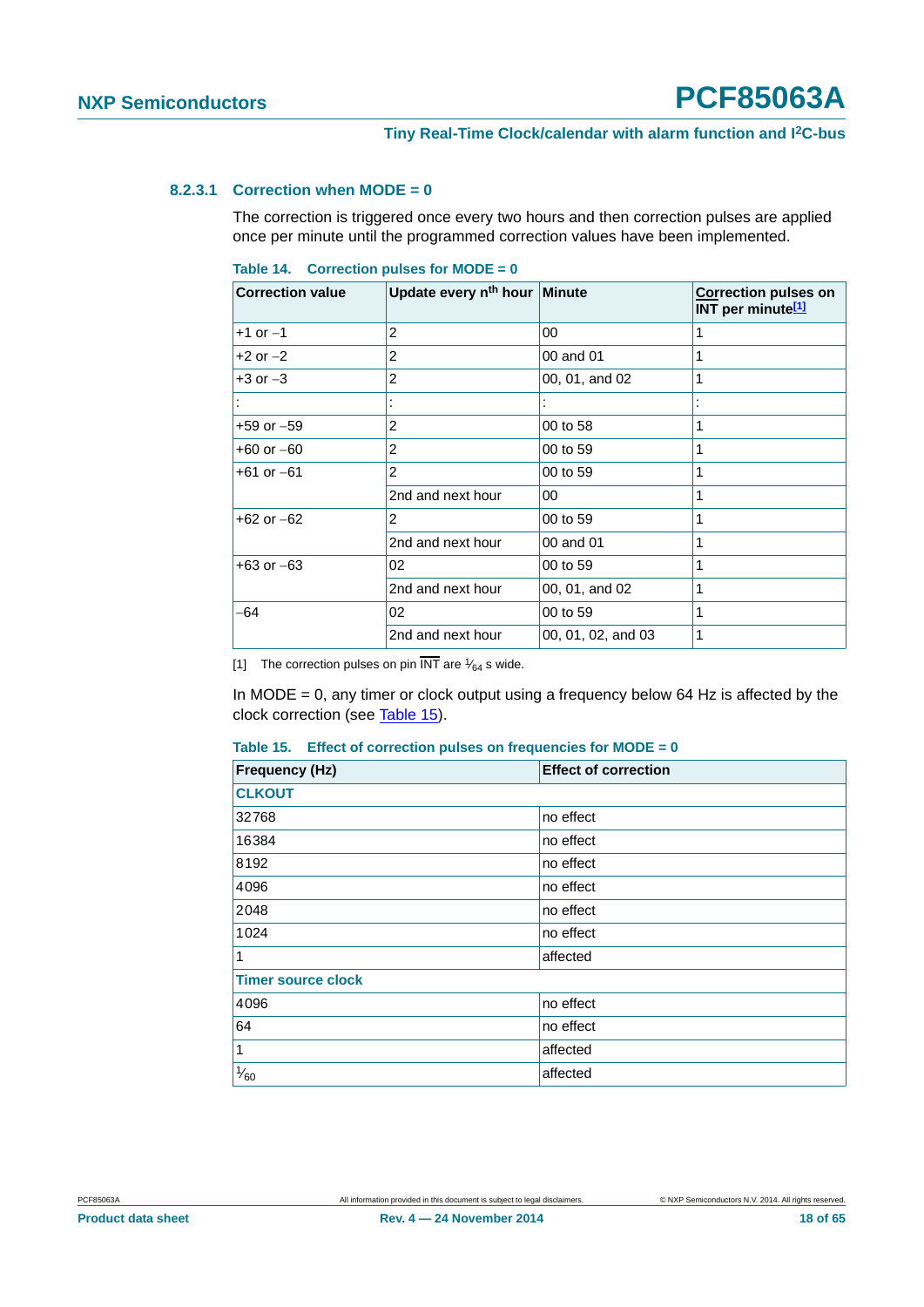#### <span id="page-18-3"></span>**8.2.3.2 Correction when MODE = 1**

The correction is triggered once every four minutes and then correction pulses are applied once per second up to a maximum of 60 pulses. When correction values greater than 60 pulses are used, additional correction pulses are made in the 59<sup>th</sup> second.

Clock correction is made more frequently in MODE = 1; however, this can result in higher power consumption.

| <b>Correction value</b> | Update every n <sup>th</sup><br>minute | Second         | <b>Correction pulses on</b><br>INT per second <sup>[1]</sup> |
|-------------------------|----------------------------------------|----------------|--------------------------------------------------------------|
| $+1$ or $-1$            | 2                                      | 00             | 1                                                            |
| $+2$ or $-2$            | 2                                      | 00 and 01      |                                                              |
| $+3$ or $-3$            | $\overline{2}$                         | 00, 01, and 02 | 1                                                            |
|                         |                                        |                |                                                              |
| $+59$ or $-59$          | 2                                      | 00 to 58       |                                                              |
| $+60$ or $-60$          | $\overline{2}$                         | 00 to 59       | 1                                                            |
| $+61$ or $-61$          | $\overline{2}$                         | 00 to 58       |                                                              |
|                         | 2                                      | 59             | 2                                                            |
| $+62$ or $-62$          | 2                                      | 00 to 58       |                                                              |
|                         | 2                                      | 59             | 3                                                            |
| $+63$ or $-63$          | $\overline{2}$                         | 00 to 58       | 1                                                            |
|                         | 2                                      | 59             | 4                                                            |
| -64                     | 2                                      | 00 to 58       | 1                                                            |
|                         | 2                                      | 59             | 5                                                            |

<span id="page-18-2"></span>**Table 16. Correction pulses for MODE = 1**

<span id="page-18-0"></span>[1] The correction pulses on pin  $\overline{\text{INT}}$  are  $\frac{1}{1024}$  s wide. For multiple pulses, they are repeated at an interval of  $\frac{1}{512}$  s.  $\frac{1}{512}$  s.

In MODE = 1, any timer source clock using a frequency below 1.024 kHz is also affected by the clock correction (see [Table 17](#page-18-1)).

<span id="page-18-1"></span>

|  |  |  |  |  | Table 17. Effect of correction pulses on frequencies for MODE = $1$ |
|--|--|--|--|--|---------------------------------------------------------------------|
|--|--|--|--|--|---------------------------------------------------------------------|

| <b>Frequency (Hz)</b>     | <b>Effect of correction</b> |
|---------------------------|-----------------------------|
| <b>CLKOUT</b>             |                             |
| 32768                     | no effect                   |
| 16384                     | no effect                   |
| 8192                      | no effect                   |
| 4096                      | no effect                   |
| 2048                      | no effect                   |
| 1024                      | no effect                   |
| 1                         | affected                    |
| <b>Timer source clock</b> |                             |
| 4096                      | no effect                   |
| 64                        | affected                    |
| $\mathbf{1}$              | affected                    |
| $\frac{1}{60}$            | affected                    |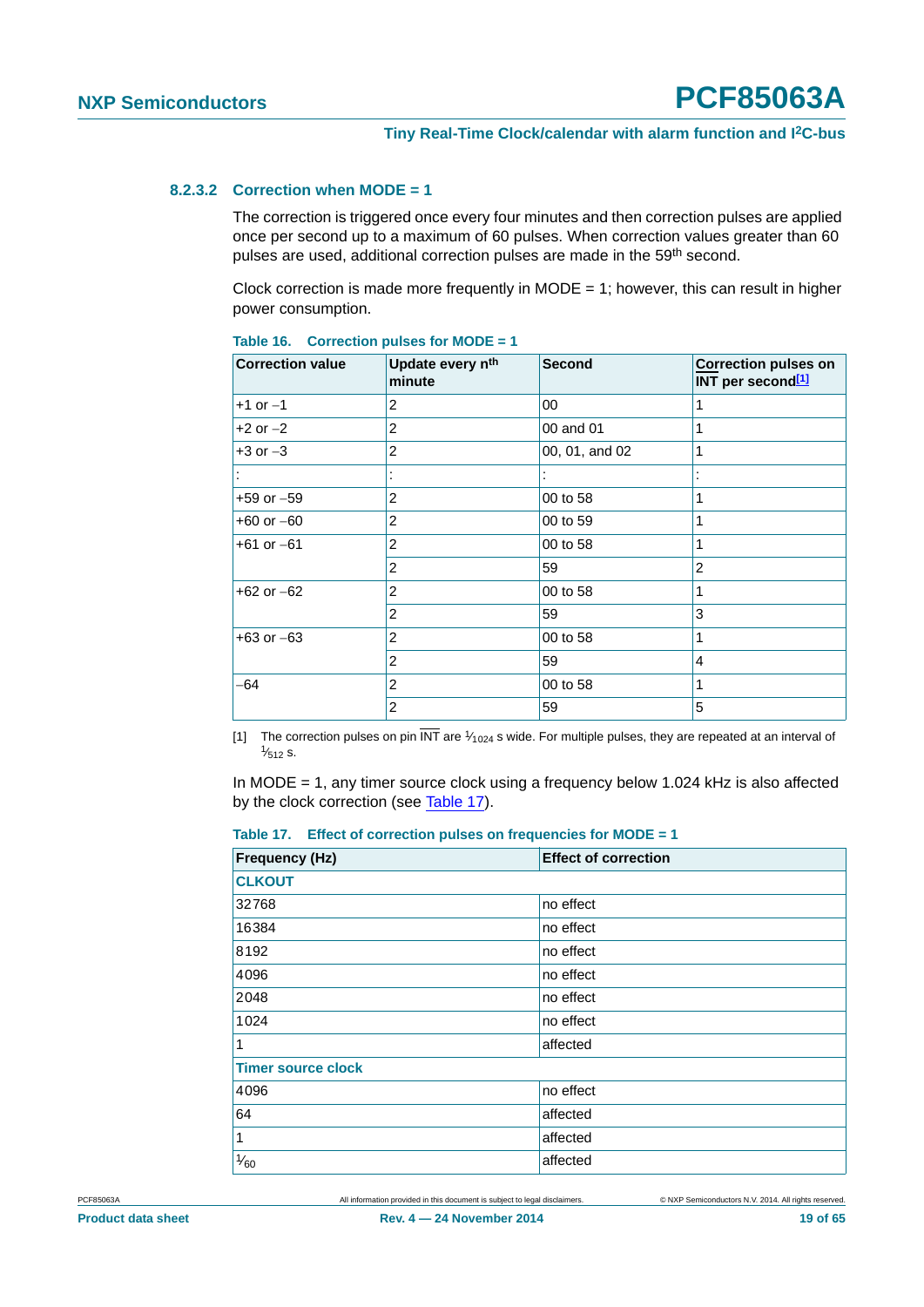#### <span id="page-19-1"></span>**8.2.3.3 Offset calibration workflow**

The calibration offset has to be calculated based on the time. [Figure 11](#page-19-0) shows the workflow how the offset register values can be calculated:



<span id="page-19-0"></span>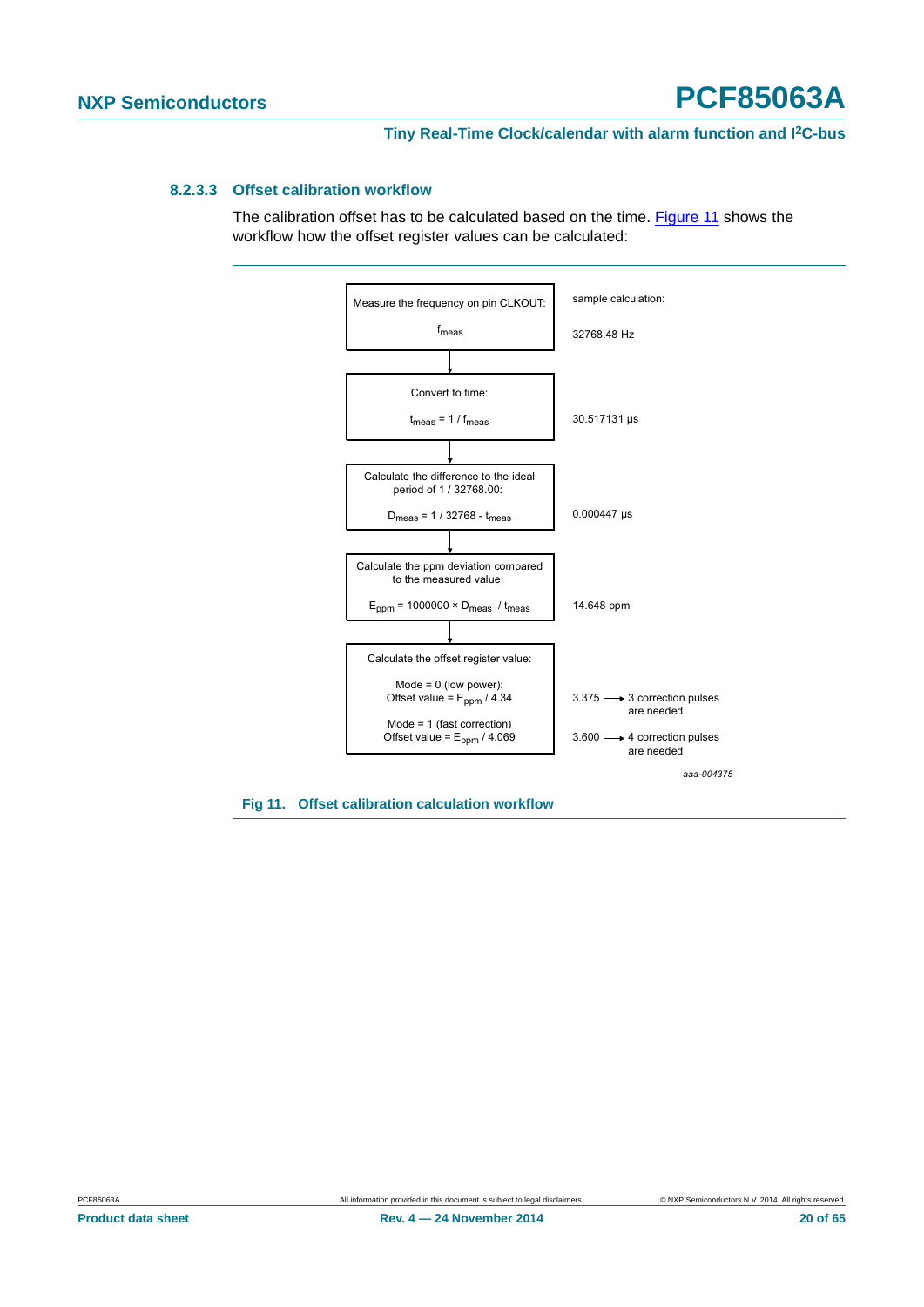<span id="page-20-1"></span><span id="page-20-0"></span>**Tiny Real-Time Clock/calendar with alarm function and I2C-bus**



#### <span id="page-20-7"></span><span id="page-20-6"></span>**8.2.4 Register RAM\_byte**

The PCF85063A provides a free RAM byte, which can be used for any purpose, for example, status byte of the system.

#### <span id="page-20-5"></span>**Table 18. RAM\_byte - 8-bit RAM register (address 03h) bit description**

| <b>Bit</b> | Symbol | <b>Value</b>                                               | <b>Description</b> |
|------------|--------|------------------------------------------------------------|--------------------|
| $7$ to 0   | BI7:01 | 000000000 <sup>[1]</sup> to <b>RAM</b> content<br>11111111 |                    |

<span id="page-20-4"></span>[1] Default value.

#### <span id="page-20-8"></span>**8.3 Time and date registers**

Most of the registers are coded in the BCD format to simplify application use.

#### <span id="page-20-9"></span>**8.3.1 Register Seconds**

#### <span id="page-20-2"></span>**Table 19. Seconds - seconds register (address 04h) bit description**

| <b>Bit</b>     | <b>Symbol</b>  | Value                  | <b>Place value</b> | Description                                                                                |  |
|----------------|----------------|------------------------|--------------------|--------------------------------------------------------------------------------------------|--|
| $\overline{7}$ | OS             |                        |                    | oscillator stop                                                                            |  |
|                |                | 0                      |                    | clock integrity is guaranteed                                                              |  |
|                |                | 1[1]                   | ۰                  | clock integrity is not<br>guaranteed; oscillator has<br>stopped or has been<br>interrupted |  |
| 6 to 4         | <b>SECONDS</b> | $0\underline{11}$ to 5 | ten's place        | actual seconds coded in BCD<br>format, see Table 20                                        |  |
| $3$ to $0$     |                | $0\underline{11}$ to 9 | unit place         |                                                                                            |  |

<span id="page-20-3"></span>[1] Default value.

PCF85063A All information provided in this document is subject to legal disclaimers. © NXP Semiconductors N.V. 2014. All rights reserved.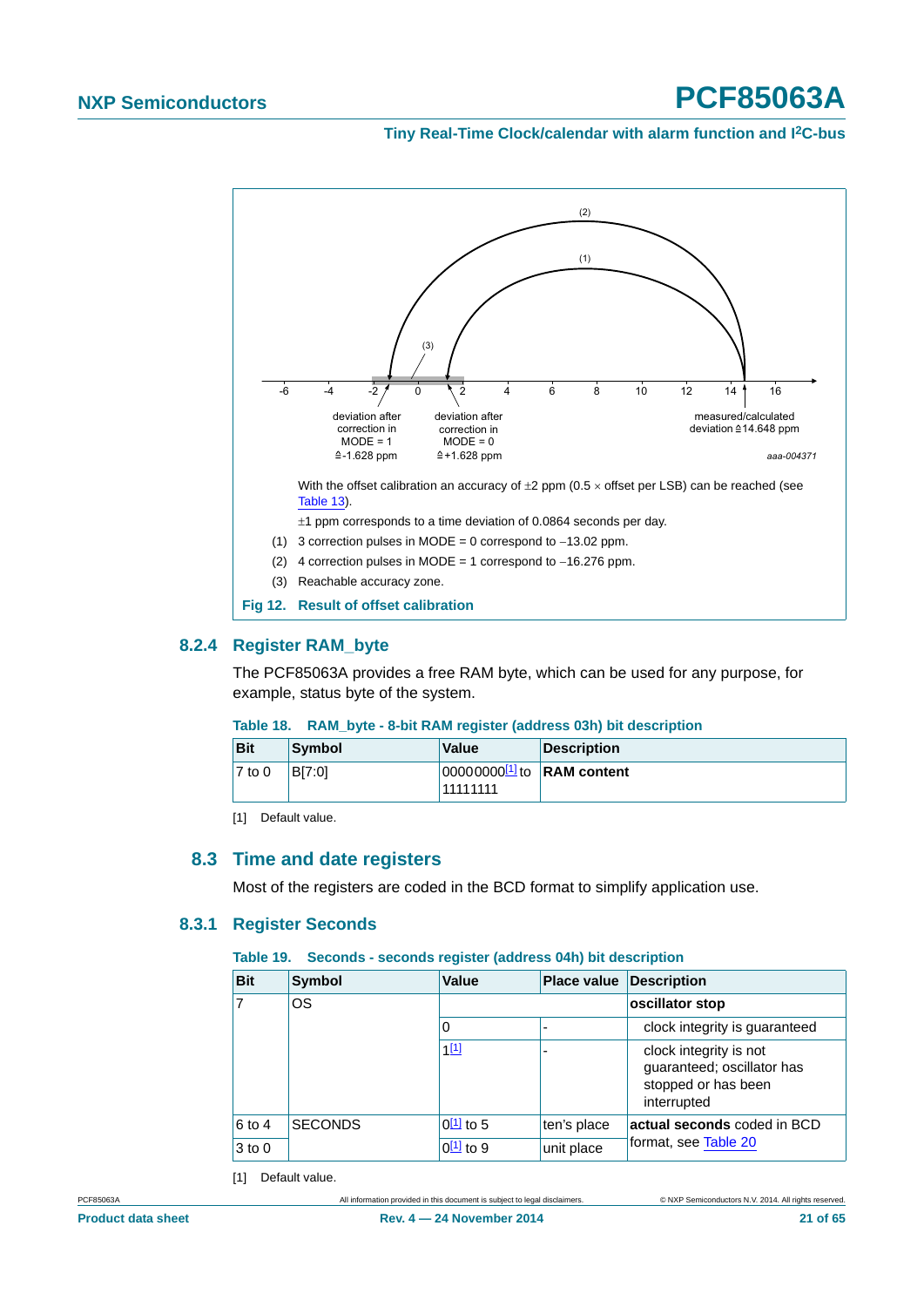| Seconds value in | Upper-digit (ten's place) |                          | Digit (unit place) |          |              |       |                          |
|------------------|---------------------------|--------------------------|--------------------|----------|--------------|-------|--------------------------|
| decimal          | Bit 6                     | Bit 5                    | Bit 4              | Bit 3    | Bit 2        | Bit 1 | Bit 0                    |
| $00^{[1]}$       | 0                         | 0                        | 0                  | 0        | 0            | l 0   | 0                        |
| 01               | 0                         | $\Omega$                 | 0                  | 0        | 0            | 0     |                          |
| 02               | 0                         | $\Omega$                 | $\Omega$           | $\Omega$ | 0            |       | $\Omega$                 |
|                  |                           | $\overline{\phantom{a}}$ |                    |          |              |       |                          |
| 09               | 0                         | $\Omega$                 | $\Omega$           | 4        | 0            | 10    |                          |
| 10               | 0                         | $\Omega$                 | 1                  | $\Omega$ | 0            | 10    | $\Omega$                 |
|                  |                           |                          |                    |          |              |       | $\overline{\phantom{a}}$ |
| 58               |                           | 0                        |                    | 4        | $\mathbf{0}$ | ۱O    | 0                        |
| 59               |                           | $\mathbf 0$              |                    |          | 0            | 0     |                          |
|                  |                           |                          |                    |          |              |       |                          |

<span id="page-21-0"></span>

|  | Table 20. Seconds coded in BCD format |  |  |  |  |
|--|---------------------------------------|--|--|--|--|
|--|---------------------------------------|--|--|--|--|

<span id="page-21-2"></span>[1] Default value.

#### <span id="page-21-3"></span>**8.3.1.1 OS: Oscillator stop**

When the oscillator of the PCF85063A is stopped, the OS flag is set. The oscillator can be stopped, for example, by connecting one of the oscillator pins OSCI or OSCO to ground. The oscillator is considered to be stopped during the time between power-on and stable crystal resonance. This time can be in the range of 200 ms to 2 s depending on crystal type, temperature, and supply voltage.

The flag remains set until cleared by command (see [Figure 13](#page-21-1)). If the flag cannot be cleared, then the oscillator is not running. This method can be used to monitor the oscillator and to determine if the supply voltage has reduced to the point where oscillation fails.

<span id="page-21-1"></span>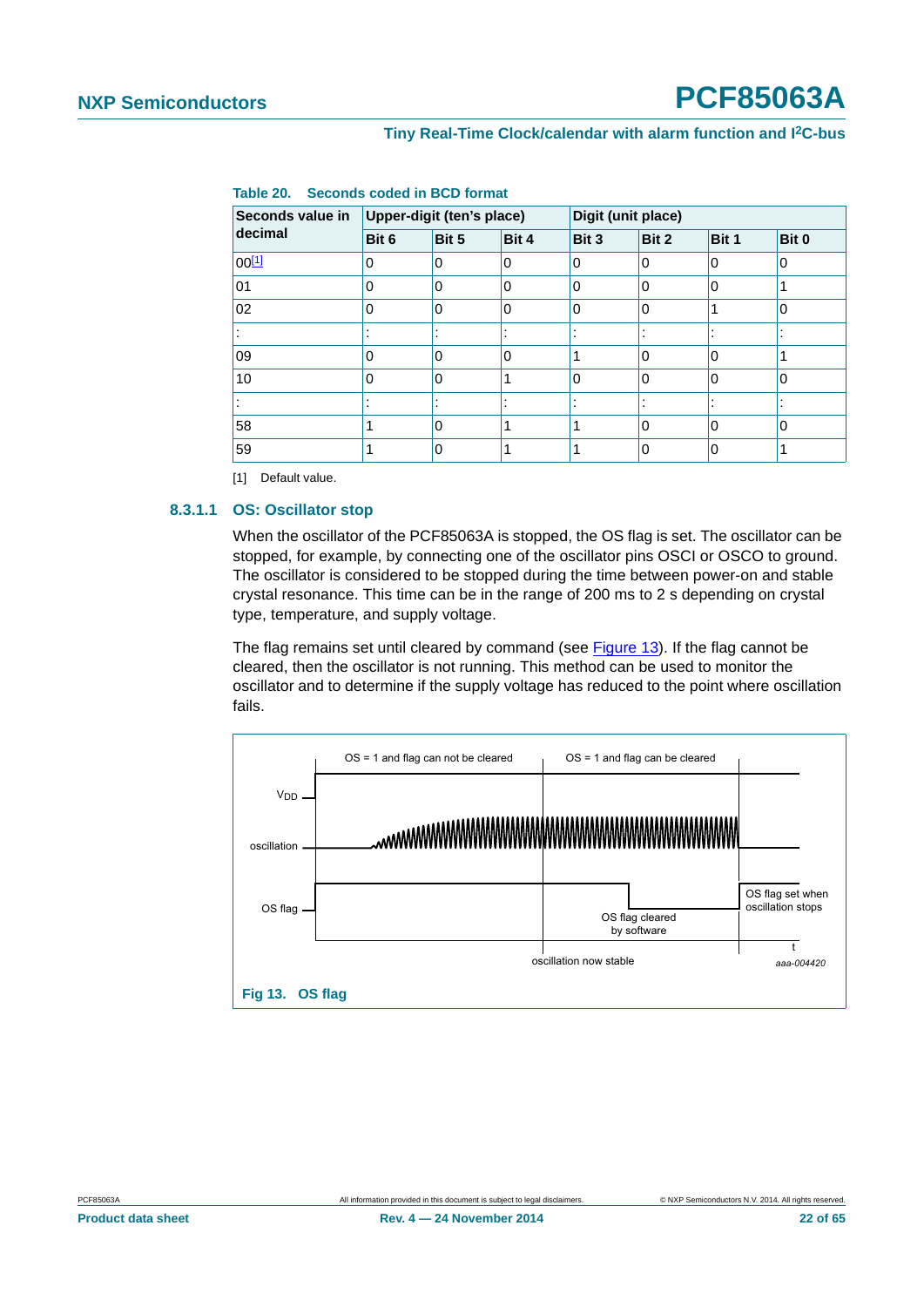#### <span id="page-22-15"></span>**8.3.2 Register Minutes**

#### <span id="page-22-11"></span><span id="page-22-3"></span><span id="page-22-2"></span>**Table 21. Minutes - minutes register (address 05h) bit description**

<span id="page-22-1"></span><span id="page-22-0"></span>

| <b>Bit</b> | Symbol         | Value          | <b>Place value Description</b> |                             |
|------------|----------------|----------------|--------------------------------|-----------------------------|
|            |                |                |                                | unused                      |
| 6 to 4     | <b>MINUTES</b> | ⊺0 $11$ to 5   | ten's place                    | actual minutes coded in BCD |
| $3$ to $0$ |                | $0^{[1]}$ to 9 | unit place                     | <b>format</b>               |

<span id="page-22-8"></span>[1] Default value.

#### <span id="page-22-4"></span>**8.3.3 Register Hours**

#### <span id="page-22-12"></span>**Table 22. Hours - hours register (address 06h) bit description**

| <b>Bit</b>                  | Symbol         | <b>Value</b>     | <b>Place value</b> | <b>Description</b>           |  |  |
|-----------------------------|----------------|------------------|--------------------|------------------------------|--|--|
| $7$ to 6                    | $\blacksquare$ | 00               |                    | unused                       |  |  |
| 12-hour mode <sup>[1]</sup> |                |                  |                    |                              |  |  |
| 5<br><b>AMPM</b>            |                |                  |                    | <b>AM/PM</b> indicator       |  |  |
|                             | $0^{[2]}$      | ۰                | AM                 |                              |  |  |
|                             |                |                  |                    | <b>PM</b>                    |  |  |
| $\vert$ 4                   | <b>HOURS</b>   | $0[2]$ to 1      | ten's place        | actual hours in 12-hour mode |  |  |
| $3$ to 0                    |                | $Q[2]$ to 9      | unit place         | coded in BCD format          |  |  |
| 24-hour mode <sup>[1]</sup> |                |                  |                    |                              |  |  |
| $5$ to 4                    | <b>HOURS</b>   | $0[2]$ to 2      | ten's place        | actual hours in 24-hour mode |  |  |
| $3$ to 0                    |                | $0\sqrt{2}$ to 9 | unit place         | coded in BCD format          |  |  |

<span id="page-22-6"></span>[1] Hour mode is set by the 12\_24 bit in register Control\_1.

<span id="page-22-7"></span>[2] Default value.

#### <span id="page-22-16"></span>**8.3.4 Register Days**

#### <span id="page-22-13"></span>**Table 23. Days - days register (address 07h) bit description**

| <b>Bit</b>          | Symbol              | <b>Value</b>     | <b>Place value Description</b> |                                |
|---------------------|---------------------|------------------|--------------------------------|--------------------------------|
| $\overline{7}$ to 6 |                     | 00               |                                | lunused                        |
| $5$ to 4            | DAYS <sup>[1]</sup> | $\sqrt{2}$ to 3  | ten's place                    | actual day coded in BCD format |
| $3$ to 0            |                     | $0\sqrt{3}$ to 9 | unit place                     |                                |

<span id="page-22-5"></span>[1] If the year counter contains a value, which is exactly divisible by 4 (including the year 00), the PCF85063A compensates for leap years by adding a 29th day to February.

- <span id="page-22-9"></span>[2] Default value.
- <span id="page-22-10"></span>[3] Default value is 1.

#### <span id="page-22-17"></span>**8.3.5 Register Weekdays**

#### <span id="page-22-14"></span>**Table 24. Weekdays - weekdays register (address 08h) bit description**

| <b>Bit</b>          | Symbol          | Value    | Description                         |
|---------------------|-----------------|----------|-------------------------------------|
| $\overline{7}$ to 3 |                 | 00000    | unused                              |
| $2$ to 0            | <b>WEEKDAYS</b> | $0$ to 6 | actual weekday values, see Table 25 |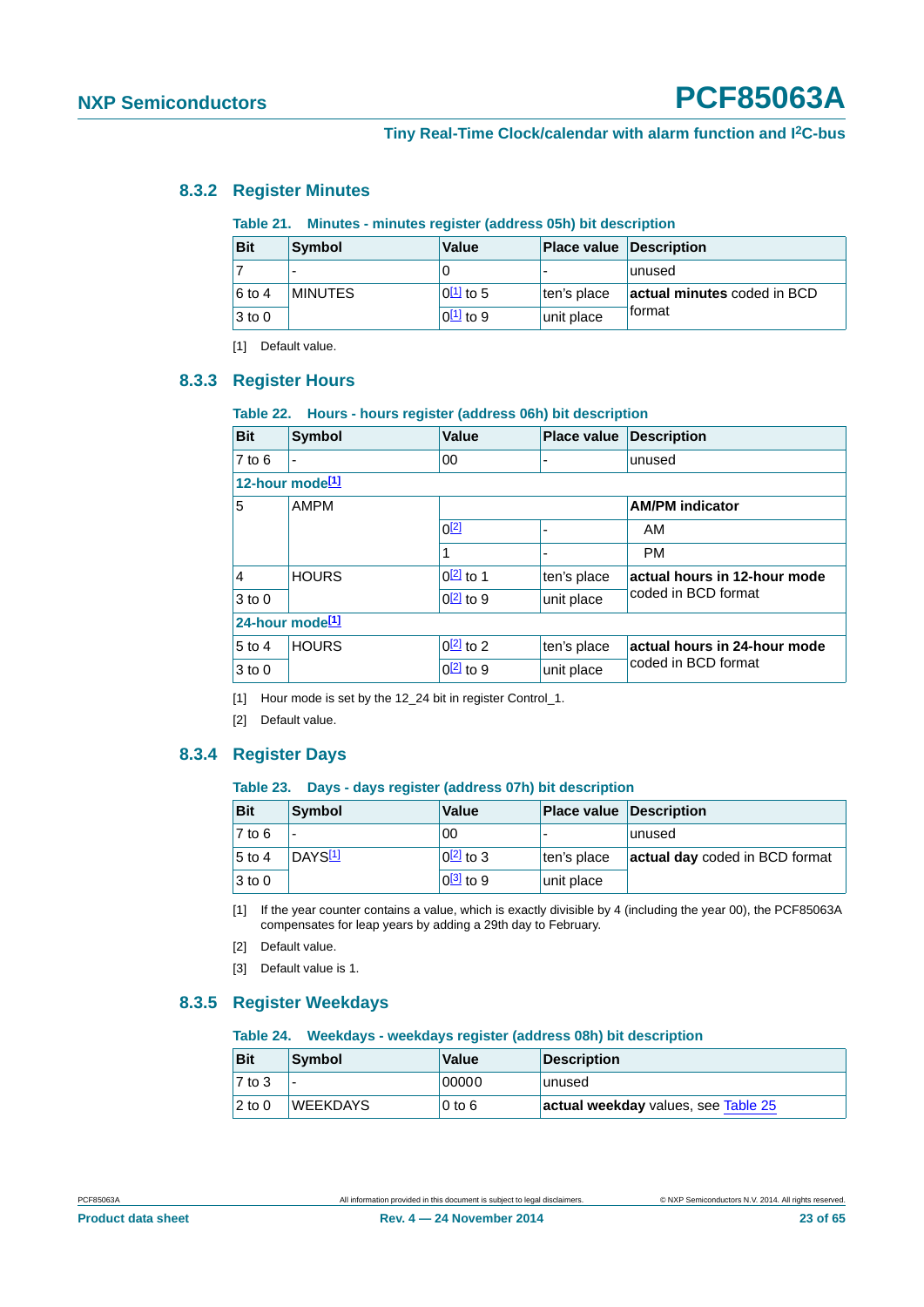#### <span id="page-23-0"></span>**Tiny Real-Time Clock/calendar with alarm function and I2C-bus**

#### <span id="page-23-1"></span>**Table 25. Weekday assignments**

| Day <sup>[1]</sup>      | <b>Bit</b> |   |   |  |  |  |
|-------------------------|------------|---|---|--|--|--|
|                         | 2          |   | 0 |  |  |  |
| Sunday                  | 0          | 0 | 0 |  |  |  |
| Monday                  | 0          | 0 |   |  |  |  |
| Tuesday                 | Ω          |   | 0 |  |  |  |
| Wednesday               | 0          |   |   |  |  |  |
| Thursday                |            | 0 | 0 |  |  |  |
| Friday                  |            | 0 |   |  |  |  |
| Saturday <sup>[2]</sup> |            |   | 0 |  |  |  |

<span id="page-23-2"></span>[1] Definition may be reassigned by the user.

<span id="page-23-3"></span>[2] Default value.

#### <span id="page-23-7"></span>**8.3.6 Register Months**

#### <span id="page-23-6"></span>**Table 26. Months - months register (address 09h) bit description**

| <b>Bit</b> | Symbol        | Value             | <b>Place value Description</b> |                           |
|------------|---------------|-------------------|--------------------------------|---------------------------|
| 7 to 5     |               | 000               |                                | lunused                   |
| 4          | <b>MONTHS</b> | $0$ to 1          | ten's place                    | actual month coded in BCD |
| $3$ to 0   |               | 0 <sub>to</sub> 9 | unit place                     | format, see Table 27      |

#### <span id="page-23-4"></span>**Table 27. Month assignments in BCD format**

| <b>Month</b>           | <b>Upper-digit</b><br>(ten's place) | Digit (unit place) |       |              |          |  |  |
|------------------------|-------------------------------------|--------------------|-------|--------------|----------|--|--|
|                        | Bit 4                               | Bit 3              | Bit 2 | Bit 1        | Bit 0    |  |  |
| January <sup>[1]</sup> | 0                                   | 0                  | 0     | 0            |          |  |  |
| February               | 0                                   | 0                  | 0     | 1            | 0        |  |  |
| March                  | 0                                   | 0                  | 0     |              |          |  |  |
| April                  | 0                                   | 0                  | 1     | 0            | 0        |  |  |
| May                    | 0                                   | 0                  |       | 0            |          |  |  |
| June                   | 0                                   | $\Omega$           | 1     | 1            | $\Omega$ |  |  |
| July                   | 0                                   | 0                  |       |              |          |  |  |
| August                 | 0                                   |                    | 0     | $\mathbf{0}$ | 0        |  |  |
| September              | 0                                   |                    | 0     | 0            |          |  |  |
| October                | 1                                   | 0                  | 0     | $\mathbf{0}$ | $\Omega$ |  |  |
| November               | 1                                   | 0                  | 0     | 0            |          |  |  |
| December               |                                     | 0                  | 0     |              | 0        |  |  |

<span id="page-23-5"></span>[1] Default value.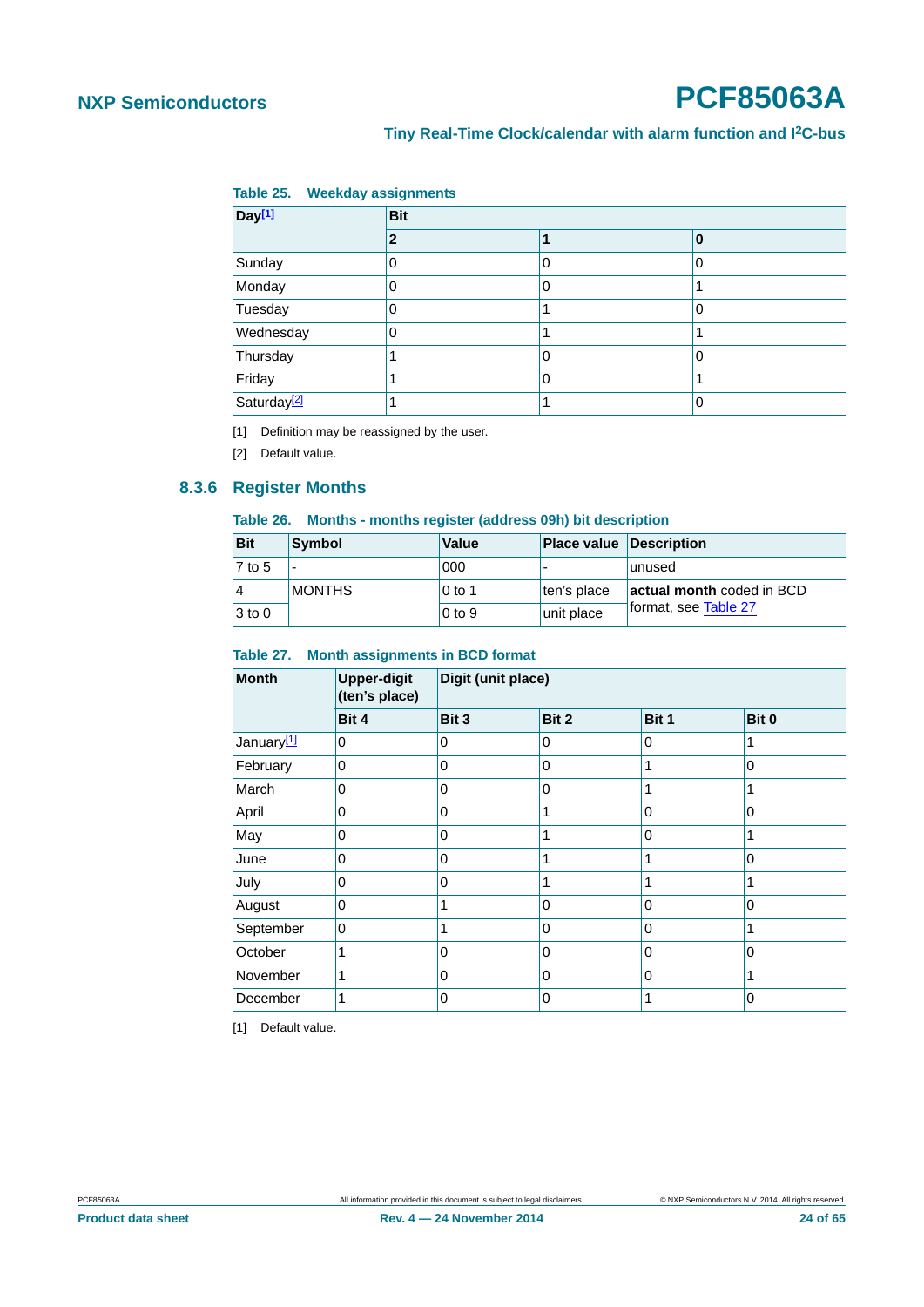#### <span id="page-24-5"></span>**8.3.7 Register Years**

<span id="page-24-4"></span><span id="page-24-1"></span>

|  | Table 28. Years - years register (0Ah) bit description |  |  |  |
|--|--------------------------------------------------------|--|--|--|
|--|--------------------------------------------------------|--|--|--|

| <b>Bit</b>      | Symbol       | Value           | <b>Place value Description</b> |                                 |
|-----------------|--------------|-----------------|--------------------------------|---------------------------------|
| $\sqrt{7}$ to 4 | <b>YEARS</b> | $ 0[1]$ to 9    | ten's place                    | actual year coded in BCD format |
| $3$ to 0        |              | $ 0^{[1]}$ to 9 | unit place                     |                                 |

<span id="page-24-3"></span>[1] Default value.

#### <span id="page-24-0"></span>**8.4 Setting and reading the time**

[Figure 14](#page-24-2) shows the data flow and data dependencies starting from the 1 Hz clock tick.



<span id="page-24-2"></span>During read/write operations, the time counting circuits (memory locations 04h through 0Ah) are blocked.

The blocking prevents

- **•** Faulty reading of the clock and calendar during a carry condition
- **•** Incrementing the time registers during the read cycle

After this read/write access is completed, the time circuit is released again and any pending request to increment the time counters that occurred during the read/write access is serviced. A maximum of 1 request can be stored; therefore, all accesses must be completed within 1 second (see [Figure 15](#page-25-1)).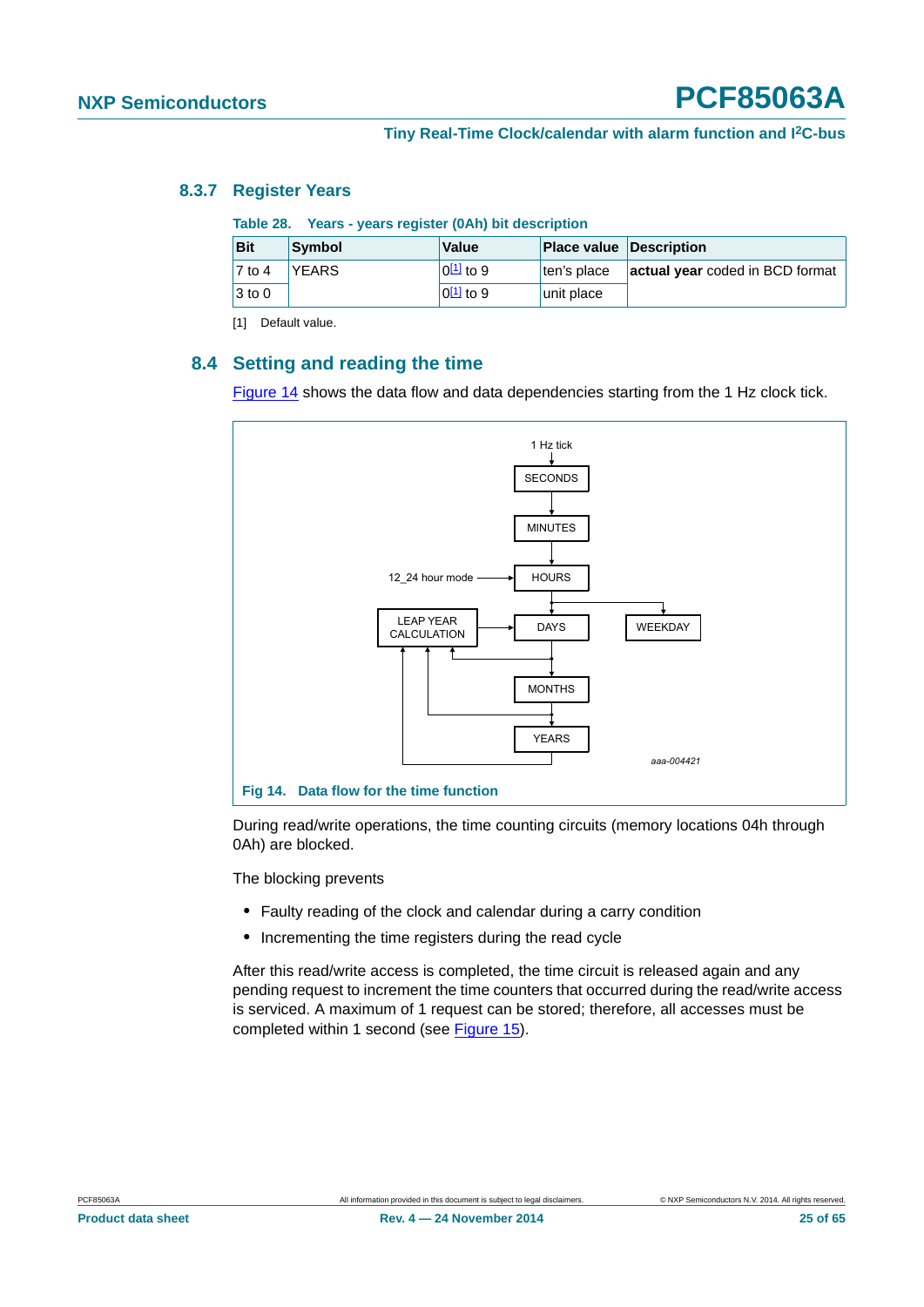<span id="page-25-0"></span>**Tiny Real-Time Clock/calendar with alarm function and I2C-bus**



<span id="page-25-1"></span>Because of this method, it is very important to make a read or write access in one go, that is, setting or reading seconds through to years should be made in one single access. Failing to comply with this method could result in the time becoming corrupted.

As an example, if the time (seconds through to hours) is set in one access and then in a second access the date is set, it is possible that the time will increment between the two accesses. A similar problem exists when reading. A roll-over may occur between reads thus giving the minutes from one moment and the hours from the next.

Recommended method for reading the time:

- 1. Send a START condition and the slave address (see [Table 39 on page 35](#page-34-0)) for write (A2h)
- 2. Set the address pointer to 4 (Seconds) by sending 04h
- 3. Send a RESTART condition or STOP followed by START
- 4. Send the slave address for read (A3h)
- 5. Read Seconds
- 6. Read Minutes
- 7. Read Hours
- 8. Read Days
- 9. Read Weekdays
- 10. Read Months
- 11. Read Years
- 12. Send a STOP condition

#### **8.5 Alarm registers**

#### <span id="page-25-4"></span><span id="page-25-3"></span>**8.5.1 Register Second\_alarm**

#### <span id="page-25-2"></span>**Table 29. Second\_alarm - second alarm register (address 0Bh) bit description**

| <b>Bit</b> | <b>Symbol</b>    | <b>Value</b>   | <b>Place value Description</b> |                          |
|------------|------------------|----------------|--------------------------------|--------------------------|
|            | AEN <sub>S</sub> |                |                                | second alarm             |
|            |                  | 0              | $\overline{\phantom{0}}$       | enabled                  |
|            |                  | $1^{[1]}$      |                                | disabled                 |
| $6$ to 4   | SECOND_ALARM     | $0^{11}$ to 5  | ten's place                    | second alarm information |
| $3$ to $0$ |                  | $0^{[1]}$ to 9 | unit place                     | coded in BCD format      |

[1] Default value.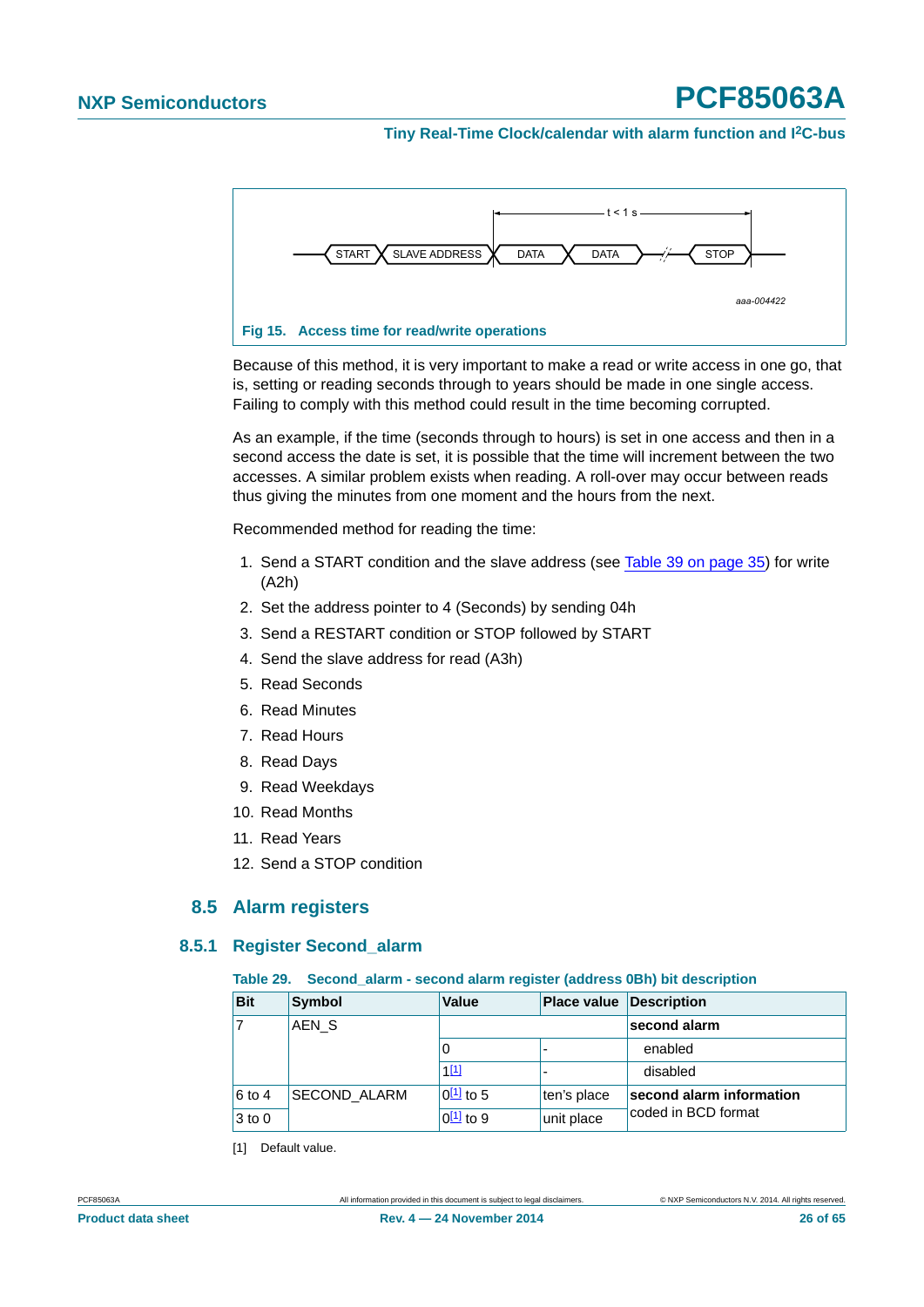#### <span id="page-26-11"></span>**8.5.2 Register Minute\_alarm**

#### <span id="page-26-8"></span><span id="page-26-2"></span><span id="page-26-1"></span>**Table 30. Minute\_alarm - minute alarm register (address 0Ch) bit description**

<span id="page-26-0"></span>

| <b>Bit</b>     | Symbol       | <b>Value</b>   | <b>Place value</b> | <b>Description</b>             |
|----------------|--------------|----------------|--------------------|--------------------------------|
| $\overline{7}$ | AEN M        |                |                    | minute alarm                   |
|                |              | O              |                    | enabled                        |
|                |              | $1^{[1]}$      |                    | disabled                       |
| 6 to 4         | MINUTE ALARM | $0^{[1]}$ to 5 | ten's place        | minute alarm information coded |
| $3$ to $0$     |              | $0^{[1]}$ to 9 | unit place         | in BCD format                  |

<span id="page-26-4"></span>[1] Default value.

#### <span id="page-26-3"></span>**8.5.3 Register Hour\_alarm**

#### <span id="page-26-9"></span>**Table 31. Hour\_alarm - hour alarm register (address 0Dh) bit description**

| <b>Bit</b>     | <b>Symbol</b>               | Value                  | Place value Description |                                     |
|----------------|-----------------------------|------------------------|-------------------------|-------------------------------------|
| $\overline{7}$ | AEN H                       |                        |                         | hour alarm                          |
|                |                             | 0                      | ٠                       | enabled                             |
|                |                             | 1[1]                   |                         | disabled                            |
| 6              | -                           | 0                      |                         | unused                              |
|                | 12-hour mode <sup>[2]</sup> |                        |                         |                                     |
| 5              | <b>AMPM</b>                 |                        |                         | <b>AM/PM indicator</b>              |
|                |                             | $0^{[1]}$              |                         | AM                                  |
|                |                             | 1                      | ٠                       | <b>PM</b>                           |
| 4              | <b>HOUR ALARM</b>           | $0^{[1]}$ to 1         | ten's place             | hour alarm information in           |
| $3$ to 0       |                             | $0\underline{11}$ to 9 | unit place              | 12-hour mode coded in BCD<br>format |
|                | 24-hour mode <sup>[2]</sup> |                        |                         |                                     |
| $5$ to 4       | HOUR_ALARM                  | $0^{[1]}$ to 2         | ten's place             | hour alarm information in           |
| $3$ to $0$     |                             | $0^{[1]}$ to 9         | unit place              | 24-hour mode coded in BCD<br>format |

<span id="page-26-5"></span>[1] Default value.

<span id="page-26-7"></span>[2] Hour mode is set by the 12\_24 bit in register Control\_1.

#### <span id="page-26-12"></span>**8.5.4 Register Day\_alarm**

#### <span id="page-26-10"></span>**Table 32. Day\_alarm - day alarm register (address 0Eh) bit description**

| <b>Bit</b> | <b>Symbol</b> | <b>Value</b>   | <b>Place value</b>       | <b>Description</b>             |
|------------|---------------|----------------|--------------------------|--------------------------------|
|            | AEN D         |                |                          | day alarm                      |
|            |               | 0              | $\overline{\phantom{a}}$ | enabled                        |
|            |               | 1[1]           | $\overline{\phantom{a}}$ | disabled                       |
| 6          |               | 0              |                          | unused                         |
| $5$ to 4   | DAY ALARM     | $0[1]$ to 3    | ten's place              | day alarm information coded in |
| $3$ to 0   |               | $0^{[1]}$ to 9 | unit place               | <b>BCD</b> format              |

<span id="page-26-6"></span>[1] Default value.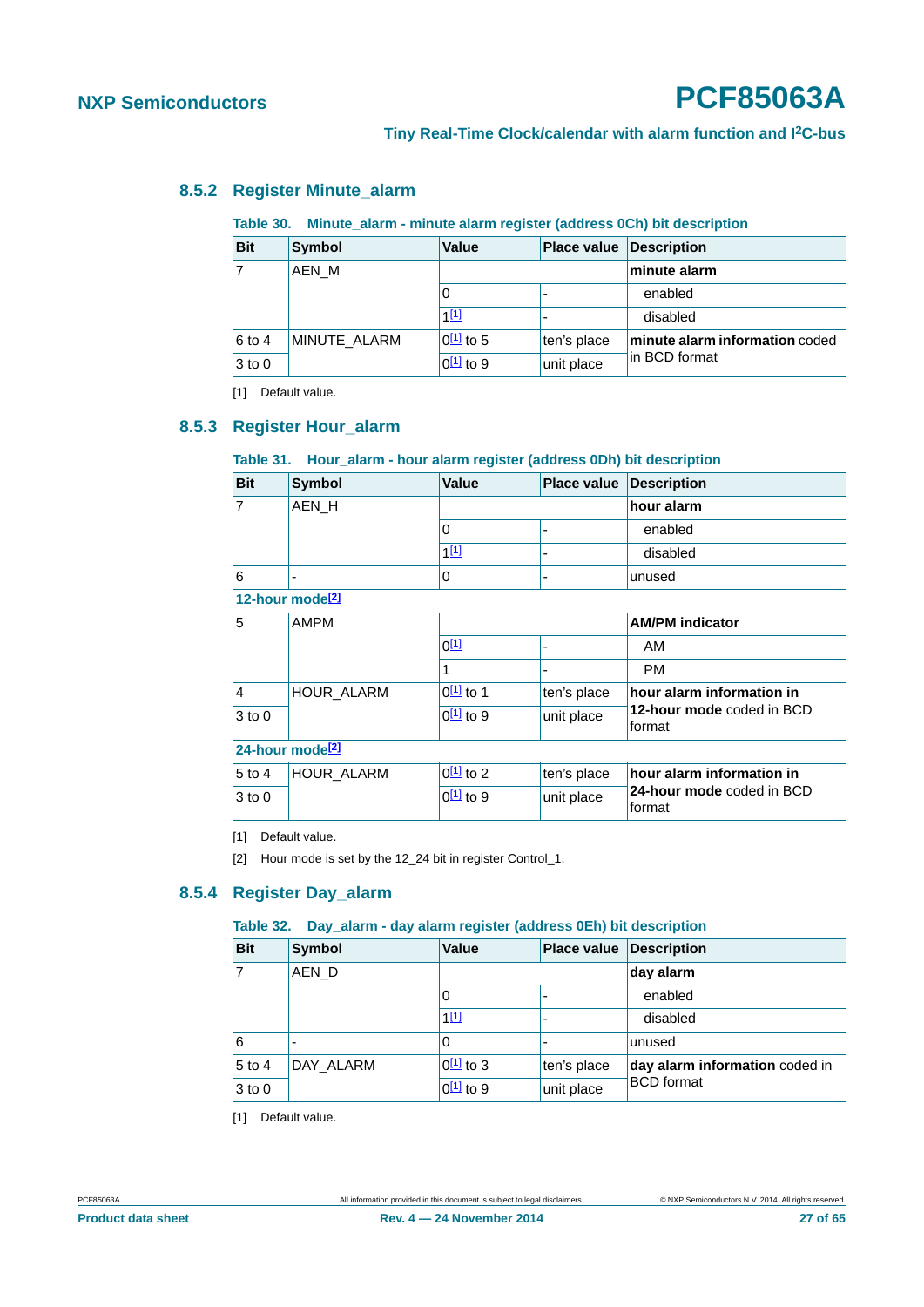|            | rapic oo. Theenaay alami theenaay alami regioter jaaareoo or il) bit acooription. |                |                                                  |  |  |  |
|------------|-----------------------------------------------------------------------------------|----------------|--------------------------------------------------|--|--|--|
| <b>Bit</b> | <b>Symbol</b>                                                                     | <b>Value</b>   | <b>Description</b>                               |  |  |  |
|            | AEN W                                                                             |                | weekday alarm                                    |  |  |  |
|            |                                                                                   | 0              | enabled                                          |  |  |  |
|            |                                                                                   | $1^{[1]}$      | disabled                                         |  |  |  |
| $6$ to 3   |                                                                                   | 0              | unused                                           |  |  |  |
| $2$ to $0$ | WEEKDAY ALARM                                                                     | $0^{[1]}$ to 6 | weekday alarm information coded in BCD<br>format |  |  |  |

#### <span id="page-27-4"></span>**8.5.5 Register Weekday\_alarm**

#### <span id="page-27-3"></span><span id="page-27-0"></span>**Table 33. Weekday\_alarm - weekday alarm register (address 0Fh) bit description**

<span id="page-27-2"></span>[1] Default value.

#### <span id="page-27-1"></span>**8.5.6 Alarm function**

By clearing the alarm enable bit (AEN\_x) of one or more of the alarm registers, the corresponding alarm condition(s) are active. When an alarm occurs, AF is set logic 1. The asserted AF can be used to generate an interrupt (INT). The AF is cleared by command.

The registers at addresses 0Bh through 0Fh contain alarm information. When one or more of these registers is loaded with second, minute, hour, day or weekday, and its corresponding AEN\_x is logic 0, then that information is compared with the current second, minute, hour, day, and weekday. When all enabled comparisons first match, the alarm flag (AF in register Control\_2) is set logic 1.

The generation of interrupts from the alarm function is controlled via bit AIE. If bit AIE is enabled, the  $\overline{\text{INT}}$  pin follows the condition of bit AF. AF remains set until cleared by command. Once AF has been cleared, it will only be set again when the time increments to match the alarm condition once more. Alarm registers which have their AEN\_x bit at logic 1 are ignored.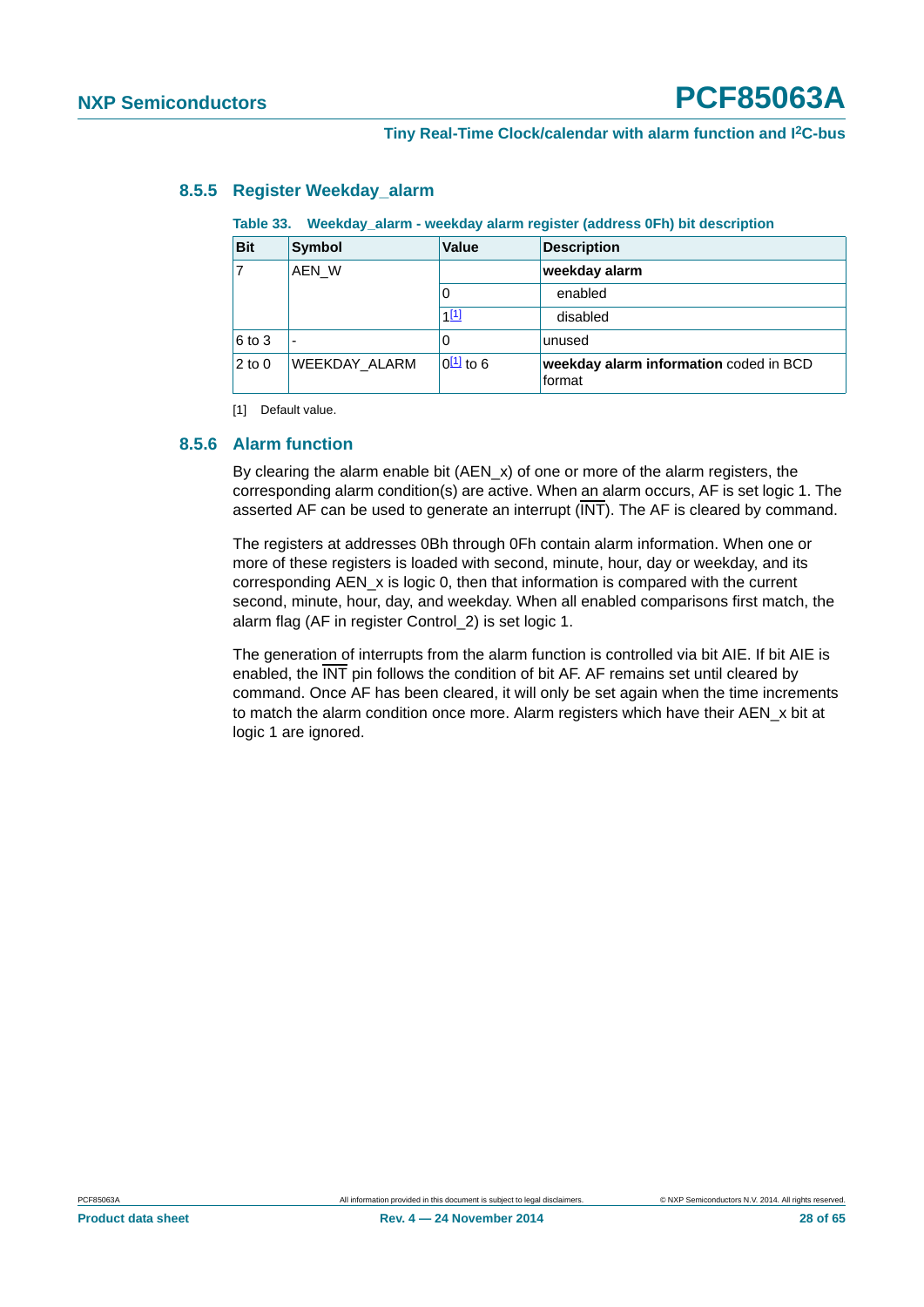#### <span id="page-28-0"></span>**Tiny Real-Time Clock/calendar with alarm function and I2C-bus**



#### <span id="page-28-5"></span><span id="page-28-4"></span>**8.6 Timer registers**

The 8-bit countdown timer at address 10h is controlled by the register Timer\_mode at address 11h.

#### <span id="page-28-6"></span>**8.6.1 Register Timer\_value**

<span id="page-28-3"></span>**Table 34. Timer\_value - timer value register (address 10h) bit description**

| <b>Bit</b> | Symbol | <b>Value</b>         | Description                          |
|------------|--------|----------------------|--------------------------------------|
| $7$ to 0   | TI7:01 | $0h^{[1]}$ to<br>FFh | countdown timer value <sup>[2]</sup> |

<span id="page-28-1"></span>[1] Default value.

<span id="page-28-2"></span>[2] Countdown period in seconds:  $CountdownPeriod = \frac{T}{SourceClockFrequency}$  where T is the countdown value countdown value.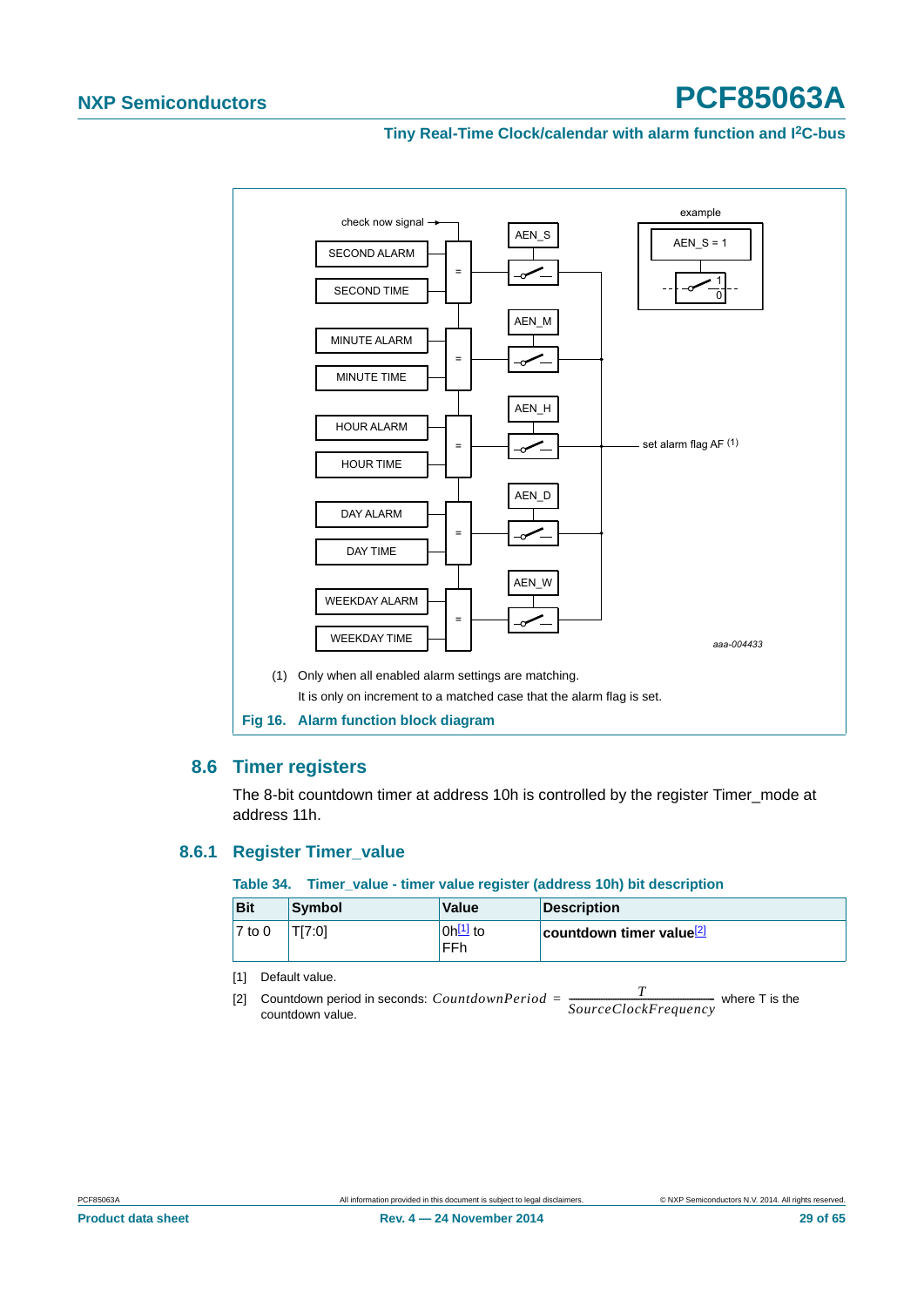#### <span id="page-29-2"></span>**8.6.2 Register Timer\_mode**

#### <span id="page-29-7"></span><span id="page-29-0"></span>**Table 35. Timer\_mode - timer control register (address 11h) bit description**

| <b>Bit</b>     | <b>Symbol</b> | Value            | <b>Description</b>                   |  |  |
|----------------|---------------|------------------|--------------------------------------|--|--|
| 7 to 5         |               | 000              | unused                               |  |  |
| 4 to 3         | TCF[1:0]      |                  | timer clock frequency                |  |  |
|                |               | 00               | 4.096 kHz timer source clock         |  |  |
|                |               | 01               | 64 Hz timer source clock             |  |  |
|                |               | 10               | 1 Hz timer source clock              |  |  |
|                |               | $11^{[1]}$       | $\frac{1}{60}$ Hz timer source clock |  |  |
| $\overline{2}$ | <b>TE</b>     |                  | timer enable                         |  |  |
| 1              |               | $0^{[1]}$        | timer is disabled                    |  |  |
|                |               | 1                | timer is enabled                     |  |  |
|                | <b>TIE</b>    |                  | timer interrupt enable               |  |  |
|                |               | 0 <sup>[1]</sup> | no interrupt generated from timer    |  |  |
|                |               | 1                | interrupt generated from timer       |  |  |
| $\Omega$       | ti_tp[2]      |                  | timer interrupt mode                 |  |  |
|                |               | $0^{[1]}$        | interrupt follows timer flag         |  |  |
|                |               | 1                | interrupt generates a pulse          |  |  |

<span id="page-29-3"></span>[1] Default value.

<span id="page-29-4"></span>[2] How the setting of TI\_TP and the timer flag TF can affect the INT pulse generation is explained in [Section 8.2.2.3 on page 15.](#page-14-0)

#### <span id="page-29-1"></span>**8.6.3 Timer functions**

The timer has four selectable source clocks allowing for countdown periods in the range from 244  $\mu$ s to 4 hours 15 min. For periods longer than 4 hours, the alarm function can be used.

| <b>TCF[1:0]</b> | Timer source clock                               | <b>Delay</b>                             |                                            |  |  |
|-----------------|--------------------------------------------------|------------------------------------------|--------------------------------------------|--|--|
|                 | frequency $[1]$                                  | <b>Minimum timer duration</b><br>$T = 1$ | <b>Maximum timer duration</b><br>$T = 255$ |  |  |
| 00              | 4.096 kHz                                        | $244$ us                                 | 62.256 ms                                  |  |  |
| 01              | 64 Hz                                            | 15.625 ms                                | 3.984 s                                    |  |  |
| 10              | 1 Hz <sup>[2]</sup>                              | 1 s                                      | 255s                                       |  |  |
| 11              | <sup>' 1</sup> ⁄ <sub>60</sub> Hz <sup>[2]</sup> | 60 s                                     | 4 hours 15 min                             |  |  |

<span id="page-29-8"></span>**Table 36. Timer clock frequency and timer durations**

<span id="page-29-5"></span>[1] When not in use, TCF[1:0] must be set to  $\frac{1}{60}$  Hz for power saving.

<span id="page-29-6"></span>[2] Time periods can be affected by correction pulses.

**Remark:** Note that all timings which are generated from the 32.768 kHz oscillator are based on the assumption that there is 0 ppm deviation. Deviation in oscillator frequency results in deviation in timings. This is not applicable to interface timing.

The timer counts down from a software-loaded 8-bit binary value, T[7:0], in register Timer\_value. Loading the counter with 0 stops the timer. Values from 1 to 255 are valid.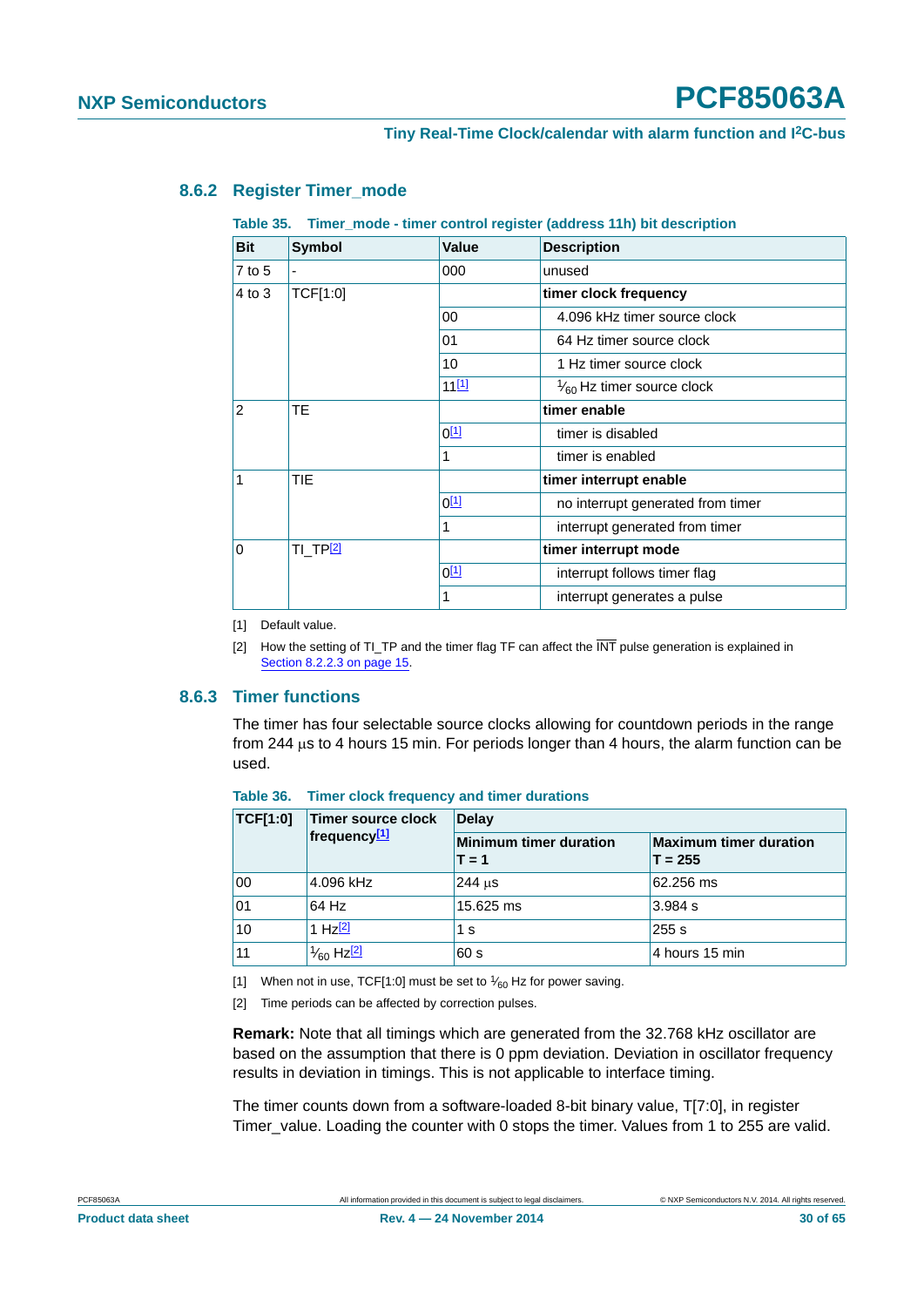#### **Tiny Real-Time Clock/calendar with alarm function and I2C-bus**



When the counter decrements from 1, the timer flag (bit TF in register Control\_2) is set and the counter automatically re-loads and starts the next timer period.

<span id="page-30-1"></span>If a new value of T is written before the end of the current timer period, then this value takes immediate effect. NXP does not recommend changing T without first disabling the counter by setting bit TE logic 0. The update of T is asynchronous to the timer clock. Therefore changing it without setting bit TE logic 0 may result in a corrupted value loaded into the countdown counter. This results in an undetermined countdown period for the first period. The countdown value T will, however, be correctly stored and correctly loaded on subsequent timer periods.

When the TIE flag is set, an interrupt signal on  $\overline{\text{INT}}$  is generated if this mode is enabled. See [Section 8.2.2](#page-12-2) for details on how the interrupt can be controlled.

When starting the timer for the first time, the first period has an uncertainty. The uncertainty is a result of the enable instruction being generated from the interface clock which is asynchronous from the timer source clock. Subsequent timer periods do not have such delay. The amount of delay for the first timer period depends on the chosen source clock, see [Table 37](#page-30-0).

| Timer source clock | Minimum timer period              | <b>Maximum timer period</b>   |
|--------------------|-----------------------------------|-------------------------------|
| 4.096 kHz          |                                   | $T + 1$                       |
| 64 Hz              |                                   | $T + 1$                       |
| 1 Hz               | $(T-I) + \frac{I}{64 \text{ Hz}}$ | $T + \frac{I}{64 \text{ Hz}}$ |
| $\frac{1}{60}$ Hz  | $(T-I) + \frac{I}{64 \text{ Hz}}$ | $T + \frac{I}{64 \text{ Hz}}$ |

<span id="page-30-0"></span>

| Table 37. First period delay for timer counter value T |  |  |  |  |
|--------------------------------------------------------|--|--|--|--|
|                                                        |  |  |  |  |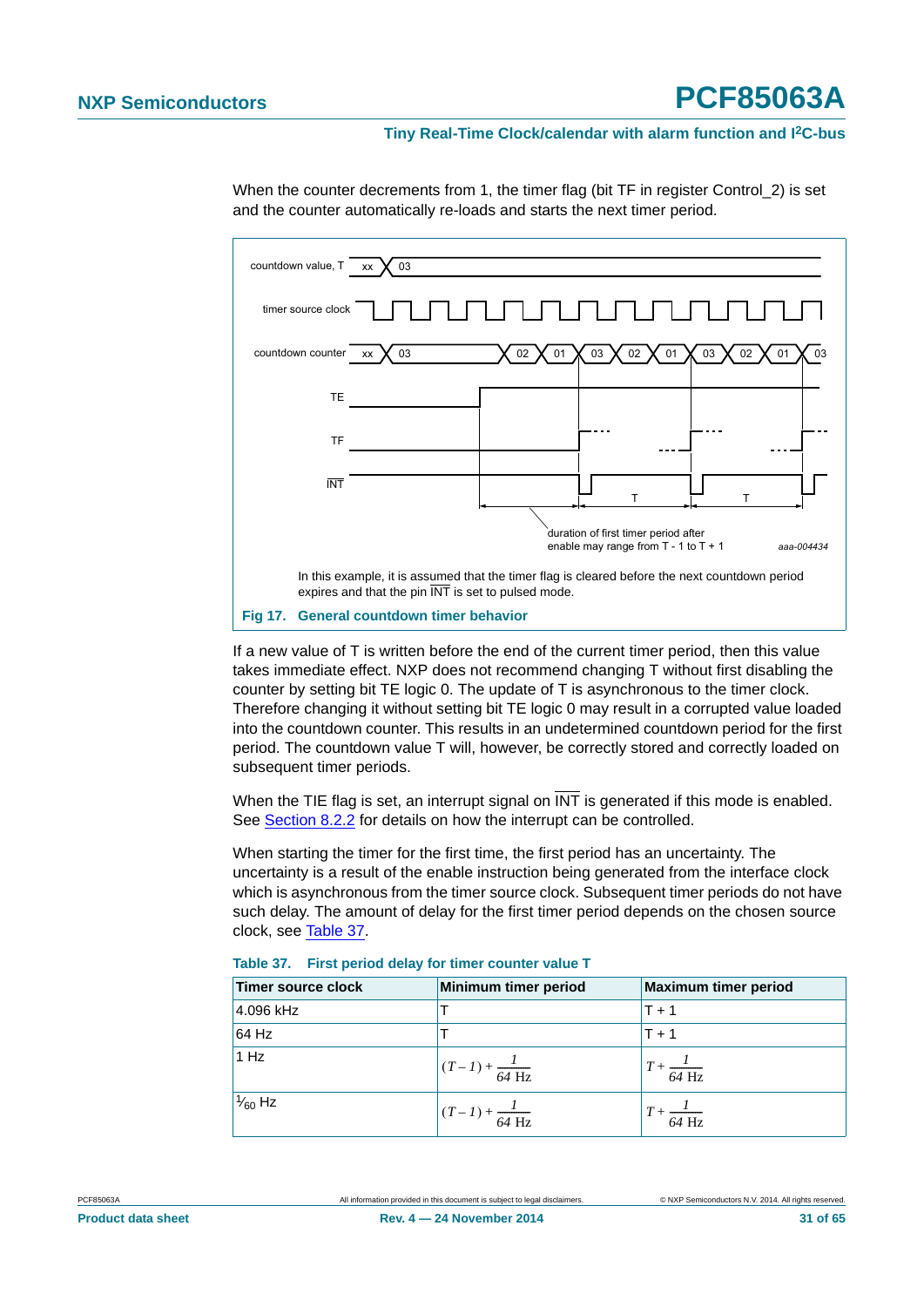At the end of every countdown, the timer sets the countdown timer flag (bit TF in register Control\_2). Bit TF can only be cleared by command. The asserted bit TF can be used to generate an interrupt at pin INT. The interrupt may be generated as a pulsed signal every countdown period or as a permanently active signal which follows the condition of bit TF. Bit TI TP is used to control this mode selection and the interrupt output may be disabled with bit TIE, see [Table 35](#page-29-7) and [Figure 17](#page-30-1).

When reading the timer, the current countdown value is returned and **not** the initial value T. Since it is not possible to freeze the countdown timer counter during read back, it is recommended to read the register twice and check for consistent results.

Timer source clock frequency selection of 1 Hz and  $\frac{1}{60}$  Hz is affected by the Offset register. The duration of a program period varies according to when the offset is initiated. For example, if a 100 s timer is set using the 1 Hz clock as source, then some 100 s periods will contain correction pulses and therefore be longer or shorter depending on the setting of the Offset register. See [Section 8.2.3](#page-16-1) to understand the operation of the Offset register.

#### <span id="page-31-2"></span>**8.6.3.1 Countdown timer interrupts**

The pulse generator for the countdown timer interrupt uses an internal clock and is dependent on the selected source clock for the countdown timer and on the countdown value T. As a consequence, the width of the interrupt pulse varies (see [Table 38](#page-31-0)).

#### <span id="page-31-0"></span>**Table 38. INT operation**

*TF and INT become active simultaneously.*

| Source clock (Hz) | <b>INT</b> period (s) |                    |  |  |  |
|-------------------|-----------------------|--------------------|--|--|--|
|                   | $T = 111$             | T > 111            |  |  |  |
| 4096              | $\frac{1}{8192}$      | <sup>1</sup> /4096 |  |  |  |
| 64                | $\frac{1}{128}$       | $\frac{1}{64}$     |  |  |  |
|                   | $\frac{1}{64}$        | $\frac{1}{64}$     |  |  |  |
| $\frac{1}{60}$    | $\frac{1}{64}$        | $\frac{1}{64}$     |  |  |  |

<span id="page-31-1"></span>[1]  $T =$  loaded countdown value. Timer stops when  $T = 0$ .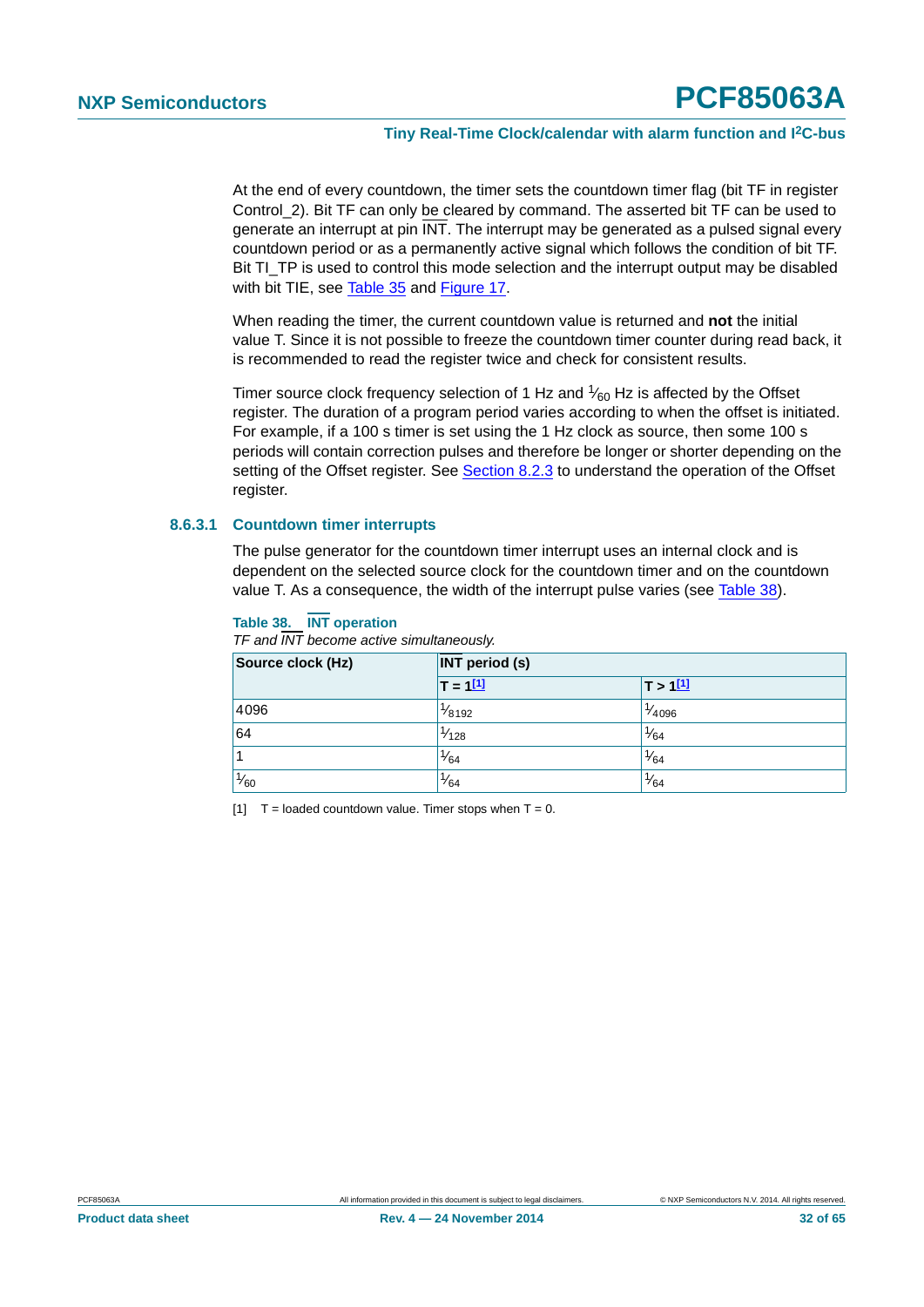#### <span id="page-32-2"></span>**9. Characteristics of the I2C-bus interface**

The I2C-bus is for bidirectional, two-line communication between different ICs or modules. The two lines are a Serial DAta line (SDA) and a Serial CLock line (SCL). Both lines must be connected to a positive supply via a pull-up resistor. Data transfer may be initiated only when the bus is not busy.

#### <span id="page-32-3"></span>**9.1 Bit transfer**

One data bit is transferred during each clock pulse. The data on the SDA line must remain stable during the HIGH period of the clock pulse, as changes in the data line at this time are interpreted as a control signal (see [Figure 18\)](#page-32-0).



#### <span id="page-32-4"></span><span id="page-32-0"></span>**9.2 START and STOP conditions**

Both data and clock lines remain HIGH when the bus is not busy.

A HIGH-to-LOW transition of the data line while the clock is HIGH is defined as the START condition - S.

A LOW-to-HIGH transition of the data line while the clock is HIGH is defined as the STOP condition - P (see [Figure 19\)](#page-32-1).



#### <span id="page-32-5"></span><span id="page-32-1"></span>**9.3 System configuration**

A device generating a message is a transmitter; a device receiving a message is a receiver. The device that controls the message is the master; and the devices which are controlled by the master are the slaves (see [Figure 20\)](#page-33-0).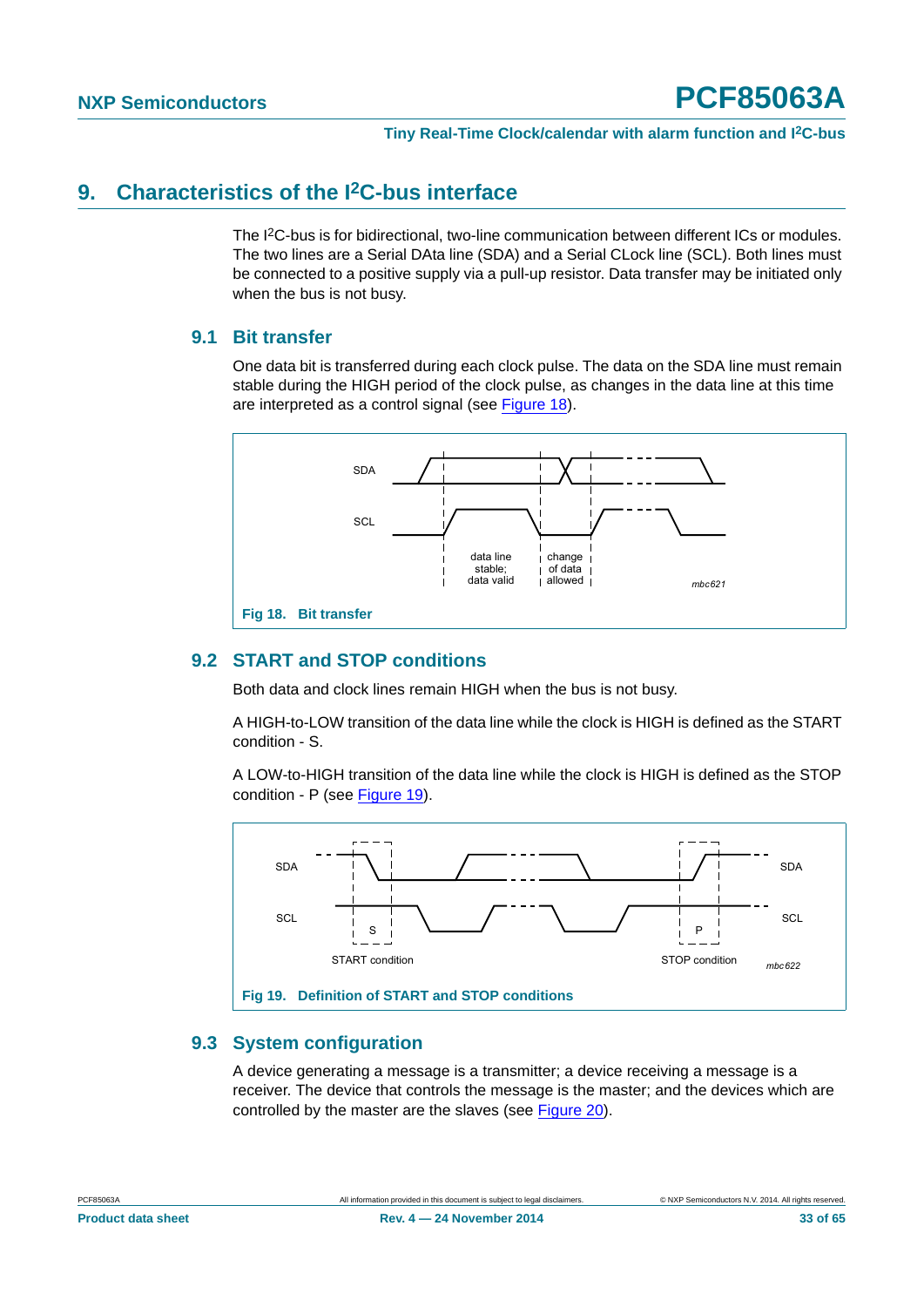

#### <span id="page-33-2"></span><span id="page-33-0"></span>**9.4 Acknowledge**

The number of data bytes transferred between the START and STOP conditions from transmitter to receiver is unlimited. Each byte of 8 bits is followed by an acknowledge cycle.

- **•** A slave receiver, which is addressed, must generate an acknowledge after the reception of each byte
- **•** Also a master receiver must generate an acknowledge after the reception of each byte that has been clocked out of the slave transmitter
- **•** The device that acknowledges must pull-down the SDA line during the acknowledge clock pulse, so that the SDA line is stable LOW during the HIGH period of the acknowledge related clock pulse (set-up and hold times must be considered)
- **•** A master receiver must signal an end of data to the transmitter by not generating an acknowledge on the last byte that has been clocked out of the slave. In this event, the transmitter must leave the data line HIGH to enable the master to generate a STOP condition

Acknowledgement on the I2C-bus is shown in [Figure 21.](#page-33-1)



<span id="page-33-1"></span>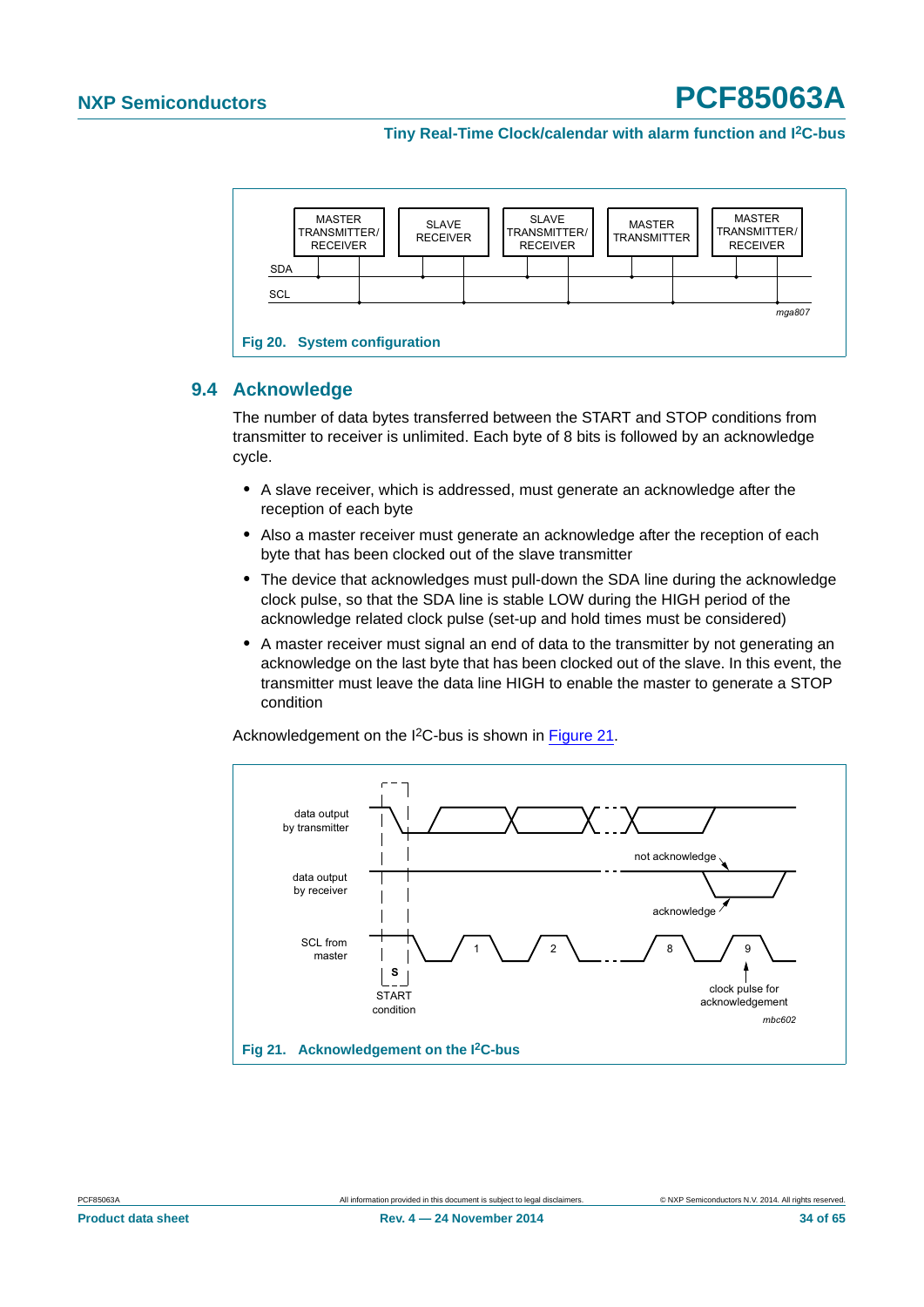#### **9.5 I2C-bus protocol**

#### <span id="page-34-3"></span><span id="page-34-2"></span>**9.5.1 Addressing**

One I<sup>2</sup>C-bus slave address (1010001) is reserved for the PCF85063A. The entire I<sup>2</sup>C-bus slave address byte is shown in [Table 39](#page-34-0).

#### <span id="page-34-0"></span>**Table 39. I2C slave address byte**

|            | Slave address |   |  |  |   |  |  |            |
|------------|---------------|---|--|--|---|--|--|------------|
| <b>Bit</b> |               |   |  |  | P |  |  |            |
|            | <b>MSB</b>    |   |  |  |   |  |  | <b>LSB</b> |
|            |               | J |  |  |   |  |  | R/W        |

After a START condition, the I2C slave address has to be sent to the PCF85063A device.

The R $\overline{W}$  bit defines the direction of the following single or multiple byte data transfer  $(R/\overline{W} = 0$  for writing,  $R/\overline{W} = 1$  for reading). For the format and the timing of the START condition (S), the STOP condition  $(P)$  and the acknowledge bit  $(A)$  refer to the  $I<sup>2</sup>C-bus$ characteristics (see [Ref. 15 "UM10204"\)](#page-58-0). In the write mode, a data transfer is terminated by sending either the STOP condition or the START condition of the next data transfer.

#### <span id="page-34-4"></span>**9.5.2 Clock and calendar READ or WRITE cycles**

The I<sup>2</sup>C-bus configuration for the different PCF85063A READ and WRITE cycles is shown in [Figure 22](#page-34-1) and [Figure 23](#page-35-0). The register address is a 5-bit value that defines which register is to be accessed next. The upper 3 bits of the register address are not used.

<span id="page-34-1"></span>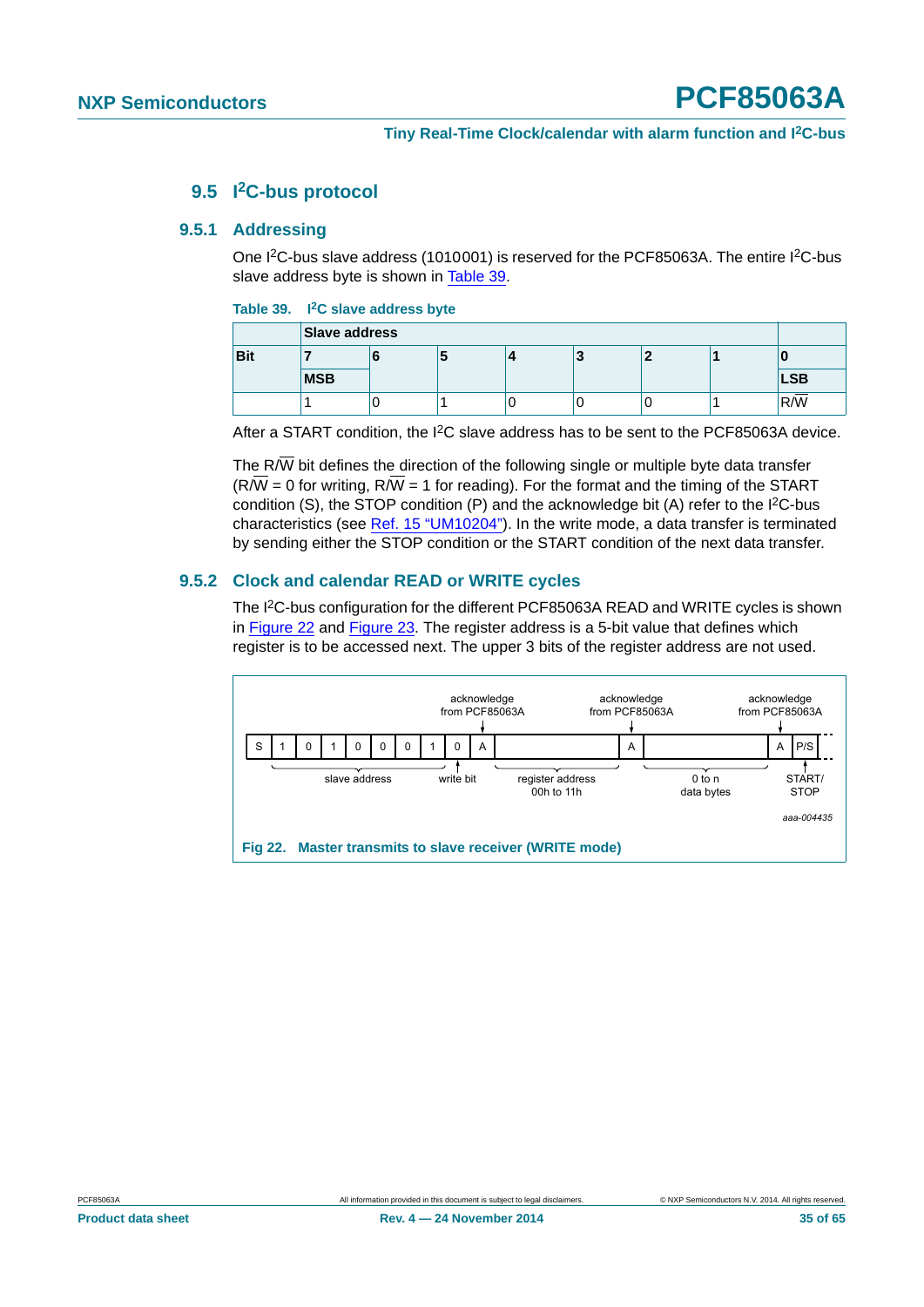<span id="page-35-0"></span>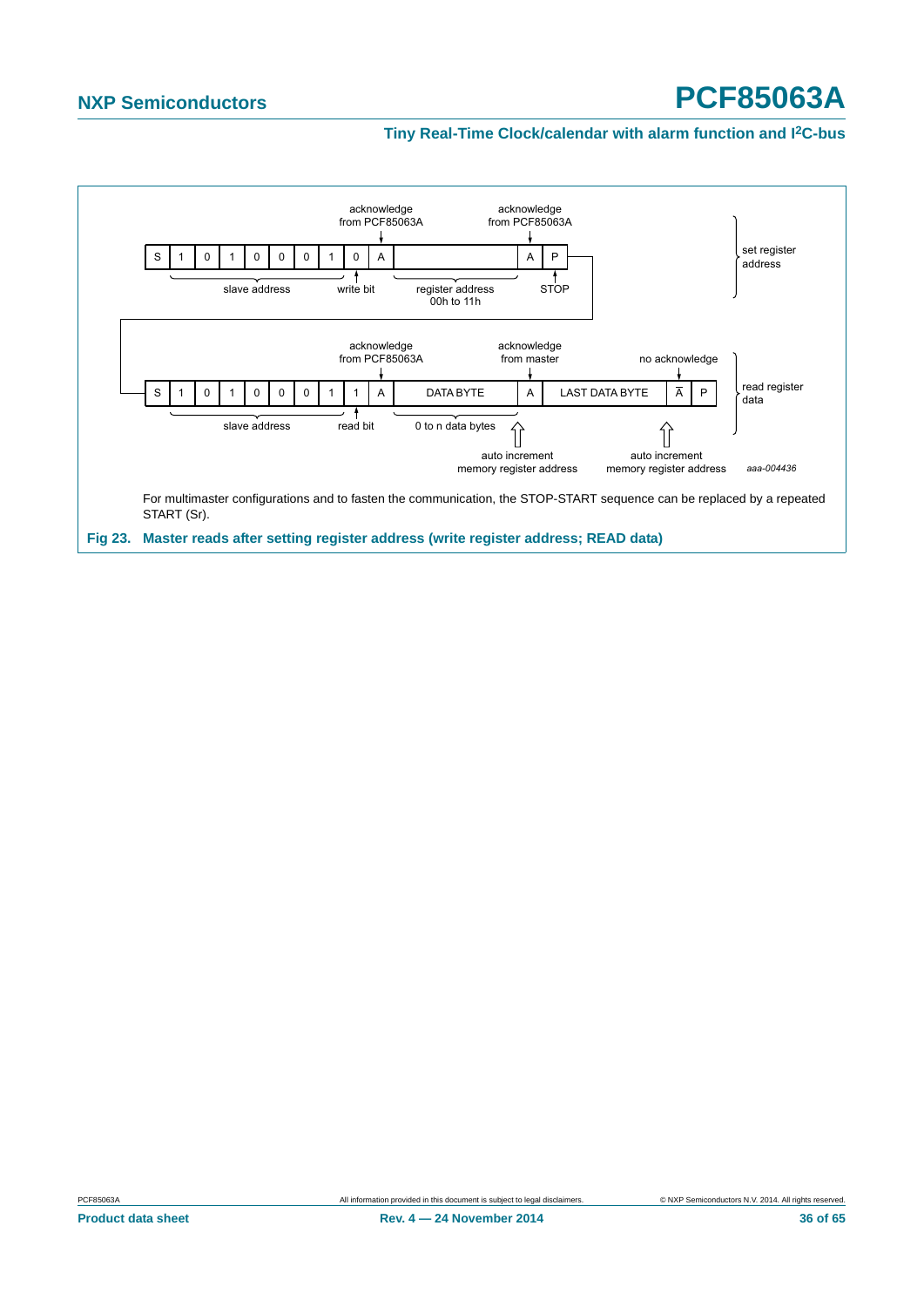#### <span id="page-36-1"></span>**10. Internal circuitry**



#### <span id="page-36-2"></span>**11. Safety notes**

#### **CAUTION**



<span id="page-36-0"></span>This device is sensitive to ElectroStatic Discharge (ESD). Observe precautions for handling electrostatic sensitive devices.

Such precautions are described in the *ANSI/ESD S20.20*, *IEC/ST 61340-5*, *JESD625-A* or equivalent standards.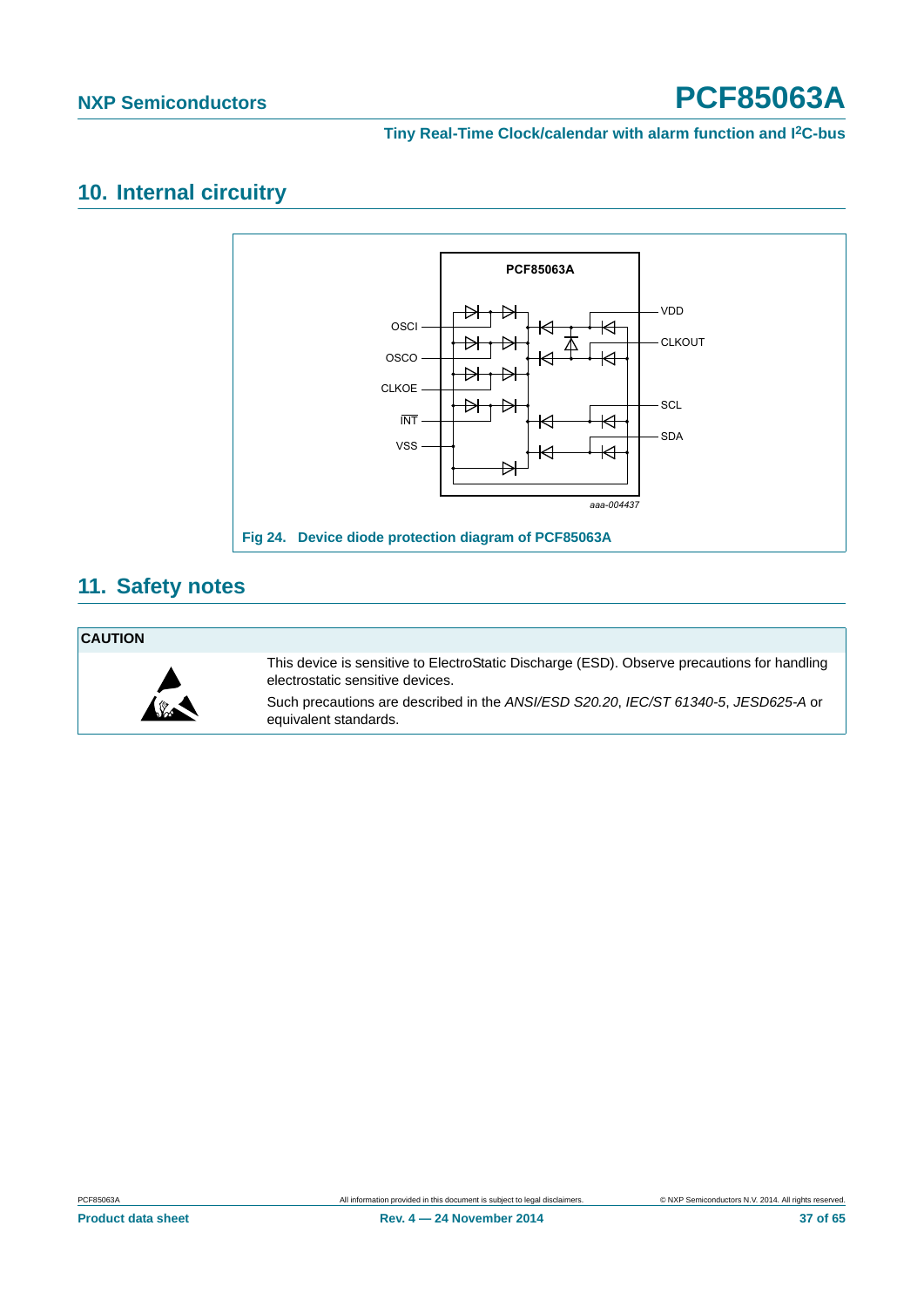#### **Tiny Real-Time Clock/calendar with alarm function and I2C-bus**

#### <span id="page-37-5"></span>**12. Limiting values**

#### <span id="page-37-4"></span>**Table 40. Limiting values**

*In accordance with the Absolute Maximum Rating System (IEC 60134).*

| Symbol                      | <b>Parameter</b>                   | <b>Conditions</b>                       | Min    | <b>Max</b> | Unit   |
|-----------------------------|------------------------------------|-----------------------------------------|--------|------------|--------|
| V <sub>DD</sub>             | supply voltage                     |                                         | $-0.5$ | $+6.5$     | V      |
| $I_{DD}$                    | supply current                     |                                         | -50    | $+50$      | mA     |
| $V_{I}$                     | input voltage                      | on pins SCL, SDA, OSCI,<br><b>CLKOE</b> | $-0.5$ | $+6.5$     | V      |
| $V_{\rm O}$                 | output voltage                     |                                         | $-0.5$ | $+6.5$     | V      |
| ı,                          | input current                      | at any input                            | $-10$  | $+10$      | mA     |
| $I_{\rm O}$                 | output current                     | at any output                           | $-10$  | $+10$      | mA     |
| $P_{\text{tot}}$            | total power dissipation            |                                         |        | 300        | mW     |
| <b>V<sub>ESD</sub></b>      | electrostatic discharge<br>voltage | $\boxed{1}$<br><b>HBM</b>               |        | ±5000      | V      |
|                             |                                    | $[2]$<br><b>CDM</b>                     |        |            |        |
|                             |                                    | <b>PCF85063ATL</b>                      | -      | ±1750      | $\vee$ |
|                             |                                    | PCF85063AT                              |        | ±2000      | V      |
|                             |                                    | PCF85063ATT                             |        | ±2000      | V      |
| $I_{\text{lu}}$             | latch-up current                   | $[3]$                                   |        | 200        | mA     |
| $T_{\text{stg}}$            | storage temperature                | $[4]$                                   | -65    | $+150$     | °C     |
| $\mathsf{T}_{\mathsf{amb}}$ | ambient temperature                | operating device                        | $-40$  | $+85$      | ℃      |

<span id="page-37-0"></span>[1] Pass level; Human Body Model (HBM) according to [Ref. 7 "JESD22-A114"](#page-58-1).

<span id="page-37-1"></span>[2] Pass level; Charged-Device Model (CDM), according to [Ref. 8 "JESD22-C101".](#page-58-2)

<span id="page-37-2"></span>[3] Pass level; latch-up testing, according to [Ref. 9 "JESD78"](#page-58-3) at maximum ambient temperature  $(T_{amb(max)}$ ).

<span id="page-37-3"></span>[4] According to the store and transport requirements (see [Ref. 17 "UM10569"\)](#page-58-4) the devices have to be stored at a temperature of  $+8$  °C to  $+45$  °C and a humidity of 25 % to 75 %.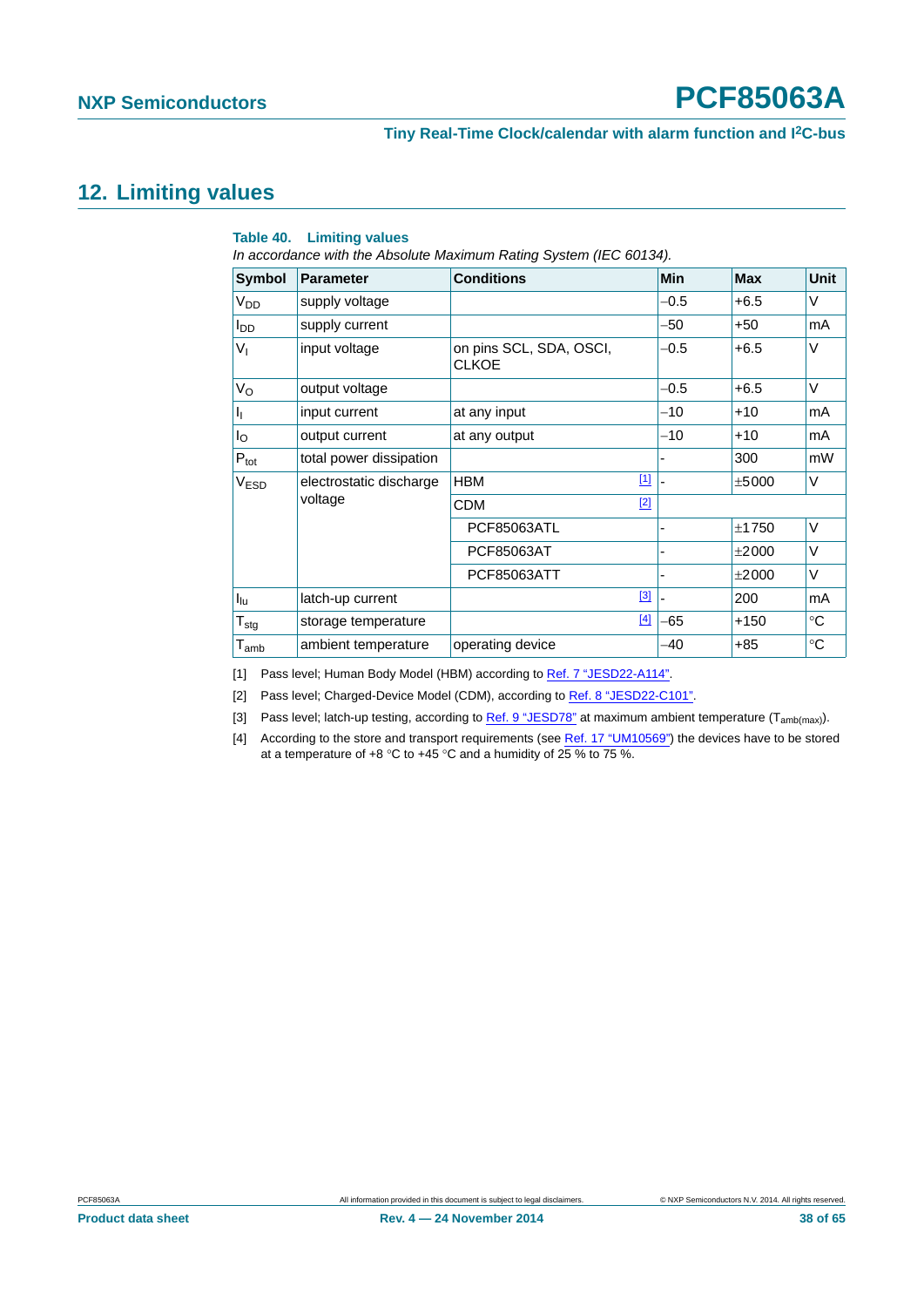#### <span id="page-38-1"></span>**13. Characteristics**

#### <span id="page-38-0"></span>**Table 41. Static characteristics**

 $V_{DD} = 0.9$  V to 5.5 V;  $V_{SS} = 0$  V;  $T_{amb} = -40$  °C to +85 °C;  $f_{osc} = 32.768$  kHz; quartz  $R_s = 60$  k $\Omega$ ;  $C_L = 7$  pF; unless otherwise *specified.*

| <b>Symbol</b>          | <b>Parameter</b>          | <b>Conditions</b>                                                                 | Min                      | <b>Typ</b> | <b>Max</b>            | Unit    |
|------------------------|---------------------------|-----------------------------------------------------------------------------------|--------------------------|------------|-----------------------|---------|
| <b>Supplies</b>        |                           |                                                                                   |                          |            |                       |         |
| V <sub>DD</sub>        | supply voltage            | $[1]$<br>interface inactive;<br>$f_{SCL} = 0$ Hz                                  | 0.9                      |            | 5.5                   | V       |
|                        |                           | $[1]$<br>interface active;<br>$f_{SCL} = 400$ kHz                                 | 1.8                      |            | 5.5                   | $\vee$  |
| <b>I</b> <sub>DD</sub> | supply current            | $[2]$<br>CLKOUT disabled;<br>$V_{DD} = 3.3 V$                                     |                          |            |                       |         |
|                        |                           | interface inactive;<br>$f_{SCL} = 0$ Hz                                           |                          |            |                       |         |
|                        |                           | $T_{amb}$ = 25 °C                                                                 |                          | 220        | 450                   | nA      |
|                        |                           | $[3]$<br>$T_{amb} = 50 °C$                                                        | $\overline{\phantom{a}}$ | 250        | 500                   | nА      |
|                        |                           | $T_{amb}$ = 85 °C                                                                 |                          | 470        | 600                   | nA      |
|                        |                           | interface active;<br>$f_{SCL} = 400$ kHz                                          | $\overline{a}$           | 18         | 50                    | $\mu$ A |
| Inputs <sup>[4]</sup>  |                           |                                                                                   |                          |            |                       |         |
| $V_{I}$                | input voltage             |                                                                                   | $V_{SS}$                 |            | 5.5                   | $\vee$  |
| $V_{IL}$               | LOW-level input voltage   |                                                                                   | V <sub>SS</sub>          |            | 0.3V <sub>DD</sub>    | V       |
| V <sub>IH</sub>        | HIGH-level input voltage  |                                                                                   | 0.7V <sub>DD</sub>       |            | <b>V<sub>DD</sub></b> | V       |
| ILI.                   | input leakage current     | $V_1 = V_{SS}$ or $V_{DD}$                                                        |                          | 0          |                       | μA      |
|                        |                           | post ESD event                                                                    | $-0.15$                  |            | $+0.15$               | $\mu$ A |
| $C_i$                  | input capacitance         | $[5]$                                                                             | ÷,                       |            | 7                     | pF      |
| <b>Outputs</b>         |                           |                                                                                   |                          |            |                       |         |
| <b>V<sub>OH</sub></b>  | HIGH-level output voltage | on pin CLKOUT                                                                     | 0.8V <sub>DD</sub>       |            | V <sub>DD</sub>       | $\vee$  |
| $V_{OL}$               | LOW-level output voltage  | on pins SDA, INT,<br><b>CLKOUT</b>                                                | $V_{SS}$                 |            | 0.2V <sub>DD</sub>    | V       |
| $I_{OH}$               | HIGH-level output current | output source current;<br>$V_{OH} = 2.9 V;$<br>$V_{DD} = 3.3 V;$<br>on pin CLKOUT | 1                        | 3          |                       | mA      |
| $I_{OL}$               | LOW-level output current  | output sink current:<br>$V_{OL} = 0.4 V;$<br>$V_{DD} = 3.3 V$                     |                          |            |                       |         |
|                        |                           | on pin SDA                                                                        | 3                        | 8.5        |                       | mA      |
|                        |                           | on pin INT                                                                        | $\overline{2}$           | 6          |                       | mA      |
|                        |                           | on pin CLKOUT                                                                     | 1                        | 3          |                       | mA      |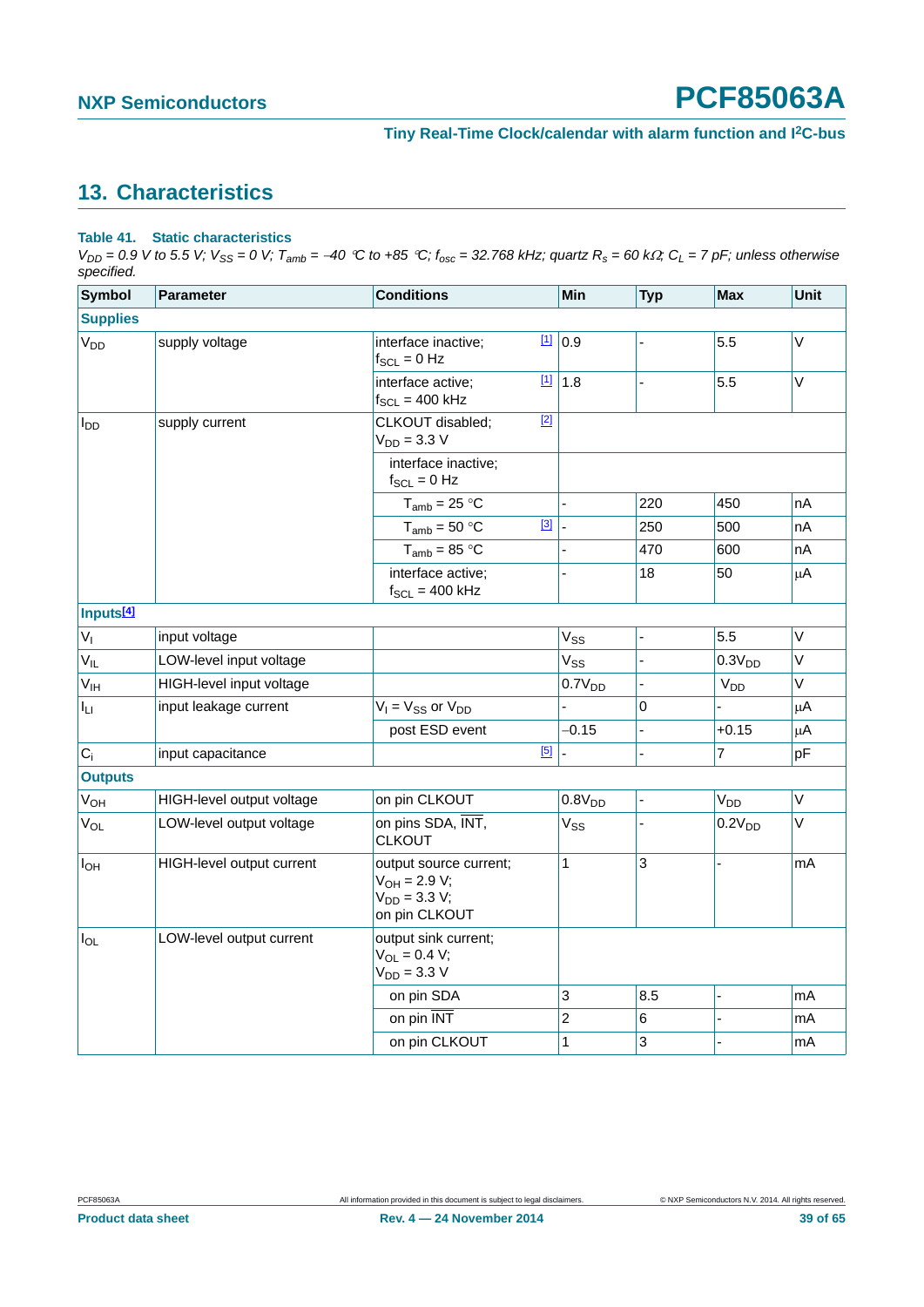#### **Table 41. Static characteristics** *…continued*

 $V_{DD} = 0.9$  V to 5.5 V;  $V_{SS} = 0$  V;  $T_{amb} = -40$  °C to +85 °C;  $f_{osc} = 32.768$  kHz; quartz  $R_s = 60$  k $\Omega$ ;  $C_L = 7$  pF; unless otherwise *specified.*

| Symbol                           | Parameter                                  | <b>Conditions</b>                                     | Min | <b>Typ</b> | <b>Max</b> | Unit      |
|----------------------------------|--------------------------------------------|-------------------------------------------------------|-----|------------|------------|-----------|
| <b>Oscillator</b>                |                                            |                                                       |     |            |            |           |
| $\Delta f_{\rm osc}/f_{\rm osc}$ | relative oscillator frequency<br>variation | $\Delta V_{DD}$ = 200 mV;<br>T <sub>amb</sub> = 25 °C |     | 0.075      |            | ppm       |
| $C_{L(itg)}$                     | integrated load capacitance                | [6]<br>on pins OSCO, OSCI                             |     |            |            |           |
|                                  |                                            | $C_L = 7 pF$                                          | 4.2 |            | 9.8        | pF        |
|                                  |                                            | $C_1 = 12.5$ pF                                       | 7.5 | 12.5       | 17.5       | pF        |
| $R_{s}$                          | series resistance                          |                                                       | -   |            | 100        | $k\Omega$ |

<span id="page-39-0"></span>[1] For reliable oscillator start-up at power-on:  $V_{DD(po)min} = V_{DD(min)} + 0.3$  V.

<span id="page-39-1"></span>[2] Timer source clock =  $\frac{1}{60}$  Hz, level of pins SCL and SDA is V<sub>DD</sub> or V<sub>SS</sub>.

- <span id="page-39-2"></span>[3] Tested on sample basis.
- <span id="page-39-3"></span>[4] The I<sup>2</sup>C-bus interface of PCF85063A is 5 V tolerant.
- <span id="page-39-5"></span><span id="page-39-4"></span>[5] Implicit by design.

[6] Integrated load capacitance,  $C_{L(itg)}$ , is a calculation of  $C_{\rm OSCQ}$  and  $C_{\rm OSCQ}$  in series:  $C_{L(itg)} = \frac{(C_{\rm OSCI} \cdot C_{\rm OSCO})}{(C_{\rm OSCI} + C_{\rm OSCO})}$ .

<span id="page-39-6"></span>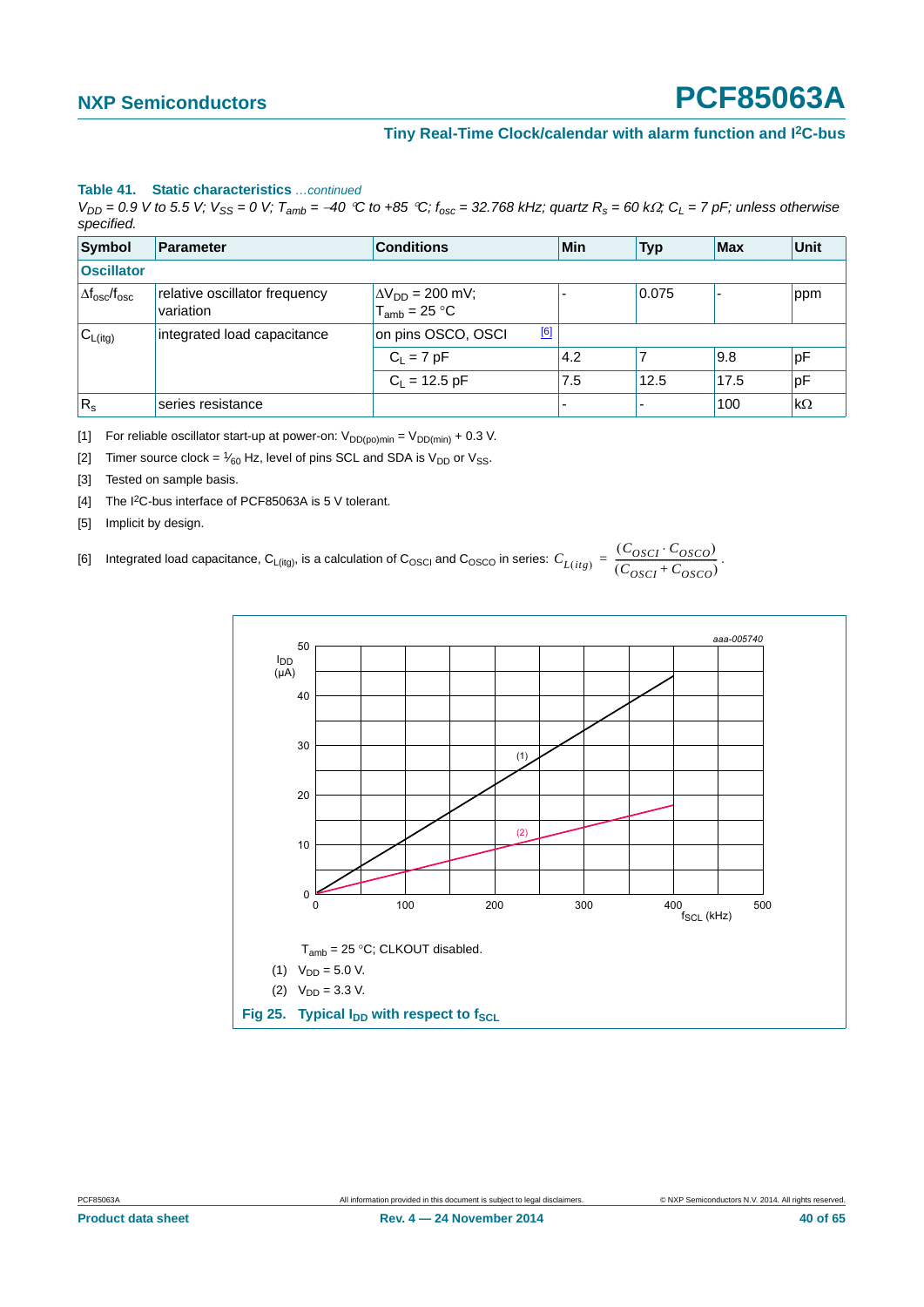<span id="page-40-0"></span>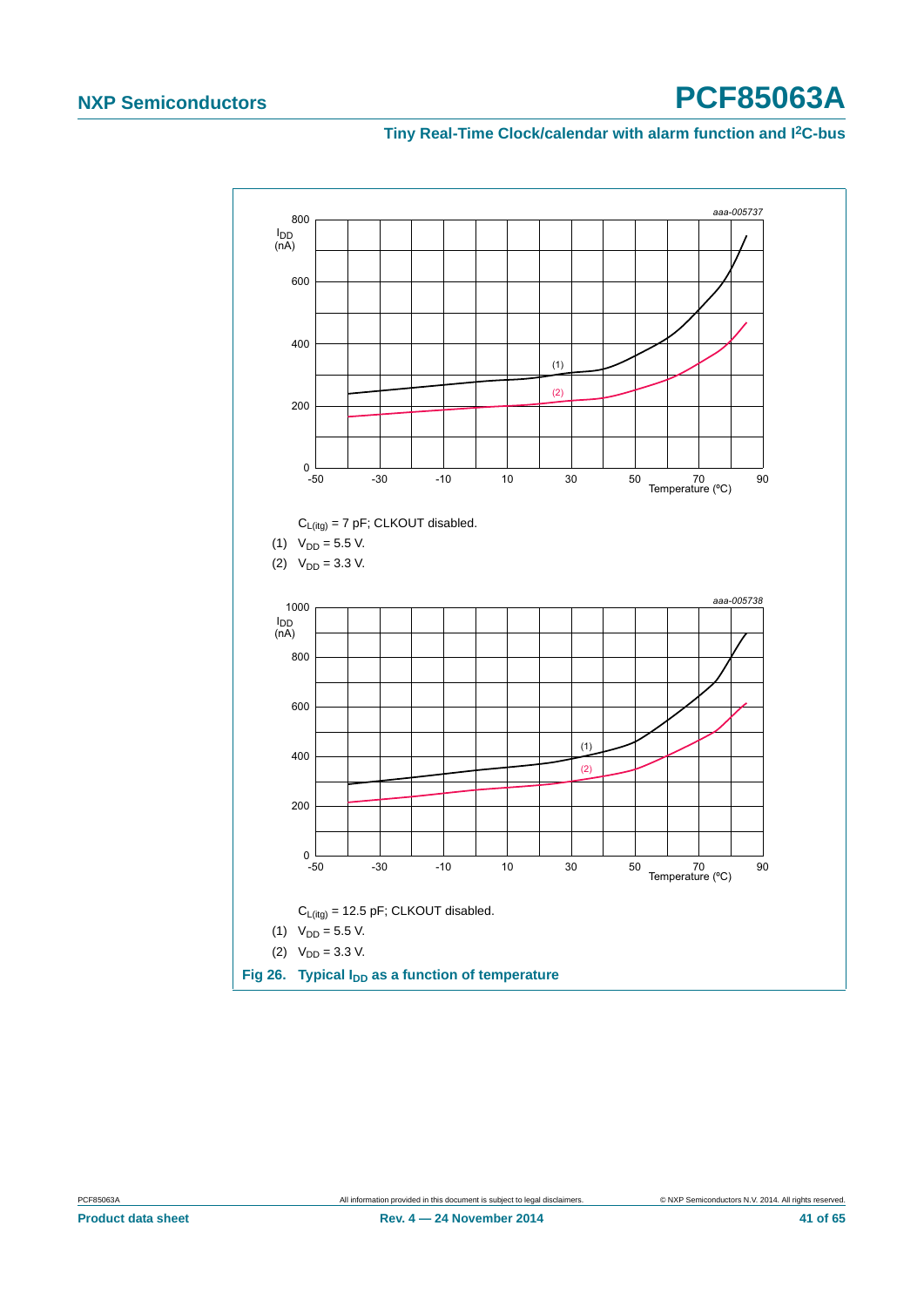<span id="page-41-0"></span>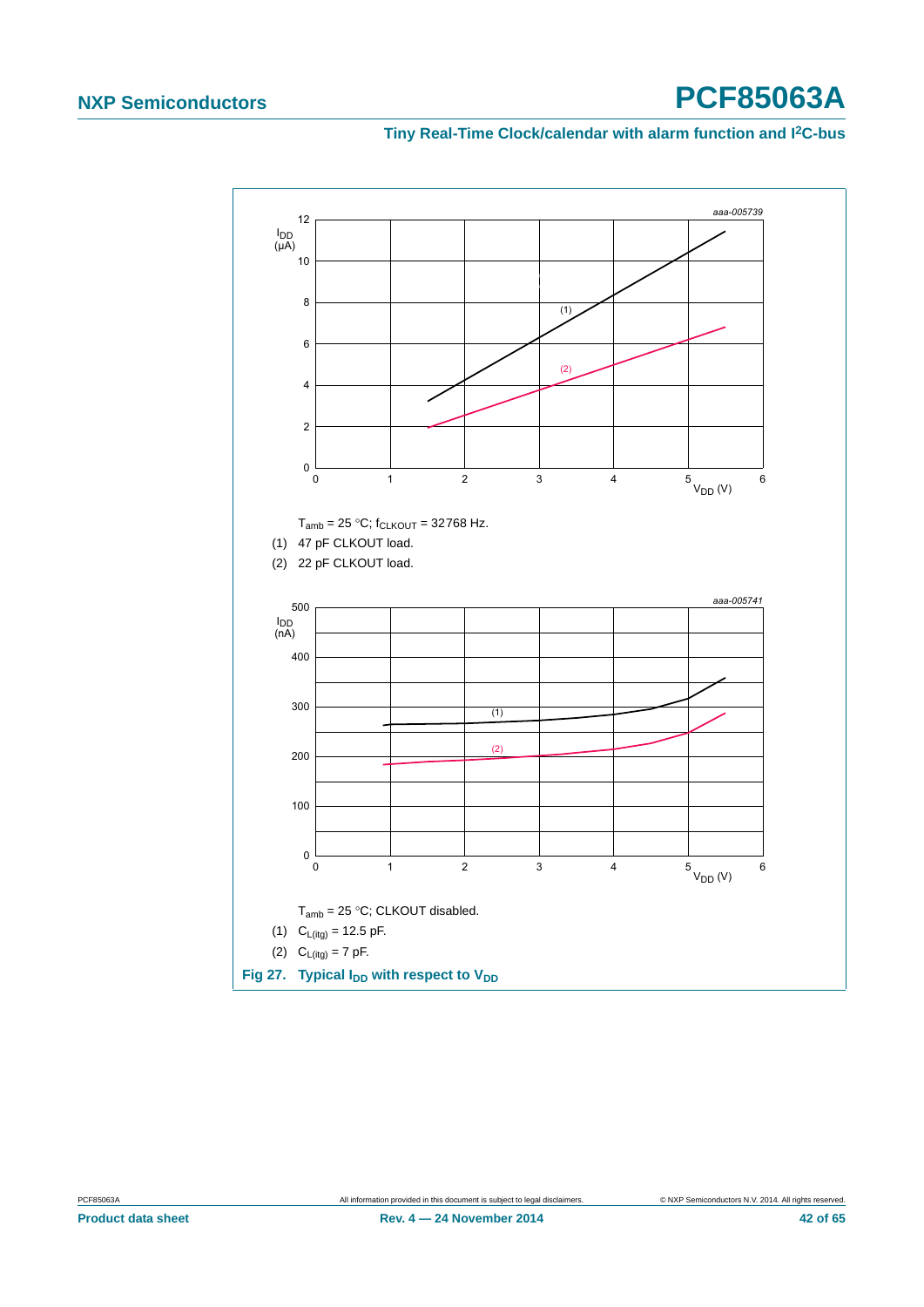

<span id="page-42-0"></span>

<span id="page-42-1"></span>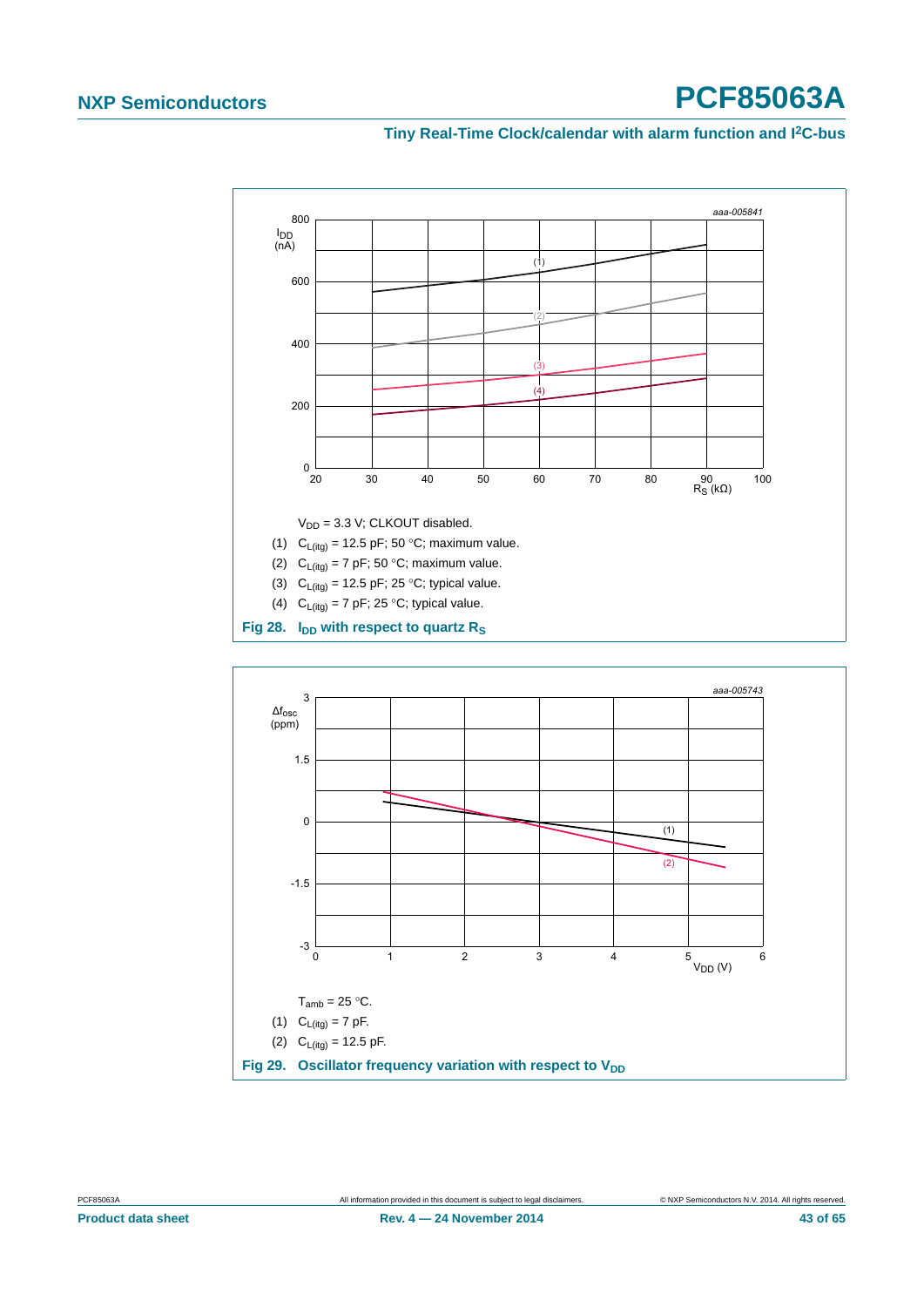#### <span id="page-43-4"></span>**Table 42. I2C-bus characteristics**

 $V_{DD}$  = 1.8 V to 5.5 V;  $V_{SS}$  = 0 V;  $T_{amb}$  = -40 °C to +85 °C;  $f_{osc}$  = 32.768 kHz; quartz  $R_s$  = 60 k $\Omega$ ;  $C_L$  = 7 pF; unless otherwise specified. All timing values are valid within the operating supply voltage and temperature range and referenced to V<sub>IL</sub> and V<sub>IH</sub> *with an input voltage swing of*  $V_{SS}$  *to*  $V_{DD}$ *[1].* 

| <b>Symbol</b>       | <b>Parameter</b>                                                           | <b>Conditions</b> | Min                          | <b>Max</b>     | Unit |
|---------------------|----------------------------------------------------------------------------|-------------------|------------------------------|----------------|------|
| $C_b$               | capacitive load for<br>each bus line                                       |                   |                              | 400            | pF   |
| $f_{SCL}$           | SCL clock frequency                                                        | $[2]$             | 10                           | 400            | kHz  |
| <sup>t</sup> HD;STA | hold time (repeated)<br><b>START</b> condition                             |                   | 0.6                          |                | μS   |
| $t_{\text{SU;STA}}$ | set-up time for a<br>repeated START<br>condition                           |                   | 0.6                          |                | μS   |
| t <sub>LOW</sub>    | LOW period of the<br><b>SCL</b> clock                                      |                   | 1.3                          |                | μS   |
| t <sub>HIGH</sub>   | HIGH period of the<br>SCL clock                                            |                   | 0.6                          | $\overline{a}$ | μS   |
| $t_r$               | rise time of both SDA<br>and SCL signals                                   |                   | 20                           | 300            | ns   |
| $ t_f $             | fall time of both SDA<br>and SCL signals                                   | [3][4]            | $20 \times (V_{DD} / 5.5 V)$ | 300            | ns   |
| $t_{\text{BUF}}$    | bus free time between<br>a STOP and START<br>condition                     |                   | 1.3                          |                | μS   |
| $t_{\text{SU;DAT}}$ | data set-up time                                                           |                   | 100                          |                | ns   |
| $t_{HD;DAT}$        | data hold time                                                             |                   | 0                            |                | ns   |
| $t_{\text{SU;STO}}$ | set-up time for STOP<br>condition                                          |                   | 0.6                          |                | μs   |
| $tVD:$ DAT          | data valid time                                                            |                   | 0                            | 0.9            | μS   |
| t <sub>VD;ACK</sub> | data valid<br>acknowledge time                                             |                   | $\overline{0}$               | 0.9            | μS   |
| ∣t <sub>SP</sub>    | pulse width of spikes<br>that must be<br>suppressed by the<br>input filter |                   | 0                            | 50             | ns   |

<span id="page-43-0"></span>[1] A detailed description of the I<sup>2</sup>C-bus specification is given in [Ref. 15 "UM10204".](#page-58-0)

<span id="page-43-1"></span>[2] I2C-bus access time between two STARTs or between a START and a STOP condition to this device must be less than one second.

<span id="page-43-2"></span>[3] A device must internally provide a hold time of at least 300 ns for the SDA signal (with respect to the V<sub>IH(min)</sub> of the SCL signal) to bridge the undefined region of the falling edge of SCL.

<span id="page-43-3"></span>[4] The maximum  $t_f$  for the SDA and SCL bus lines is specified at 300 ns. The maximum fall time for the SDA output stage  $t_f$  is specified at 250 ns. This allows series protection resistors to be connected in between the SDA and the SCL pins and the SDA/SCL bus lines without exceeding the maximum specified  $t_f$ .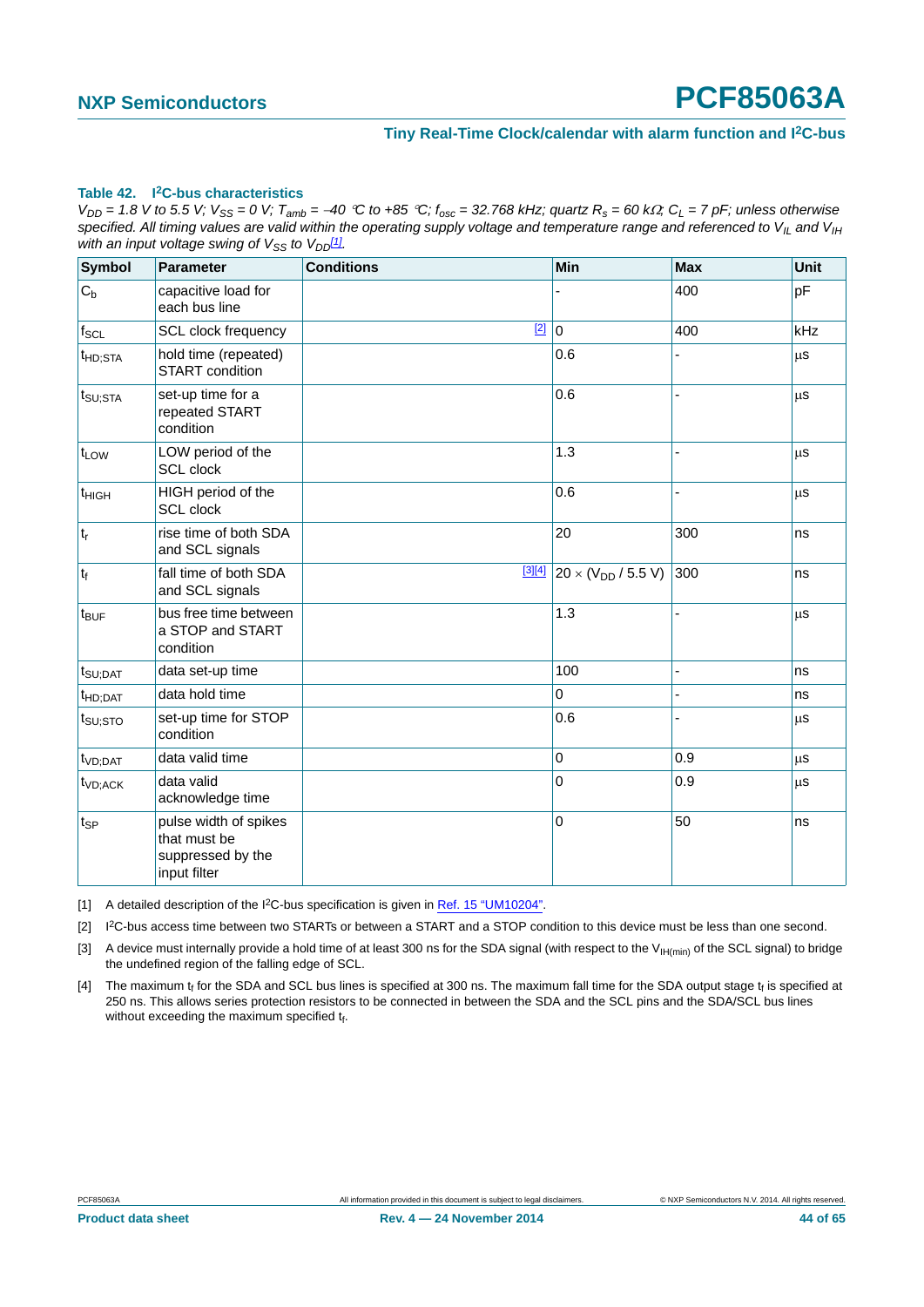<span id="page-44-0"></span>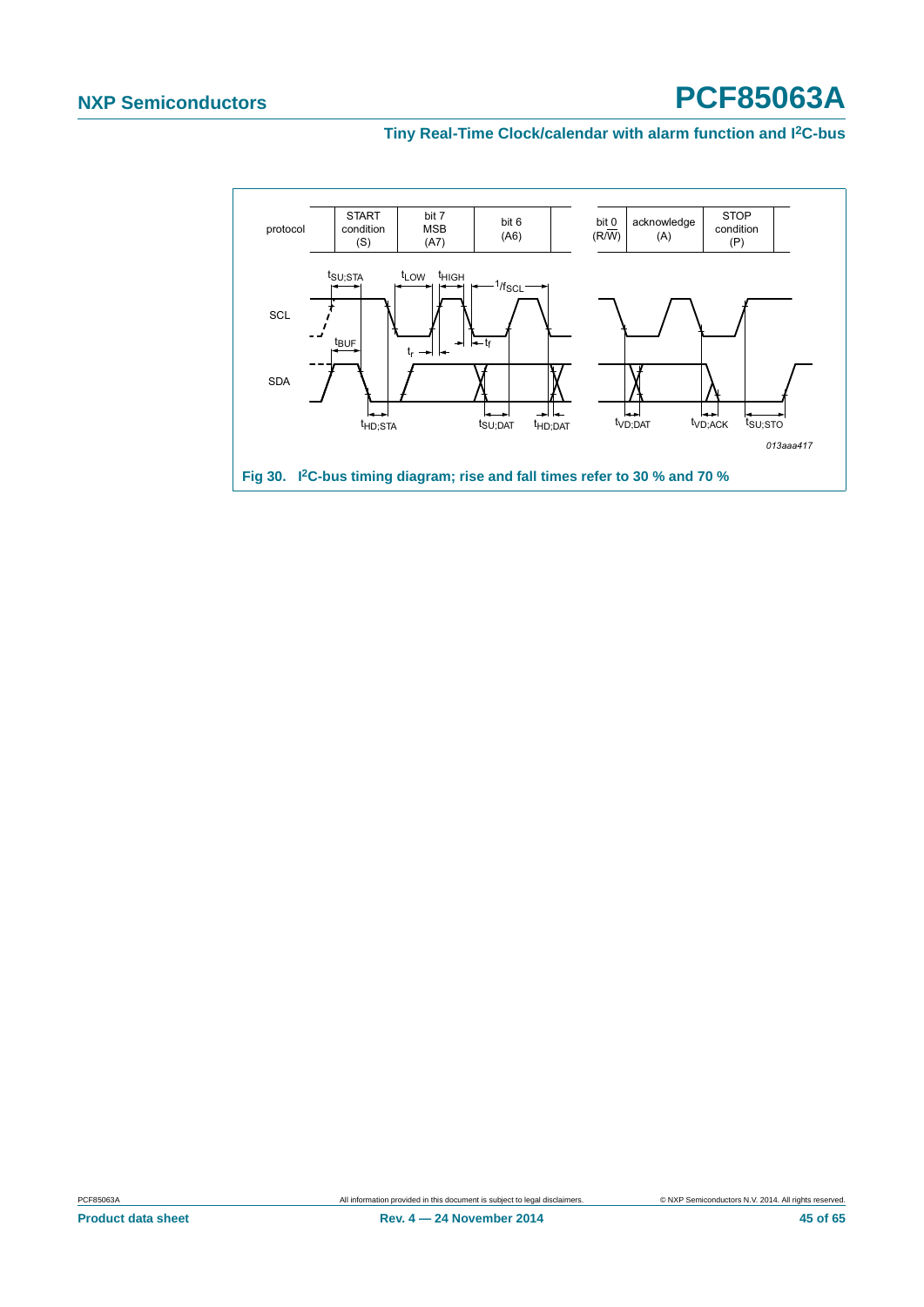#### **Tiny Real-Time Clock/calendar with alarm function and I2C-bus**

#### <span id="page-45-1"></span>**14. Application information**



<span id="page-45-0"></span>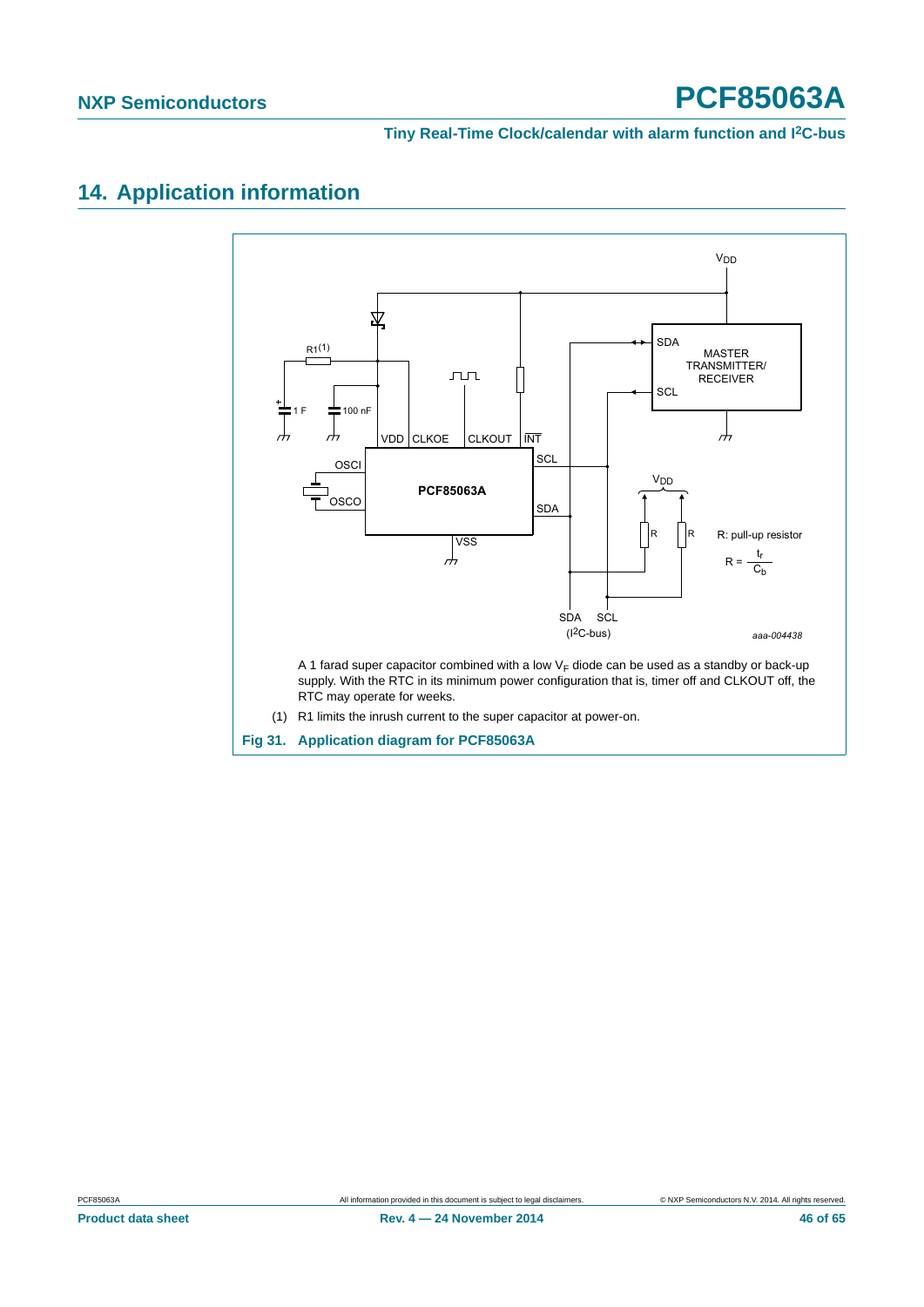**Tiny Real-Time Clock/calendar with alarm function and I2C-bus**

#### <span id="page-46-1"></span>**15. Package outline**



<span id="page-46-0"></span>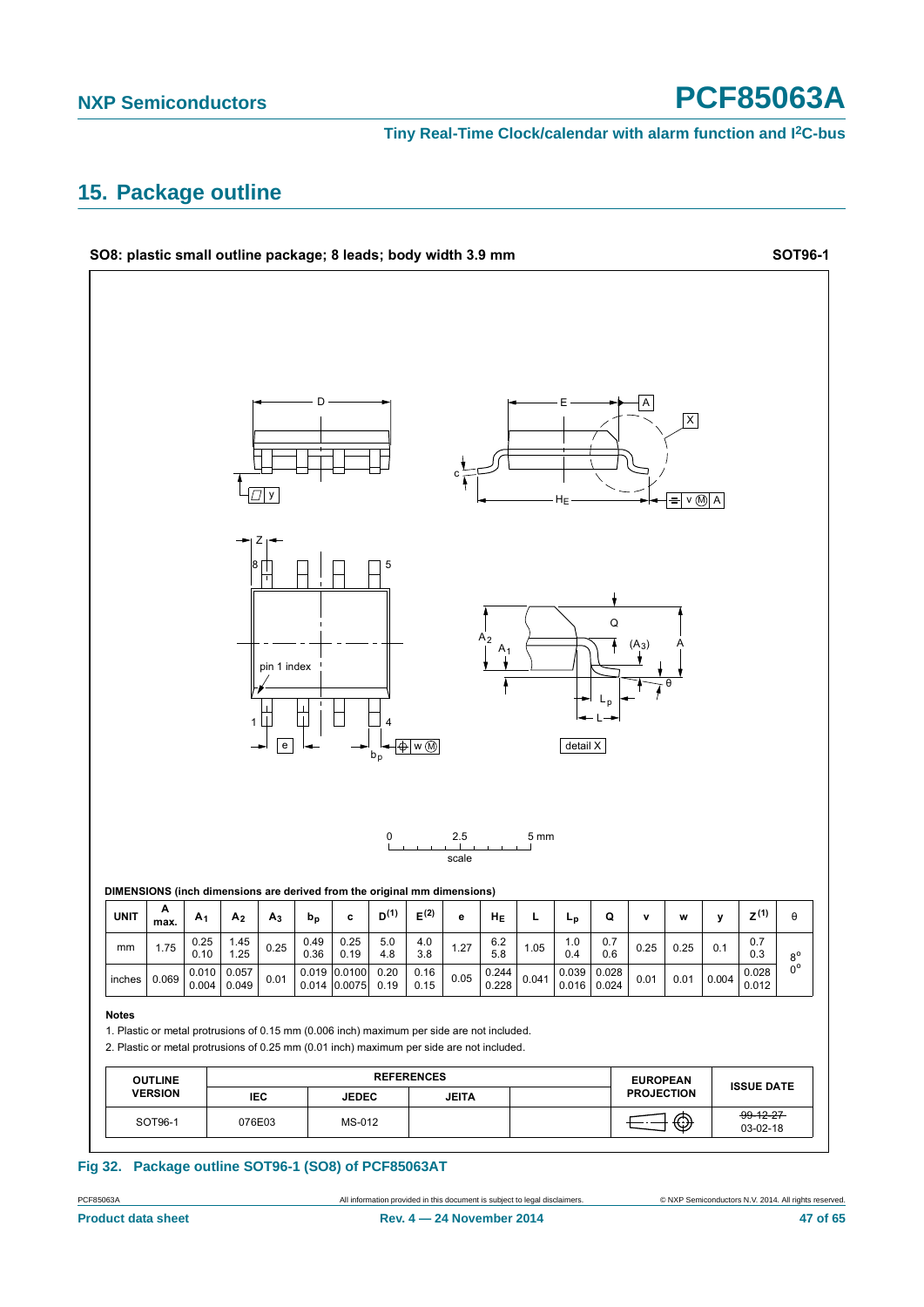#### **Tiny Real-Time Clock/calendar with alarm function and I2C-bus**



DFN2626-10: plastic thermal enhanced extremely thin small outline package; no leads;

<span id="page-47-0"></span>**Fig 33. Package outline SOT1197-1 (DFN2626-10) of PCF85063ATL**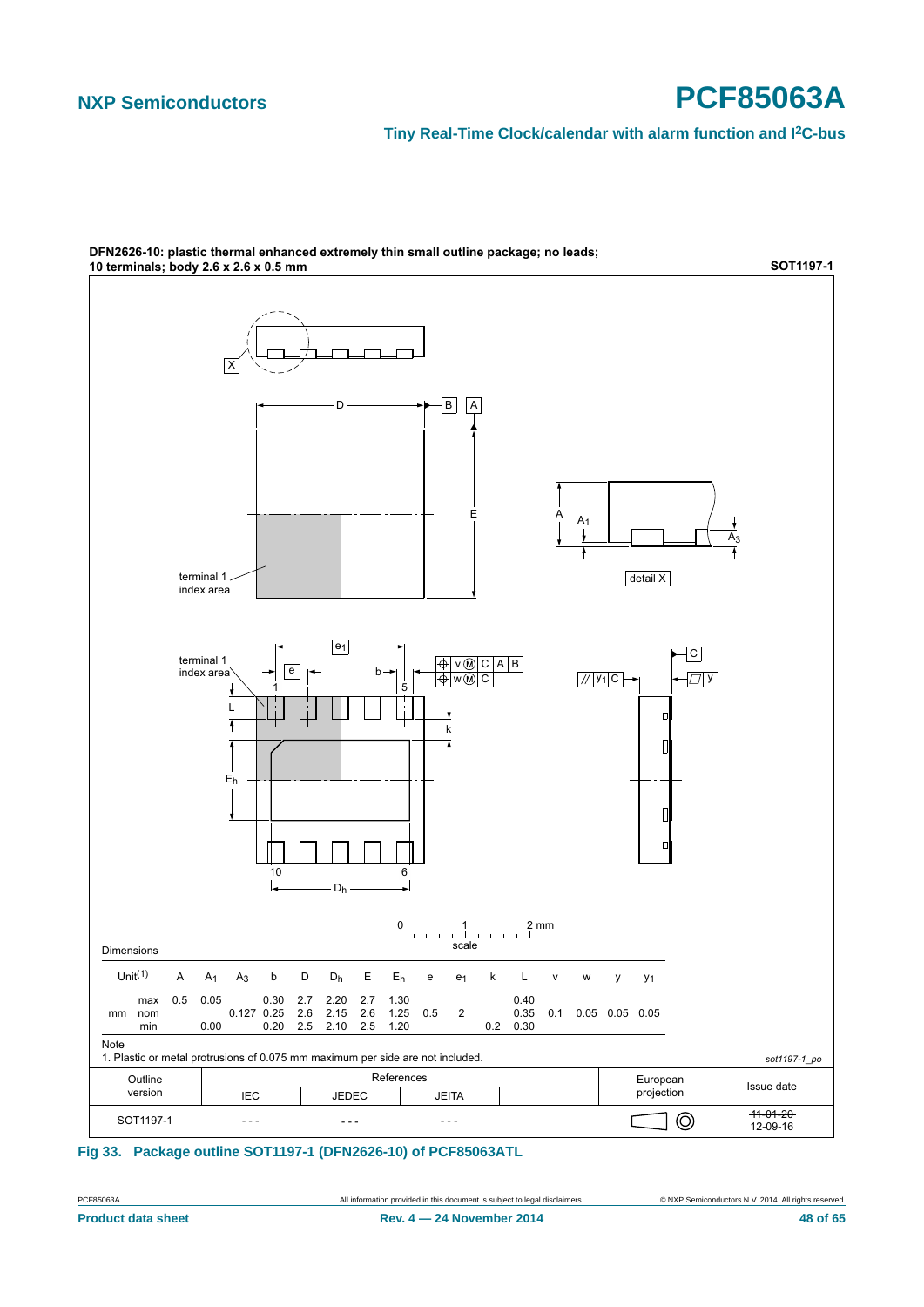#### **Tiny Real-Time Clock/calendar with alarm function and I2C-bus**



#### <span id="page-48-0"></span>**Fig 34. Package outline SOT505-1 (TSSOP8) of PCF85063ATT**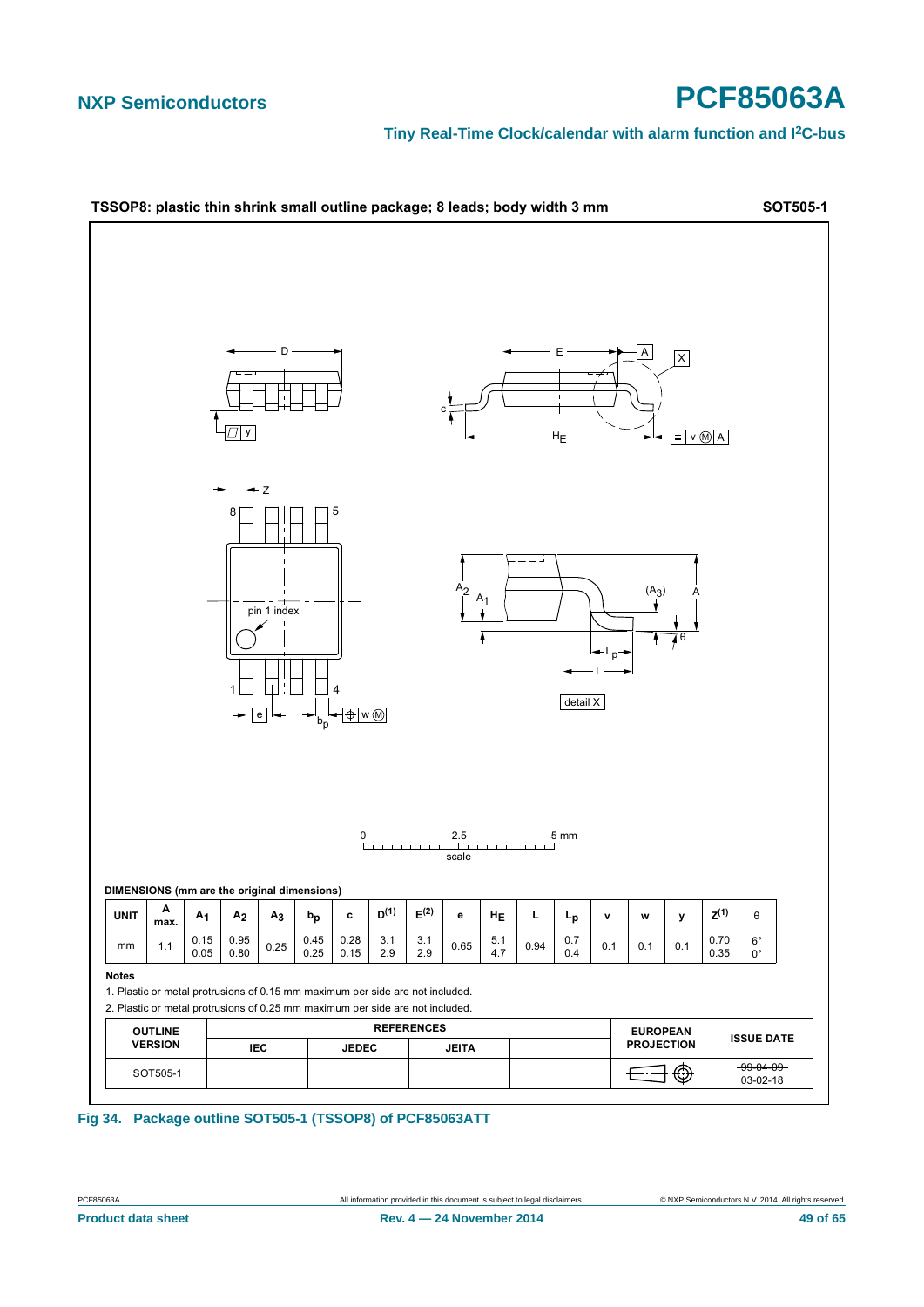#### <span id="page-49-0"></span>**16. Handling information**

All input and output pins are protected against ElectroStatic Discharge (ESD) under normal handling. When handling Metal-Oxide Semiconductor (MOS) devices ensure that all normal precautions are taken as described in *JESD625-A*, *IEC 61340-5* or equivalent standards.

#### <span id="page-49-2"></span><span id="page-49-1"></span>**17. Packing information**

#### **17.1 Tape and reel information**

For tape and reel packing information, please see for

**PCF85063AT —** [Ref. 12 "SOT96-1\\_518"](#page-58-5) **PCF85063ATL —** [Ref. 14 "SOT1197-1\\_115"](#page-58-7) **PCF85063ATT —** [Ref. 13 "SOT505-1\\_118"](#page-58-6)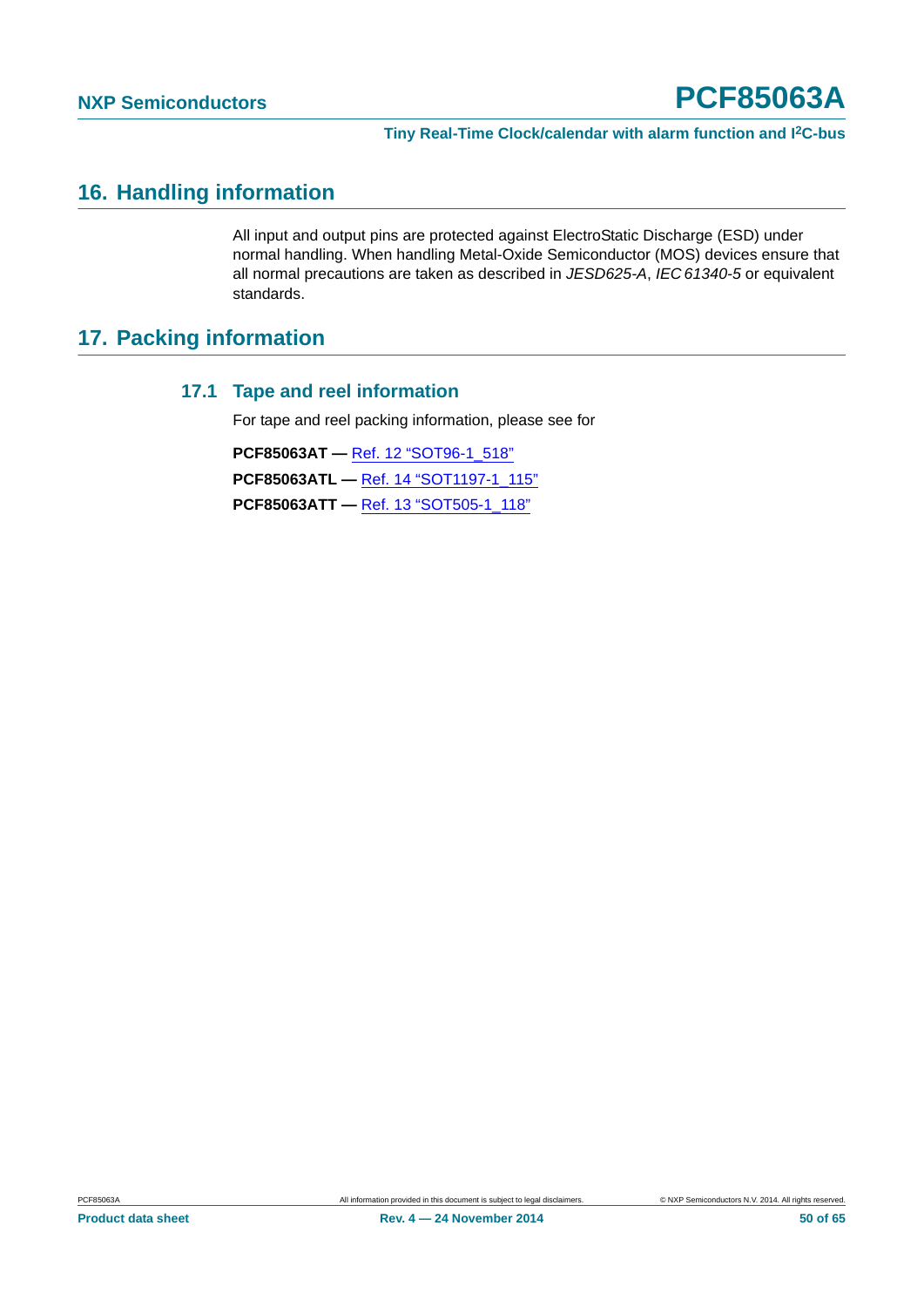#### <span id="page-50-0"></span>**18. Soldering of SMD packages**

This text provides a very brief insight into a complex technology. A more in-depth account of soldering ICs can be found in Application Note *AN10365 "Surface mount reflow soldering description"*.

#### <span id="page-50-1"></span>**18.1 Introduction to soldering**

Soldering is one of the most common methods through which packages are attached to Printed Circuit Boards (PCBs), to form electrical circuits. The soldered joint provides both the mechanical and the electrical connection. There is no single soldering method that is ideal for all IC packages. Wave soldering is often preferred when through-hole and Surface Mount Devices (SMDs) are mixed on one printed wiring board; however, it is not suitable for fine pitch SMDs. Reflow soldering is ideal for the small pitches and high densities that come with increased miniaturization.

#### <span id="page-50-2"></span>**18.2 Wave and reflow soldering**

Wave soldering is a joining technology in which the joints are made by solder coming from a standing wave of liquid solder. The wave soldering process is suitable for the following:

- **•** Through-hole components
- **•** Leaded or leadless SMDs, which are glued to the surface of the printed circuit board

Not all SMDs can be wave soldered. Packages with solder balls, and some leadless packages which have solder lands underneath the body, cannot be wave soldered. Also, leaded SMDs with leads having a pitch smaller than ~0.6 mm cannot be wave soldered, due to an increased probability of bridging.

The reflow soldering process involves applying solder paste to a board, followed by component placement and exposure to a temperature profile. Leaded packages, packages with solder balls, and leadless packages are all reflow solderable.

Key characteristics in both wave and reflow soldering are:

- **•** Board specifications, including the board finish, solder masks and vias
- **•** Package footprints, including solder thieves and orientation
- **•** The moisture sensitivity level of the packages
- **•** Package placement
- **•** Inspection and repair
- **•** Lead-free soldering versus SnPb soldering

#### <span id="page-50-3"></span>**18.3 Wave soldering**

Key characteristics in wave soldering are:

- **•** Process issues, such as application of adhesive and flux, clinching of leads, board transport, the solder wave parameters, and the time during which components are exposed to the wave
- **•** Solder bath specifications, including temperature and impurities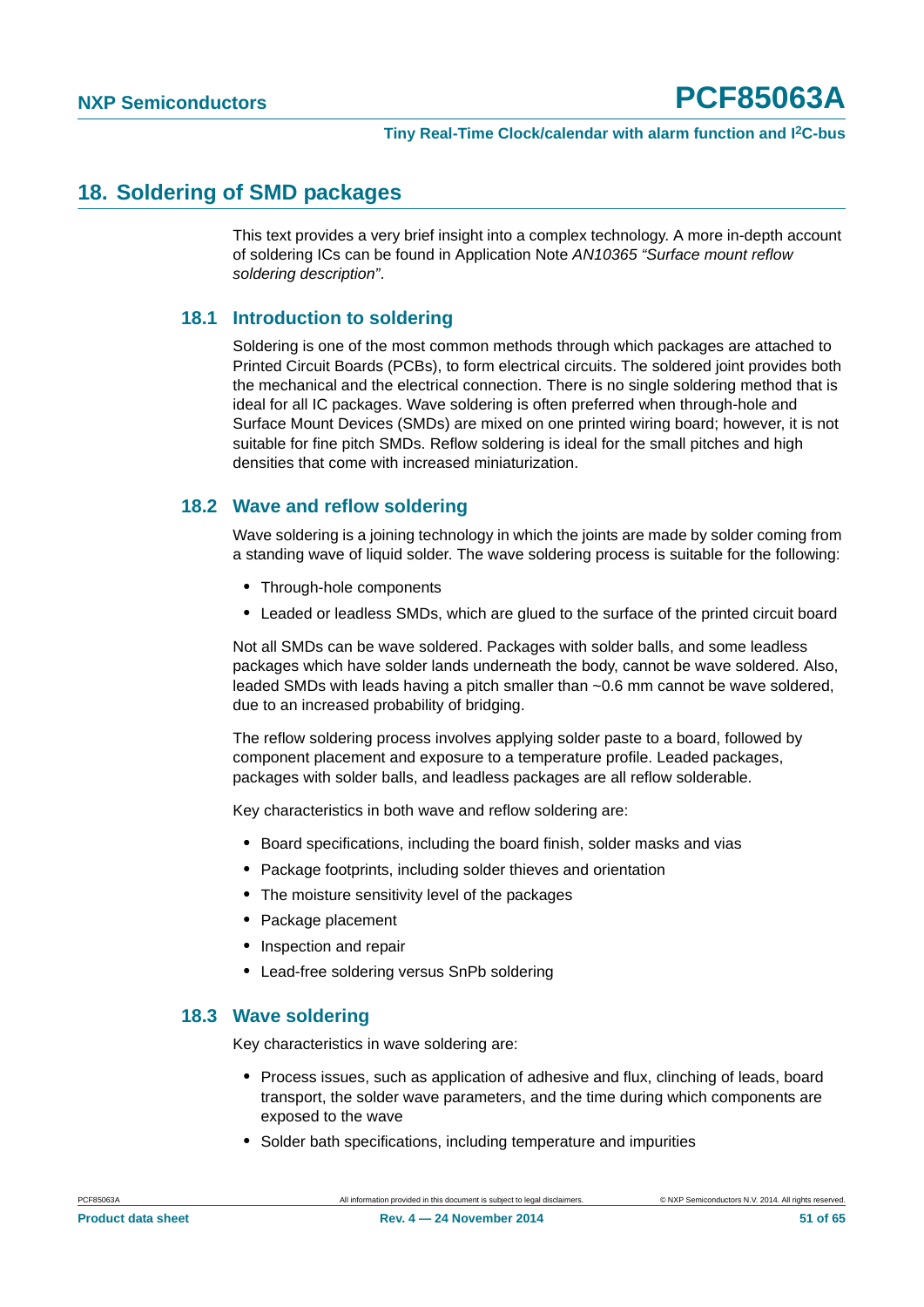#### <span id="page-51-2"></span>**18.4 Reflow soldering**

Key characteristics in reflow soldering are:

- **•** Lead-free versus SnPb soldering; note that a lead-free reflow process usually leads to higher minimum peak temperatures (see [Figure 35\)](#page-52-0) than a SnPb process, thus reducing the process window
- **•** Solder paste printing issues including smearing, release, and adjusting the process window for a mix of large and small components on one board
- **•** Reflow temperature profile; this profile includes preheat, reflow (in which the board is heated to the peak temperature) and cooling down. It is imperative that the peak temperature is high enough for the solder to make reliable solder joints (a solder paste characteristic). In addition, the peak temperature must be low enough that the packages and/or boards are not damaged. The peak temperature of the package depends on package thickness and volume and is classified in accordance with [Table 43](#page-51-0) and [44](#page-51-1)

#### <span id="page-51-0"></span>**Table 43. SnPb eutectic process (from J-STD-020D)**

| Package thickness (mm) | Package reflow temperature ( $\degree$ C) |            |  |  |  |
|------------------------|-------------------------------------------|------------|--|--|--|
|                        | Volume (mm <sup>3</sup> )                 |            |  |  |  |
|                        | < 350                                     | $\geq 350$ |  |  |  |
| < 2.5                  | 235                                       | 220        |  |  |  |
| $\geq 2.5$             | 220                                       | 220        |  |  |  |

#### <span id="page-51-1"></span>**Table 44. Lead-free process (from J-STD-020D)**

| Package thickness (mm) | <b>Package reflow temperature (<math>\degree</math>C)</b> |             |        |  |  |  |
|------------------------|-----------------------------------------------------------|-------------|--------|--|--|--|
|                        | Volume (mm <sup>3</sup> )                                 |             |        |  |  |  |
|                        | $\leq 350$                                                | 350 to 2000 | > 2000 |  |  |  |
| < 1.6                  | 260                                                       | 260         | 260    |  |  |  |
| 1.6 to 2.5             | 260                                                       | 250         | 245    |  |  |  |
| > 2.5                  | 250                                                       | 245         | 245    |  |  |  |

Moisture sensitivity precautions, as indicated on the packing, must be respected at all times.

Studies have shown that small packages reach higher temperatures during reflow soldering, see [Figure 35](#page-52-0).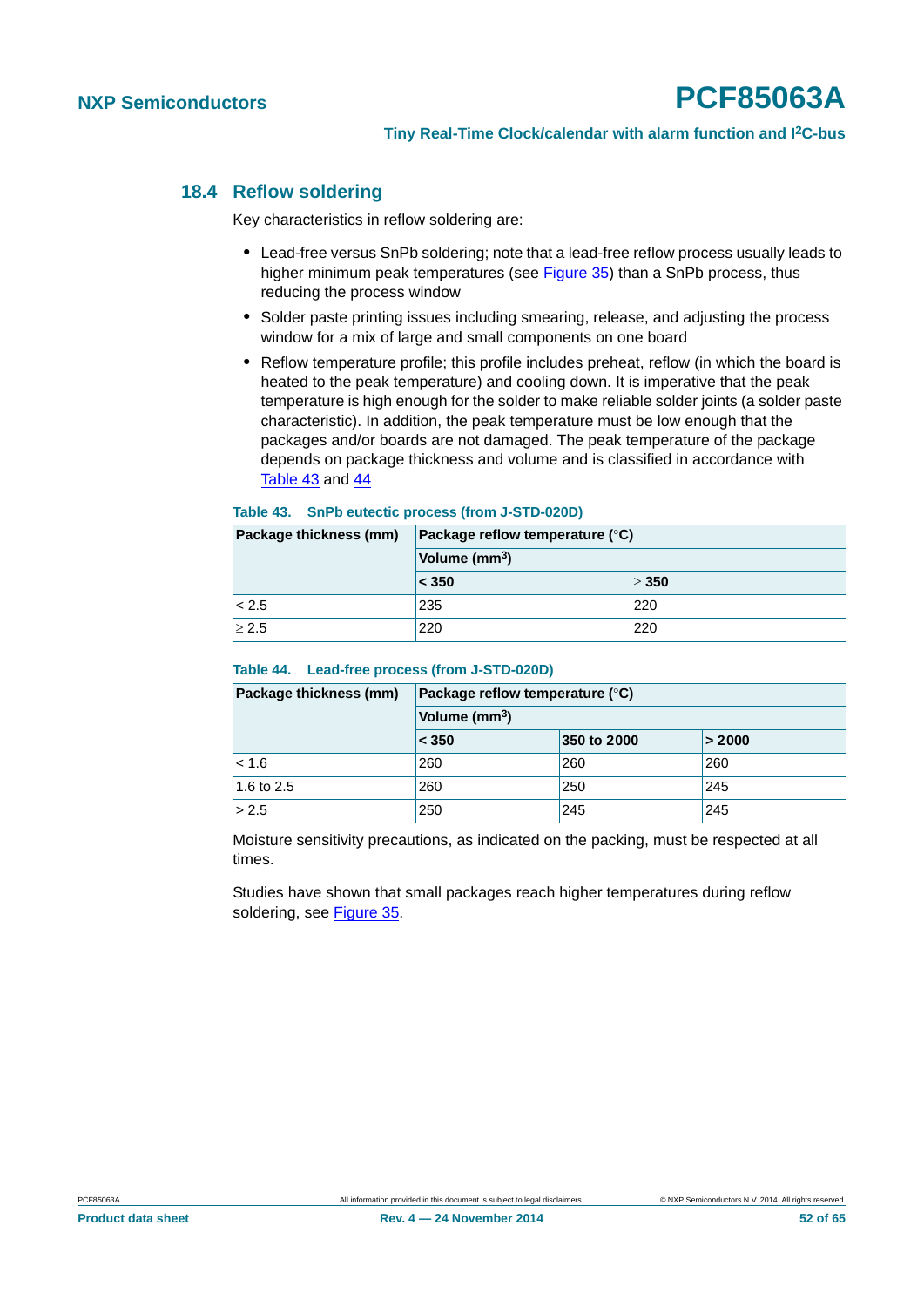**Tiny Real-Time Clock/calendar with alarm function and I2C-bus**



<span id="page-52-0"></span>For further information on temperature profiles, refer to Application Note *AN10365 "Surface mount reflow soldering description"*.

#### <span id="page-52-2"></span>**19. Footprint information**



<span id="page-52-1"></span>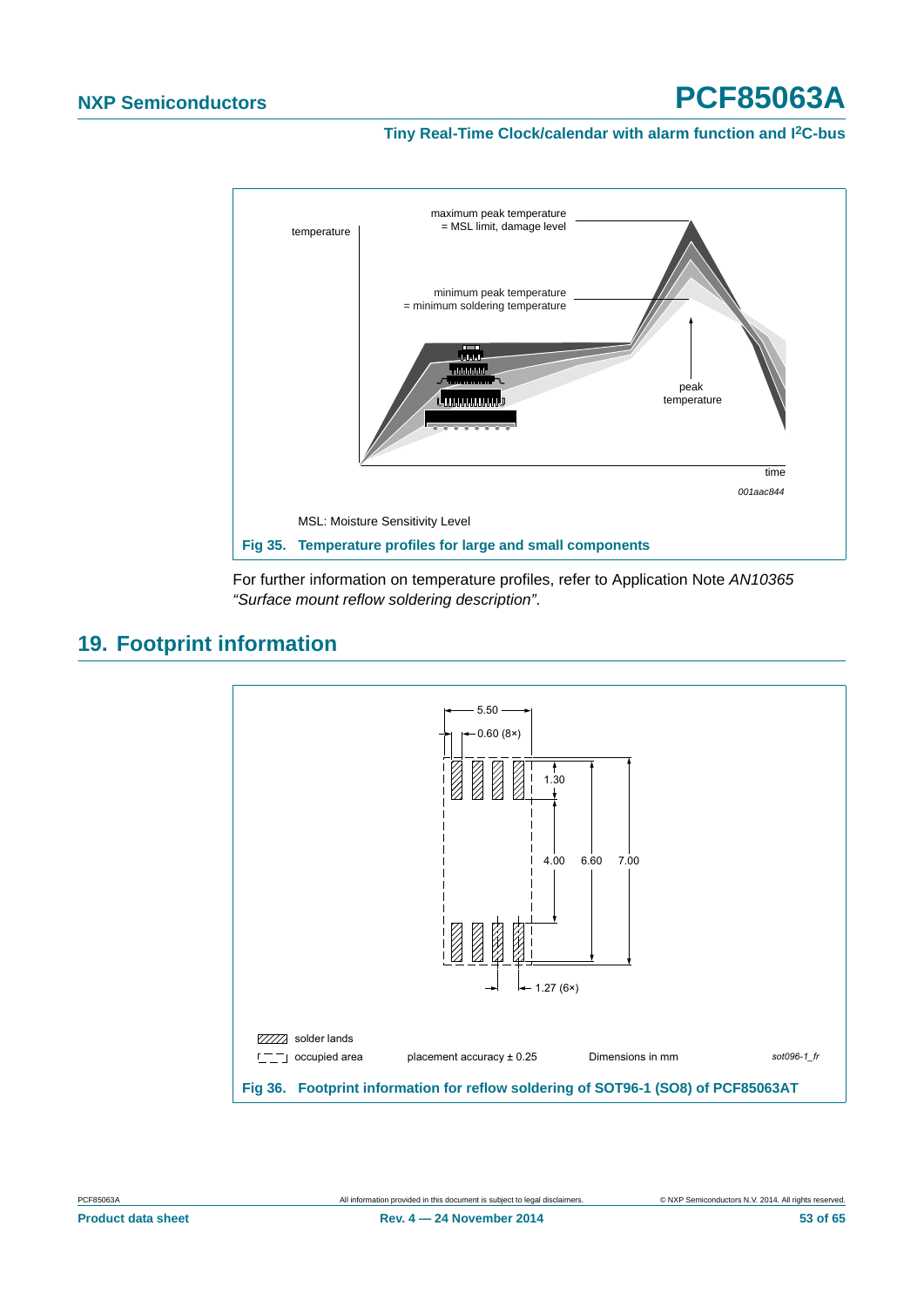<span id="page-53-0"></span>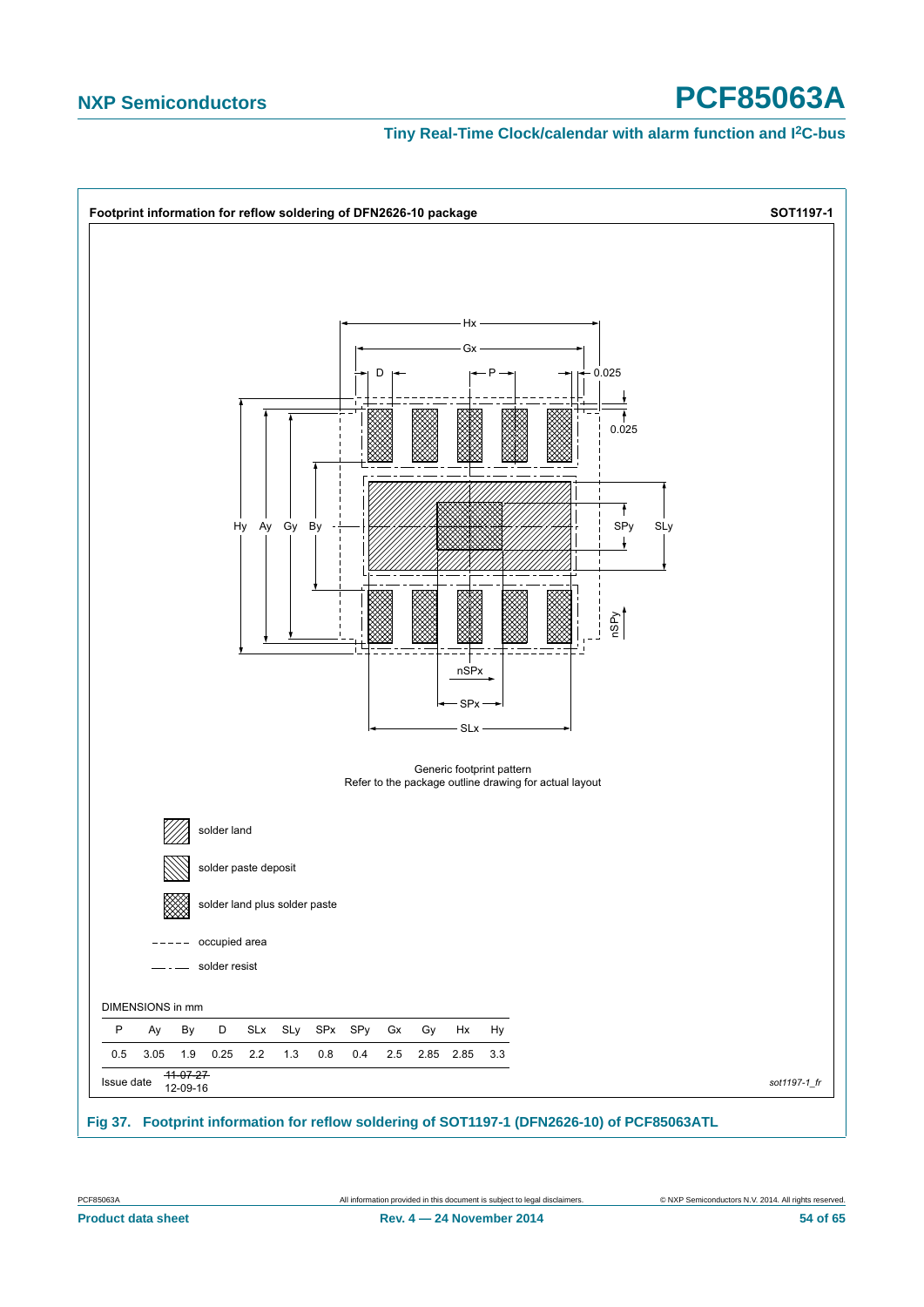#### **Tiny Real-Time Clock/calendar with alarm function and I2C-bus**

<span id="page-54-0"></span>

**Product data sheet Rev. 4 — 24 November 2014 55 of 65**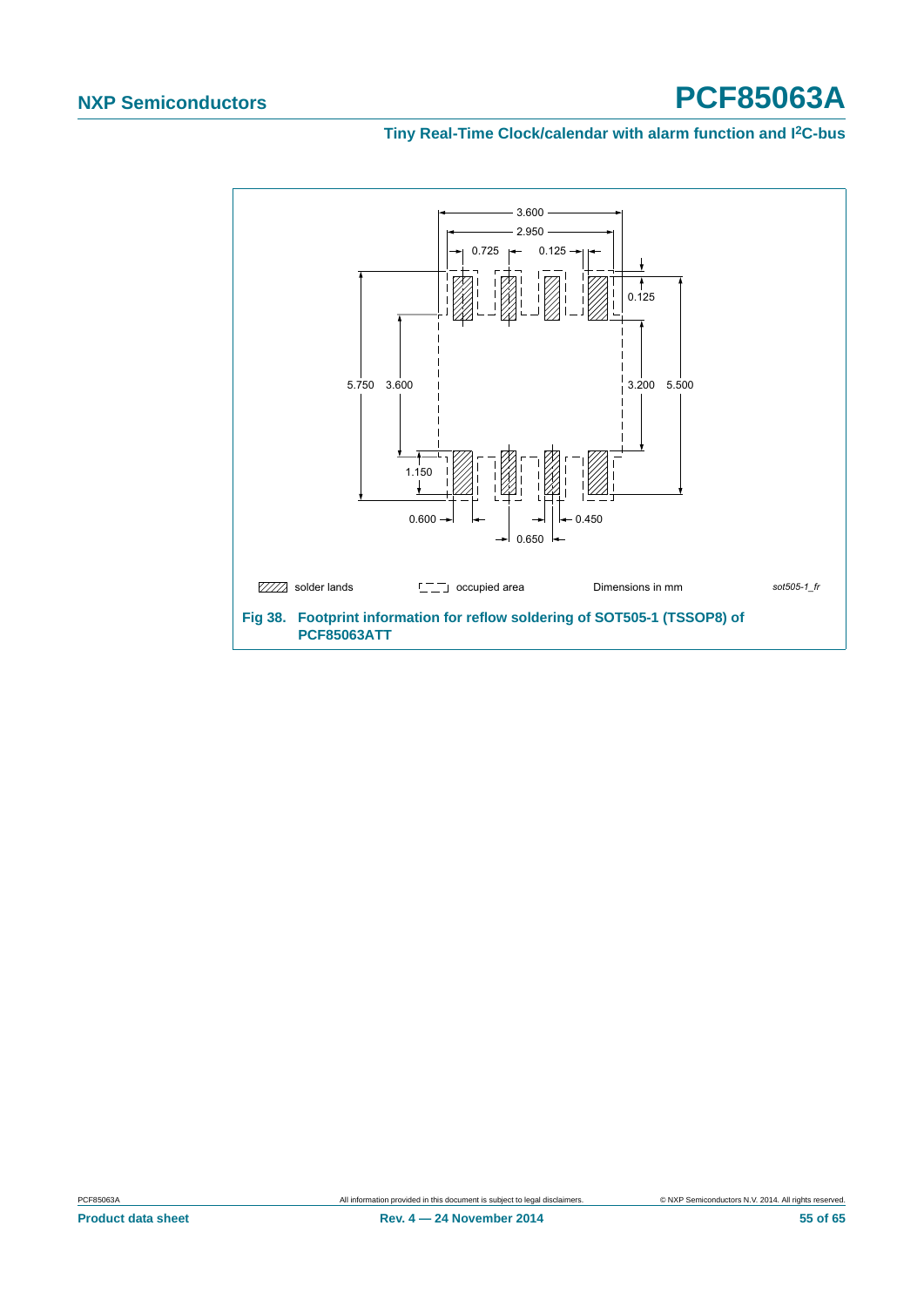# **NXP Semiconductors NXP Semiconductors**

# **PCF85063A PCF85063A**

# Tiny Real-Time Clock/calendar with alarm function and I<sup>2</sup>C-bus **Tiny Real-Time Clock/calendar with alarm function and I2C-bus**

#### **20.1 Real-Time Clock selection**

#### **Table 45. Selection of Real-Time Clocks**

**20. Appendix**

<span id="page-55-2"></span><span id="page-55-1"></span><span id="page-55-0"></span>

|                                                                            | <b>Type name</b> | Alarm, Timer,<br>Watchdog | Interrupt<br>output | Interface        | I <sub>DD</sub> ,<br>typical (nA) | <b>Battery</b><br>backup | Timestamp,<br>tamper input | <b>AEC-Q100</b><br>compliant | <b>Special features</b>                                                            | <b>Packages</b>                        |
|----------------------------------------------------------------------------|------------------|---------------------------|---------------------|------------------|-----------------------------------|--------------------------|----------------------------|------------------------------|------------------------------------------------------------------------------------|----------------------------------------|
|                                                                            | PCF8563          | X                         | 1                   | $ {}^{12}$ C     | 250                               |                          |                            |                              |                                                                                    | SO8, TSSOP8,<br>HVSON10                |
|                                                                            | <b>PCF8564A</b>  | X                         | 1                   | $l^2C$           | 250                               |                          |                            |                              | integrated oscillator caps                                                         | <b>WLCSP</b>                           |
|                                                                            | <b>PCA8565</b>   | X                         | 1                   | $ ^{2}C$         | 600                               |                          |                            | grade 1                      | high robustness,<br>$T_{\text{amb}} = -40$ °C to 125 °C                            | TSSOP8, HVSON10                        |
| informat                                                                   | <b>PCA8565A</b>  | X                         | 1                   | $ {}^{12}$ C     | 600                               |                          |                            |                              | integrated oscillator caps,<br>$T_{amb} = -40$ °C to 125 °C                        | <b>WLCSP</b>                           |
| $Rew.4 -$                                                                  | PCF85063         |                           | 1                   | $ ^{2}C$         | 220                               |                          |                            |                              | basic functions only, no<br>alarm                                                  | HXSON8                                 |
|                                                                            | PCF85063A        | X.                        | 1                   | $ ^{2}C$         | 220                               |                          |                            |                              | tiny package                                                                       | SO8, DFN2626-10                        |
|                                                                            | PCF85063B        | $\mathsf{X}$              | 1                   | SPI              | 220                               |                          |                            |                              | tiny package                                                                       | DFN2626-10                             |
| provided in this document is subject<br>24 November 2014<br>$\overline{5}$ | PCF85263A        | X.                        | $\overline{2}$      | $ {}^{12}$ C     | 230                               | X                        | X                          |                              | time stamp, battery<br>backup, stopwatch $\frac{1}{100}$ s                         | SO8, TSSOP10,<br>TSSOP8,<br>DFN2626-10 |
|                                                                            | PCF85263B        | X                         | $ 2\rangle$         | SPI              | 230                               | X                        | X                          |                              | time stamp, battery<br>backup, stopwatch $\frac{1}{100}$ s                         | TSSOP10.<br>DFN2626-10                 |
|                                                                            | PCF85363A        | X                         | $ 2\rangle$         | $ {}^{2}C$       | 230                               | X                        | X                          |                              | time stamp, battery<br>backup, stopwatch $\frac{1}{100}$ s,<br>64 Byte RAM         | TSSOP10,<br>DFN2626-10                 |
| $^{\circ}$<br>NSP                                                          | PCF85363B        | X                         | $ 2\rangle$         | SPI              | 230                               | X                        | X                          |                              | time stamp, battery<br>backup, stopwatch $\frac{1}{100}$ s,<br>64 Byte RAM         | TSSOP10,<br>DFN2626-10                 |
|                                                                            | PCF8523          | X                         | $ 2\rangle$         | 12C              | 150                               | X                        |                            |                              | lowest power 150 nA in<br>operation, FM+ 1 MHz                                     | SO8, HVSON8,<br>TSSOP14, WLCSP         |
|                                                                            | PCF2123          | X.                        | 1                   | SPI              | 100                               |                          |                            |                              | lowest power 100 nA in<br>operation                                                | TSSOP14, HVQFN16                       |
| Semiconductors N.V. 2014. All rights reserved<br>56 of 65                  | PCF2127          | X                         | 1                   | $I2C$ and<br>SPI | 500                               | X                        | X                          |                              | temperature<br>compensated, quartz built<br>in, calibrated, 512 Byte<br><b>RAM</b> | SO <sub>16</sub>                       |

#### **Product data sheet Product data sheet PCF850634** PCF85063A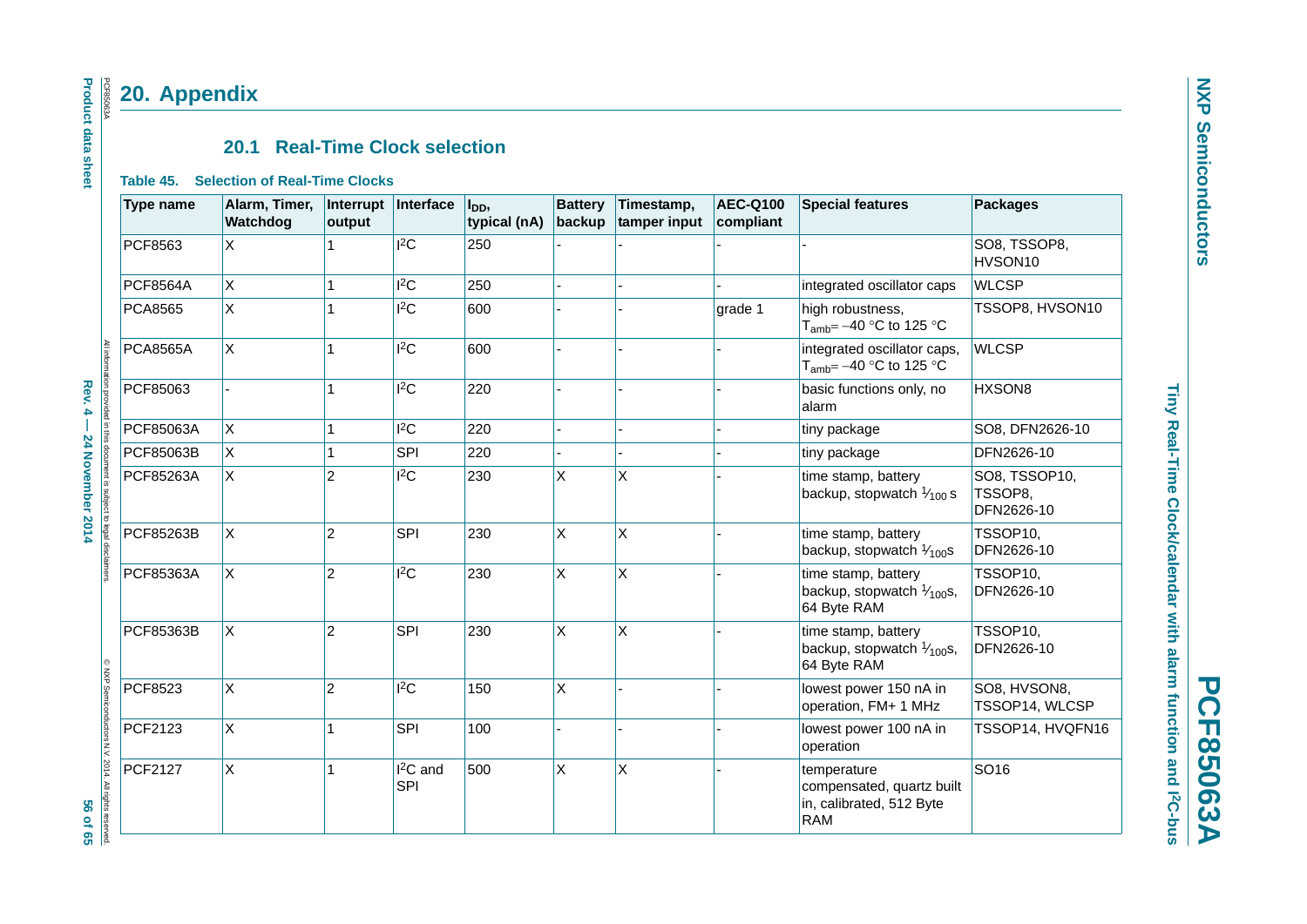**NXP Semiconductors NXP Semiconductors**

# **PCF85063A PCF85063A**

Tiny Real-Time Clock/calendar with alarm function and 12C-bus **Tiny Real-Time Clock/calendar with alarm function and I2C-bus**

| Type name       | Alarm, Timer,<br>Watchdog | Interrupt<br>output | Interface                          | l <sub>DD</sub> ,<br>typical (nA) | <b>Battery</b><br>backup | Timestamp,<br>tamper input | <b>AEC-Q100</b><br>compliant | <b>Special features</b>                                                            | <b>Packages</b>  |
|-----------------|---------------------------|---------------------|------------------------------------|-----------------------------------|--------------------------|----------------------------|------------------------------|------------------------------------------------------------------------------------|------------------|
| <b>PCF2127A</b> | X                         |                     | I <sup>2</sup> C and<br><b>SPI</b> | 500                               | Χ                        | X                          |                              | temperature<br>compensated, quartz built<br>in, calibrated, 512 Byte<br><b>RAM</b> | SO <sub>20</sub> |
| PCF2129         | X                         |                     | I <sup>2</sup> C and<br><b>SPI</b> | 500                               | X                        | $\pmb{\times}$             |                              | temperature<br>compensated, quartz built<br>in, calibrated                         | SO16             |
| <b>PCF2129A</b> | X                         |                     | I <sup>2</sup> C and<br><b>SPI</b> | 500                               | X                        | Χ                          |                              | temperature<br>compensated, quartz built<br>in, calibrated                         | SO <sub>20</sub> |
| PCA2129         | $\mathsf{X}$              |                     | $I2C$ and<br><b>SPI</b>            | 500                               | X                        | $\sf X$                    | grade 3                      | temperature<br>compensated, quartz built<br>in, calibrated                         | SO16             |
| PCA21125        | X                         |                     | <b>SPI</b>                         | 820                               |                          |                            | grade 1                      | high robustness,<br>$T_{amb} = -40$ °C to 125 °C                                   | TSSOP14          |

ion provided in this document is subject to legal disclaimers<br>Rev. 4 — 24 November 2014 Rev. 4 — 24 November 2014 57 of 658 and 7 of 658 of 658 of 658 of 658 of 658 of 65

**Product data sheet**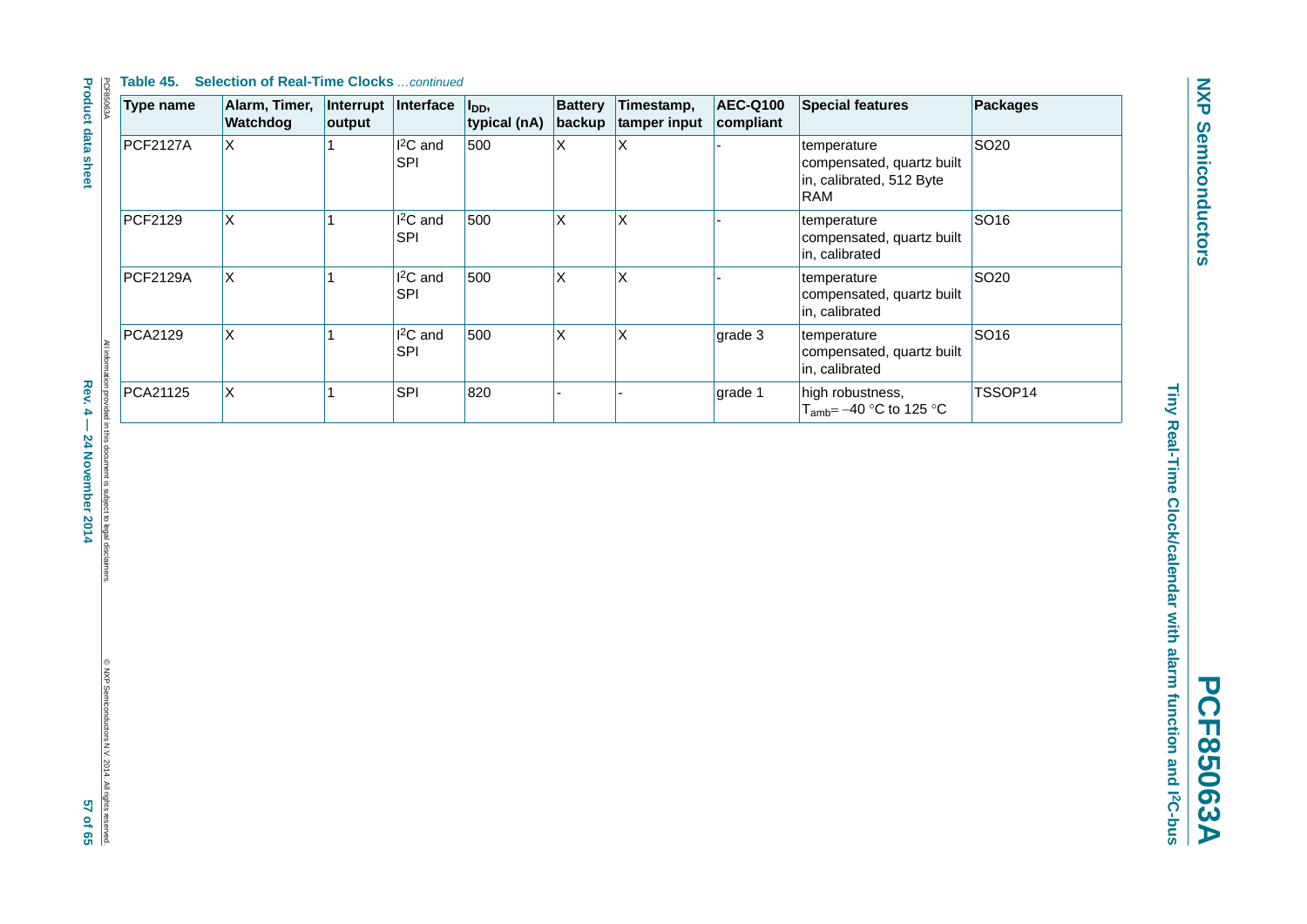**Tiny Real-Time Clock/calendar with alarm function and I2C-bus**

#### <span id="page-57-0"></span>**21. Abbreviations**

<span id="page-57-1"></span>

| Table 46.<br><b>Abbreviations</b> |                                         |  |  |  |  |
|-----------------------------------|-----------------------------------------|--|--|--|--|
| Acronym                           | <b>Description</b>                      |  |  |  |  |
| <b>BCD</b>                        | <b>Binary Coded Decimal</b>             |  |  |  |  |
| <b>CMOS</b>                       | Complementary Metal Oxide Semiconductor |  |  |  |  |
| <b>ESD</b>                        | ElectroStatic Discharge                 |  |  |  |  |
| <b>HBM</b>                        | Human Body Model                        |  |  |  |  |
| ${}^{12}$ C                       | <b>Inter-Integrated Circuit</b>         |  |  |  |  |
| IC                                | <b>Integrated Circuit</b>               |  |  |  |  |
| <b>LSB</b>                        | Least Significant Bit                   |  |  |  |  |
| <b>MSB</b>                        | Most Significant Bit                    |  |  |  |  |
| <b>MSL</b>                        | Moisture Sensitivity Level              |  |  |  |  |
| <b>PCB</b>                        | <b>Printed-Circuit Board</b>            |  |  |  |  |
| <b>POR</b>                        | Power-On Reset                          |  |  |  |  |
| <b>RTC</b>                        | Real-Time Clock                         |  |  |  |  |
| <b>SCL</b>                        | Serial CLock line                       |  |  |  |  |
| <b>SDA</b>                        | Serial DAta line                        |  |  |  |  |
| <b>SMD</b>                        | <b>Surface Mount Device</b>             |  |  |  |  |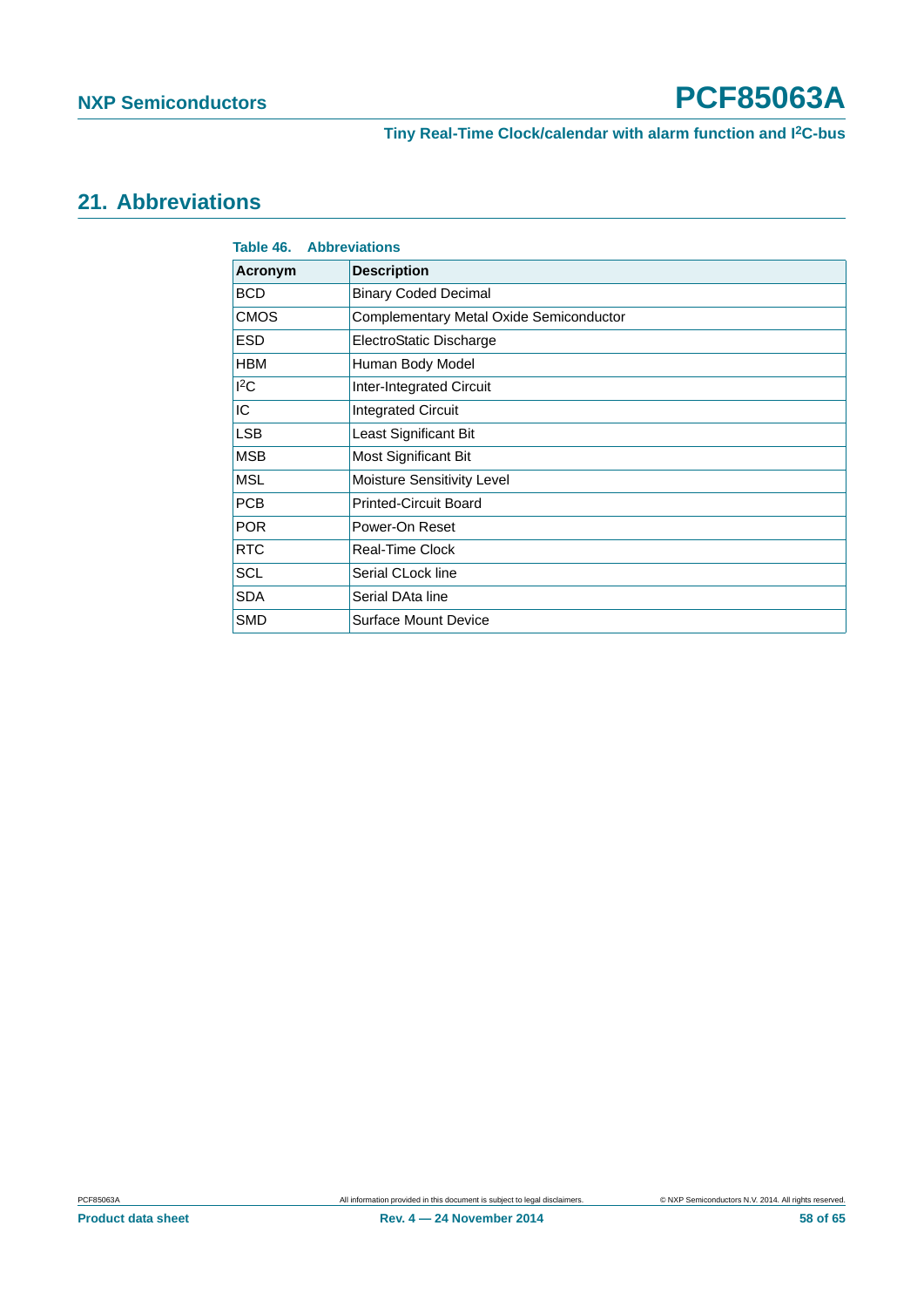#### <span id="page-58-8"></span>**22. References**

- **[1] AN10365** Surface mount reflow soldering description
- **[2] AN10366** HVQFN application information
- **[3] AN11247** Improved timekeeping accuracy with PCF85063, PCF8523 and PCF2123 using an external temperature sensor
- **[4] IEC 60134** Rating systems for electronic tubes and valves and analogous semiconductor devices
- **[5] IEC 61340-5** Protection of electronic devices from electrostatic phenomena
- **[6] IPC/JEDEC J-STD-020** Moisture/Reflow Sensitivity Classification for Nonhermetic Solid State Surface Mount Devices
- <span id="page-58-1"></span>**[7] JESD22-A114 —** Electrostatic Discharge (ESD) Sensitivity Testing Human Body Model (HBM)
- <span id="page-58-2"></span>**[8] JESD22-C101 —** Field-Induced Charged-Device Model Test Method for Electrostatic-Discharge-Withstand Thresholds of Microelectronic Components
- <span id="page-58-3"></span>**[9] JESD78 —** IC Latch-Up Test
- **[10] JESD625-A** Requirements for Handling Electrostatic-Discharge-Sensitive (ESDS) Devices
- **[11] SNV-FA-01-02** Marking Formats Integrated Circuits
- <span id="page-58-5"></span>**[12] SOT96-1\_518 —** SO8; Reel pack; SMD, 13", packing information
- <span id="page-58-6"></span>**[13] SOT505-1\_118 —** TSSOP8; Reel pack; SMD, 13", packing information
- <span id="page-58-7"></span>**[14] SOT1197-1\_115 —** DFN2626-10; Reel pack; SMD, 7", packing information
- <span id="page-58-0"></span>**[15] UM10204 —** I 2C-bus specification and user manual
- **[16] UM10301** User Manual for NXP Real Time Clocks PCF85x3, PCA8565 and PCF2123, PCA2125
- <span id="page-58-4"></span>**[17] UM10569 —** Store and transport requirements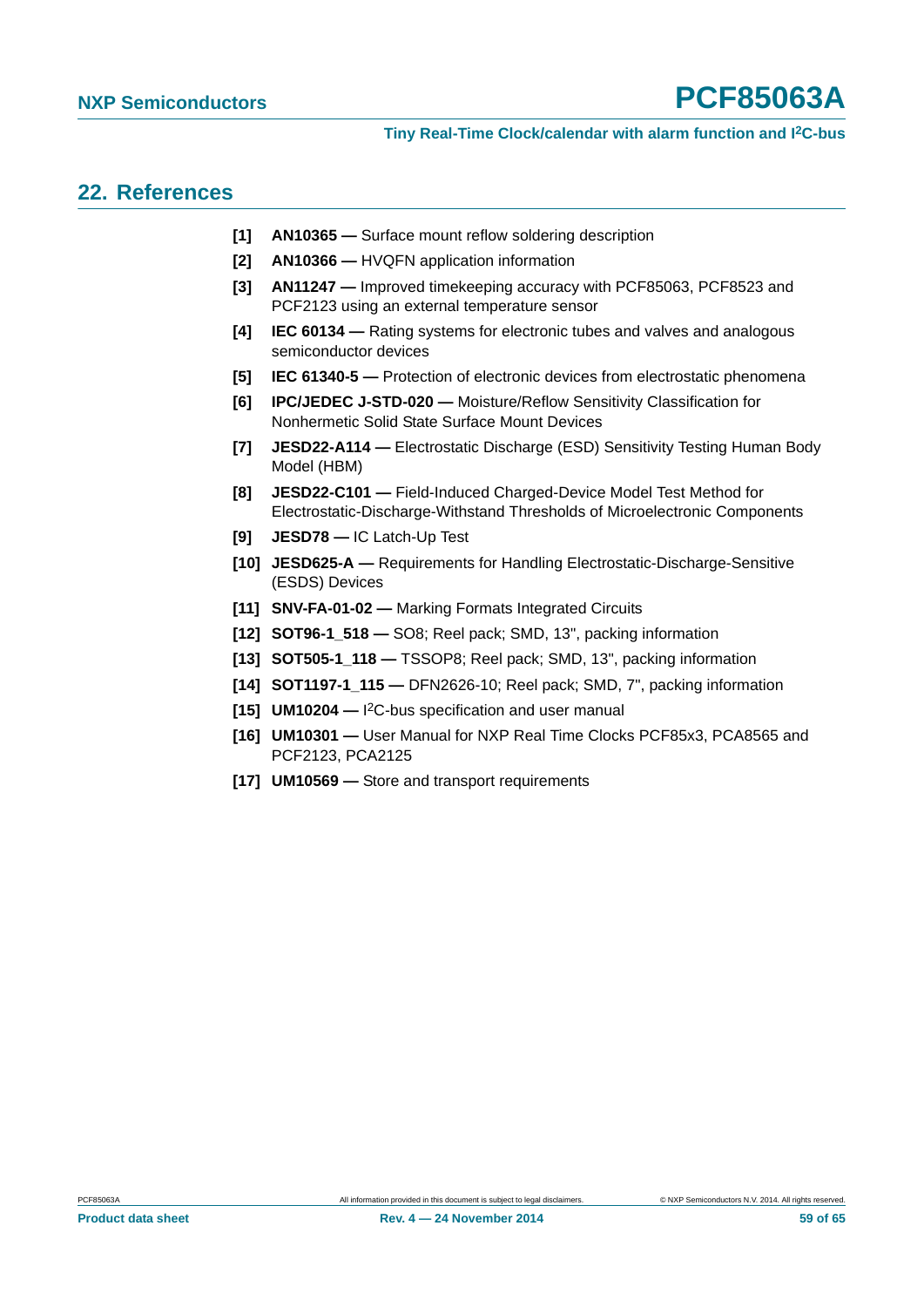#### <span id="page-59-1"></span>**23. Revision history**

| $1800 \pm 1$ . Revision mstoly |                               |                                                                                                       |                      |                   |
|--------------------------------|-------------------------------|-------------------------------------------------------------------------------------------------------|----------------------|-------------------|
| <b>Document ID</b>             | Release date                  | Data sheet status                                                                                     | <b>Change notice</b> | <b>Supersedes</b> |
| PCF85063A v.4                  | 20141124                      | Product data sheet                                                                                    |                      | PCF85063A v.3     |
| Modifications:                 |                               | Added new product type PCF85063ATT                                                                    |                      |                   |
|                                |                               | • Corrected rise and fall time specification according to the I <sup>2</sup> C standard, see Table 42 |                      |                   |
|                                | <b>Adjusted Section 8.2.3</b> |                                                                                                       |                      |                   |
| IPCF85063A v.3                 | 20140604                      | Product data sheet                                                                                    |                      | PCF85063A v.2     |
| PCF85063ATL v.2                | 20130415                      | Product data sheet                                                                                    |                      | PCF85063ATL v.1   |
| PCF85063ATL v.1                | 20130225                      | Product data sheet                                                                                    |                      | -                 |
|                                |                               |                                                                                                       |                      |                   |

#### <span id="page-59-0"></span>**Table 47. Revision history**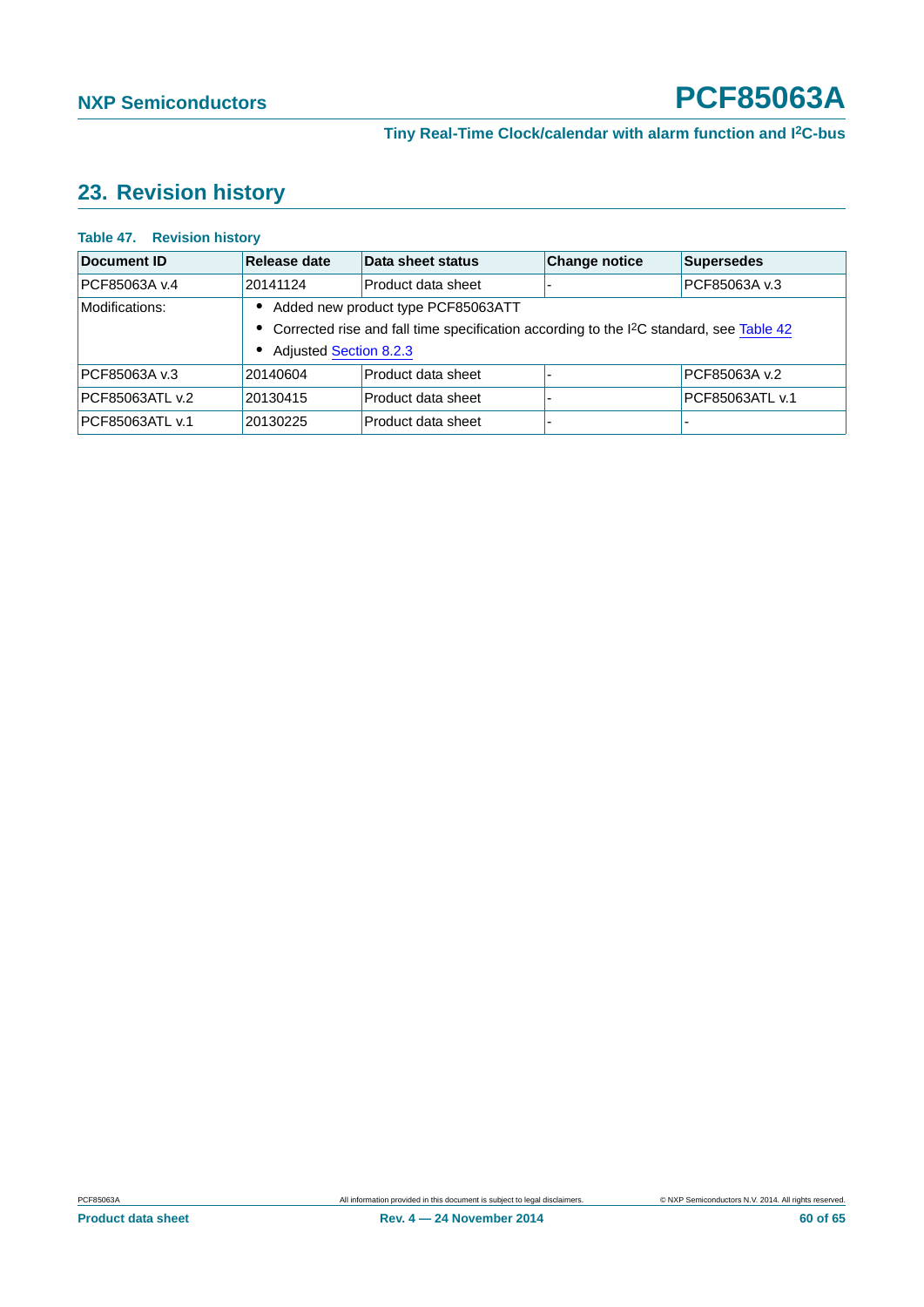#### <span id="page-60-3"></span>**24. Legal information**

#### <span id="page-60-4"></span>**24.1 Data sheet status**

| Document status[1][2]          | <b>Product status</b> <sup>[3]</sup> | <b>Definition</b>                                                                     |
|--------------------------------|--------------------------------------|---------------------------------------------------------------------------------------|
| Objective [short] data sheet   | Development                          | This document contains data from the objective specification for product development. |
| Preliminary [short] data sheet | Qualification                        | This document contains data from the preliminary specification.                       |
| Product [short] data sheet     | Production                           | This document contains the product specification.                                     |

<span id="page-60-0"></span>[1] Please consult the most recently issued document before initiating or completing a design.

<span id="page-60-1"></span>[2] The term 'short data sheet' is explained in section "Definitions".

<span id="page-60-2"></span>[3] The product status of device(s) described in this document may have changed since this document was published and may differ in case of multiple devices. The latest product status<br>information is available on the Intern

#### <span id="page-60-5"></span>**24.2 Definitions**

**Draft —** The document is a draft version only. The content is still under internal review and subject to formal approval, which may result in modifications or additions. NXP Semiconductors does not give any representations or warranties as to the accuracy or completeness of information included herein and shall have no liability for the consequences of use of such information.

**Short data sheet —** A short data sheet is an extract from a full data sheet with the same product type number(s) and title. A short data sheet is intended for quick reference only and should not be relied upon to contain detailed and full information. For detailed and full information see the relevant full data sheet, which is available on request via the local NXP Semiconductors sales office. In case of any inconsistency or conflict with the short data sheet, the full data sheet shall prevail.

**Product specification —** The information and data provided in a Product data sheet shall define the specification of the product as agreed between NXP Semiconductors and its customer, unless NXP Semiconductors and customer have explicitly agreed otherwise in writing. In no event however, shall an agreement be valid in which the NXP Semiconductors product is deemed to offer functions and qualities beyond those described in the Product data sheet.

#### <span id="page-60-6"></span>**24.3 Disclaimers**

**Limited warranty and liability —** Information in this document is believed to be accurate and reliable. However, NXP Semiconductors does not give any representations or warranties, expressed or implied, as to the accuracy or completeness of such information and shall have no liability for the consequences of use of such information. NXP Semiconductors takes no responsibility for the content in this document if provided by an information source outside of NXP Semiconductors.

In no event shall NXP Semiconductors be liable for any indirect, incidental, punitive, special or consequential damages (including - without limitation - lost profits, lost savings, business interruption, costs related to the removal or replacement of any products or rework charges) whether or not such damages are based on tort (including negligence), warranty, breach of contract or any other legal theory.

Notwithstanding any damages that customer might incur for any reason whatsoever, NXP Semiconductors' aggregate and cumulative liability towards customer for the products described herein shall be limited in accordance with the *Terms and conditions of commercial sale* of NXP Semiconductors.

**Right to make changes —** NXP Semiconductors reserves the right to make changes to information published in this document, including without limitation specifications and product descriptions, at any time and without notice. This document supersedes and replaces all information supplied prior to the publication hereof.

**Suitability for use —** NXP Semiconductors products are not designed, authorized or warranted to be suitable for use in life support, life-critical or safety-critical systems or equipment, nor in applications where failure or malfunction of an NXP Semiconductors product can reasonably be expected to result in personal injury, death or severe property or environmental damage. NXP Semiconductors and its suppliers accept no liability for inclusion and/or use of NXP Semiconductors products in such equipment or applications and therefore such inclusion and/or use is at the customer's own risk.

**Applications —** Applications that are described herein for any of these products are for illustrative purposes only. NXP Semiconductors makes no representation or warranty that such applications will be suitable for the specified use without further testing or modification.

Customers are responsible for the design and operation of their applications and products using NXP Semiconductors products, and NXP Semiconductors accepts no liability for any assistance with applications or customer product design. It is customer's sole responsibility to determine whether the NXP Semiconductors product is suitable and fit for the customer's applications and products planned, as well as for the planned application and use of customer's third party customer(s). Customers should provide appropriate design and operating safeguards to minimize the risks associated with their applications and products.

NXP Semiconductors does not accept any liability related to any default. damage, costs or problem which is based on any weakness or default in the customer's applications or products, or the application or use by customer's third party customer(s). Customer is responsible for doing all necessary testing for the customer's applications and products using NXP Semiconductors products in order to avoid a default of the applications and the products or of the application or use by customer's third party customer(s). NXP does not accept any liability in this respect.

**Limiting values —** Stress above one or more limiting values (as defined in the Absolute Maximum Ratings System of IEC 60134) will cause permanent damage to the device. Limiting values are stress ratings only and (proper) operation of the device at these or any other conditions above those given in the Recommended operating conditions section (if present) or the Characteristics sections of this document is not warranted. Constant or repeated exposure to limiting values will permanently and irreversibly affect the quality and reliability of the device.

**Terms and conditions of commercial sale —** NXP Semiconductors products are sold subject to the general terms and conditions of commercial sale, as published at<http://www.nxp.com/profile/terms>, unless otherwise agreed in a valid written individual agreement. In case an individual agreement is concluded only the terms and conditions of the respective agreement shall apply. NXP Semiconductors hereby expressly objects to applying the customer's general terms and conditions with regard to the purchase of NXP Semiconductors products by customer.

**No offer to sell or license —** Nothing in this document may be interpreted or construed as an offer to sell products that is open for acceptance or the grant, conveyance or implication of any license under any copyrights, patents or other industrial or intellectual property rights.

PCF85063A All information provided in this document is subject to legal disclaimers. © NXP Semiconductors N.V. 2014. All rights reserved.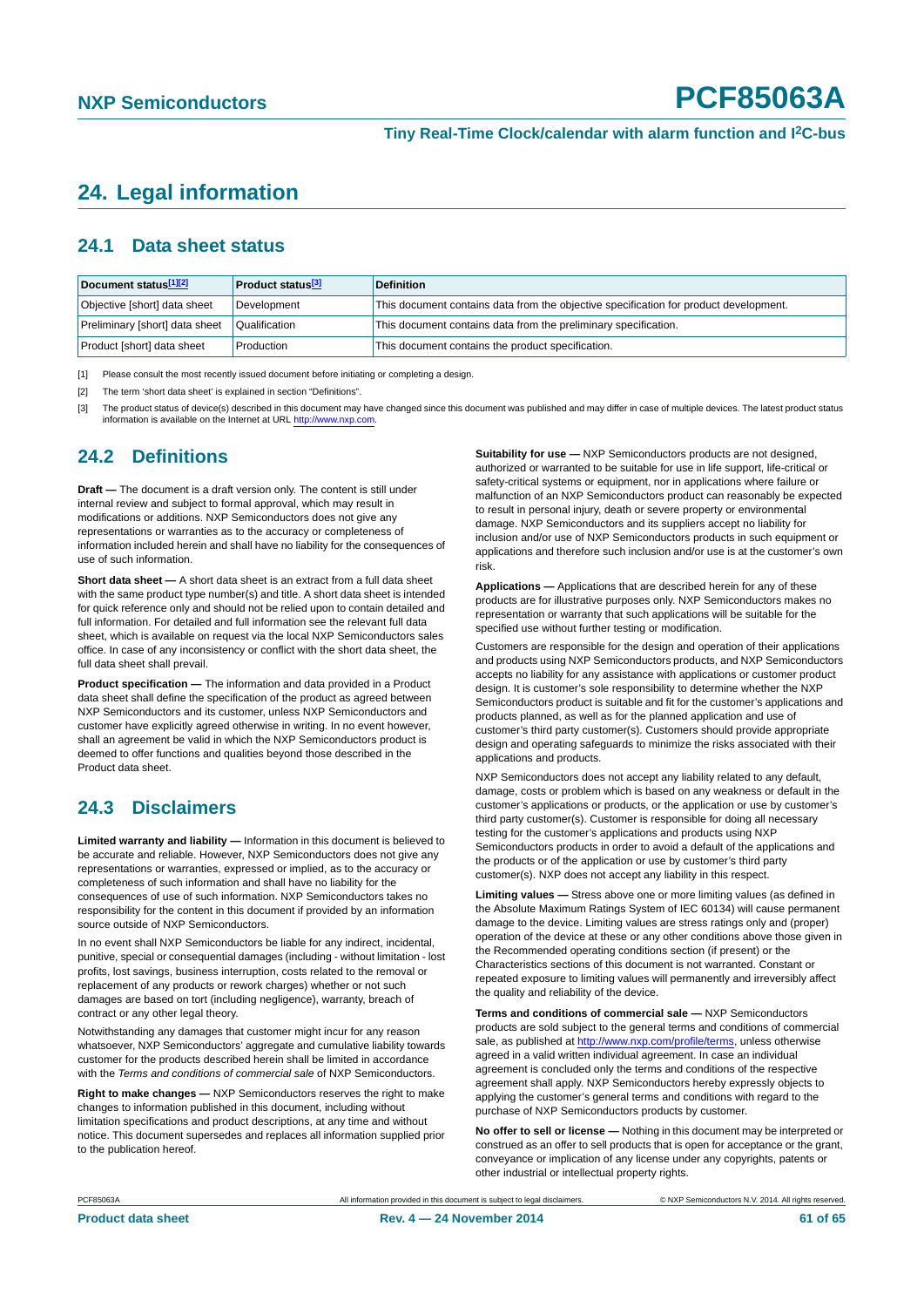#### **Tiny Real-Time Clock/calendar with alarm function and I2C-bus**

**Export control —** This document as well as the item(s) described herein may be subject to export control regulations. Export might require a prior authorization from competent authorities.

**Non-automotive qualified products —** Unless this data sheet expressly states that this specific NXP Semiconductors product is automotive qualified, the product is not suitable for automotive use. It is neither qualified nor tested in accordance with automotive testing or application requirements. NXP Semiconductors accepts no liability for inclusion and/or use of non-automotive qualified products in automotive equipment or applications.

In the event that customer uses the product for design-in and use in automotive applications to automotive specifications and standards, customer (a) shall use the product without NXP Semiconductors' warranty of the product for such automotive applications, use and specifications, and (b) whenever customer uses the product for automotive applications beyond NXP Semiconductors' specifications such use shall be solely at customer's

own risk, and (c) customer fully indemnifies NXP Semiconductors for any liability, damages or failed product claims resulting from customer design and use of the product for automotive applications beyond NXP Semiconductors' standard warranty and NXP Semiconductors' product specifications.

**Translations —** A non-English (translated) version of a document is for reference only. The English version shall prevail in case of any discrepancy between the translated and English versions.

#### <span id="page-61-0"></span>**24.4 Trademarks**

Notice: All referenced brands, product names, service names and trademarks are the property of their respective owners.

**I 2C-bus —** logo is a trademark of NXP Semiconductors N.V.

#### <span id="page-61-1"></span>**25. Contact information**

For more information, please visit: **http://www.nxp.com**

For sales office addresses, please send an email to: **salesaddresses@nxp.com**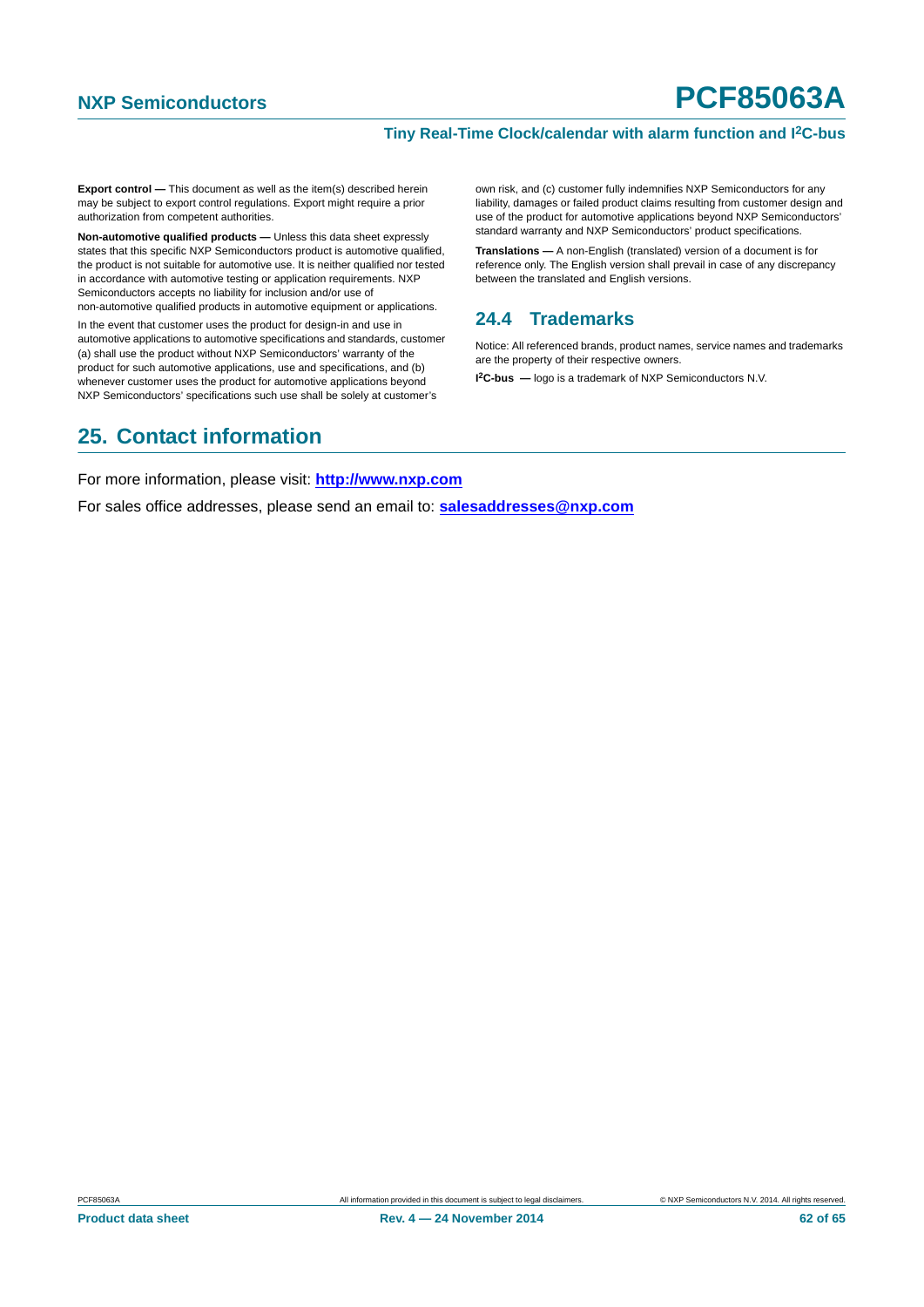**Tiny Real-Time Clock/calendar with alarm function and I2C-bus**

#### <span id="page-62-0"></span>**26. Tables**

| Table 1.<br>Table 2.<br>Table 3.<br>Table 4. |                                                                                   |                                                                            | Table 37. First period delay for timer counter value T 31<br>Table 39. I <sup>2</sup> C slave address byte35<br>Table 40. Limiting values 38 |  |
|----------------------------------------------|-----------------------------------------------------------------------------------|----------------------------------------------------------------------------|----------------------------------------------------------------------------------------------------------------------------------------------|--|
| Table 5.                                     |                                                                                   |                                                                            | Table 41. Static characteristics 39                                                                                                          |  |
| Table 6.                                     | Control_1 - control and status register 1                                         |                                                                            | Table 42. <sup>2</sup> C-bus characteristics44                                                                                               |  |
|                                              | (address 00h) bit description 8                                                   |                                                                            | Table 43. SnPb eutectic process (from J-STD-020D) 52                                                                                         |  |
| Table 7.                                     | First increment of time circuits after STOP bit                                   |                                                                            | Table 44. Lead-free process (from J-STD-020D) 52                                                                                             |  |
|                                              |                                                                                   |                                                                            | Table 45. Selection of Real-Time Clocks 56                                                                                                   |  |
| Table 8.                                     | Registers reset values 12                                                         |                                                                            | Table 46. Abbreviations 58                                                                                                                   |  |
| Table 9.                                     | Control_2 - control and status register 2                                         |                                                                            |                                                                                                                                              |  |
|                                              | (address 01h) bit description 13                                                  |                                                                            |                                                                                                                                              |  |
|                                              | Table 10. Effect of bits MI and HMI on INT generation 15                          |                                                                            |                                                                                                                                              |  |
|                                              | Table 11. CLKOUT frequency selection 16                                           |                                                                            |                                                                                                                                              |  |
|                                              | Table 12. Offset - offset register (address 02h) bit                              |                                                                            |                                                                                                                                              |  |
|                                              | description $\ldots \ldots \ldots \ldots \ldots \ldots \ldots \ldots \ldots$ . 17 |                                                                            |                                                                                                                                              |  |
|                                              | Table 13. Offset values 17                                                        |                                                                            |                                                                                                                                              |  |
|                                              | Table 14. Correction pulses for MODE = $0$ 18                                     |                                                                            |                                                                                                                                              |  |
|                                              | Table 15. Effect of correction pulses on frequencies for                          |                                                                            |                                                                                                                                              |  |
|                                              | $MODE = 0. \dots 1. \dots 18$                                                     |                                                                            |                                                                                                                                              |  |
|                                              | Table 16. Correction pulses for MODE = $1$ 19                                     |                                                                            |                                                                                                                                              |  |
|                                              | Table 17. Effect of correction pulses on frequencies for                          |                                                                            |                                                                                                                                              |  |
|                                              | $MODE = 1. 19$                                                                    |                                                                            |                                                                                                                                              |  |
|                                              | Table 18. RAM_byte - 8-bit RAM register (address 03h)                             |                                                                            |                                                                                                                                              |  |
|                                              | bit description $\ldots \ldots \ldots \ldots \ldots \ldots \ldots \ldots 21$      |                                                                            |                                                                                                                                              |  |
|                                              | Table 19. Seconds - seconds register (address 04h) bit                            |                                                                            |                                                                                                                                              |  |
|                                              |                                                                                   |                                                                            |                                                                                                                                              |  |
|                                              | Table 20. Seconds coded in BCD format 22                                          |                                                                            |                                                                                                                                              |  |
|                                              | Table 21. Minutes - minutes register (address 05h) bit                            |                                                                            |                                                                                                                                              |  |
|                                              | Table 22. Hours - hours register (address 06h) bit                                |                                                                            |                                                                                                                                              |  |
|                                              |                                                                                   |                                                                            |                                                                                                                                              |  |
|                                              | Table 23. Days - days register (address 07h) bit                                  |                                                                            |                                                                                                                                              |  |
|                                              | description $\ldots \ldots \ldots \ldots \ldots \ldots \ldots \ldots \ldots$ . 23 |                                                                            |                                                                                                                                              |  |
|                                              | Table 24. Weekdays - weekdays register (address 08h)                              |                                                                            |                                                                                                                                              |  |
|                                              | bit description 23                                                                |                                                                            |                                                                                                                                              |  |
|                                              |                                                                                   |                                                                            |                                                                                                                                              |  |
|                                              | Table 26. Months - months register (address 09h) bit                              |                                                                            |                                                                                                                                              |  |
|                                              | description $\ldots \ldots \ldots \ldots \ldots \ldots \ldots \ldots 24$          |                                                                            |                                                                                                                                              |  |
|                                              | Table 27. Month assignments in BCD format24                                       |                                                                            |                                                                                                                                              |  |
|                                              | Table 28. Years - years register (0Ah) bit description. 25                        |                                                                            |                                                                                                                                              |  |
|                                              | Table 29. Second_alarm - second alarm register                                    |                                                                            |                                                                                                                                              |  |
|                                              | (address 0Bh) bit description 26                                                  |                                                                            |                                                                                                                                              |  |
|                                              | Table 30. Minute_alarm - minute alarm register                                    |                                                                            |                                                                                                                                              |  |
|                                              | (address 0Ch) bit description 27                                                  |                                                                            |                                                                                                                                              |  |
|                                              | Table 31. Hour_alarm - hour alarm register                                        |                                                                            |                                                                                                                                              |  |
|                                              | (address 0Dh) bit description 27                                                  |                                                                            |                                                                                                                                              |  |
|                                              | Table 32. Day_alarm - day alarm register (address 0Eh)                            |                                                                            |                                                                                                                                              |  |
|                                              |                                                                                   |                                                                            |                                                                                                                                              |  |
|                                              | Table 33. Weekday_alarm - weekday alarm register                                  |                                                                            |                                                                                                                                              |  |
|                                              | (address 0Fh) bit description 28                                                  |                                                                            |                                                                                                                                              |  |
|                                              | Table 34. Timer_value - timer value register                                      |                                                                            |                                                                                                                                              |  |
|                                              | (address 10h) bit description 29                                                  |                                                                            |                                                                                                                                              |  |
|                                              | Table 35. Timer_mode - timer control register                                     |                                                                            |                                                                                                                                              |  |
|                                              | (address 11h) bit description 30                                                  |                                                                            |                                                                                                                                              |  |
|                                              | Table 36. Timer clock frequency and timer durations30                             |                                                                            |                                                                                                                                              |  |
| PCF85063A                                    |                                                                                   | All information provided in this document is subject to legal disclaimers. | C NXP Semiconductors N.V. 2014. All rights reserved                                                                                          |  |

| Table 37. First period delay for timer counter value T 31 |
|-----------------------------------------------------------|
|                                                           |
| Table 39. <sup>2</sup> C slave address byte35             |
|                                                           |
| Table 41. Static characteristics  39                      |
| Table 42. <sup>2</sup> C-bus characteristics 44           |
| Table 43. SnPb eutectic process (from J-STD-020D) 52      |
| Table 44. Lead-free process (from J-STD-020D) 52          |
| Table 45. Selection of Real-Time Clocks 56                |
| Table 46. Abbreviations 58                                |
| Table 47. Revision history  60                            |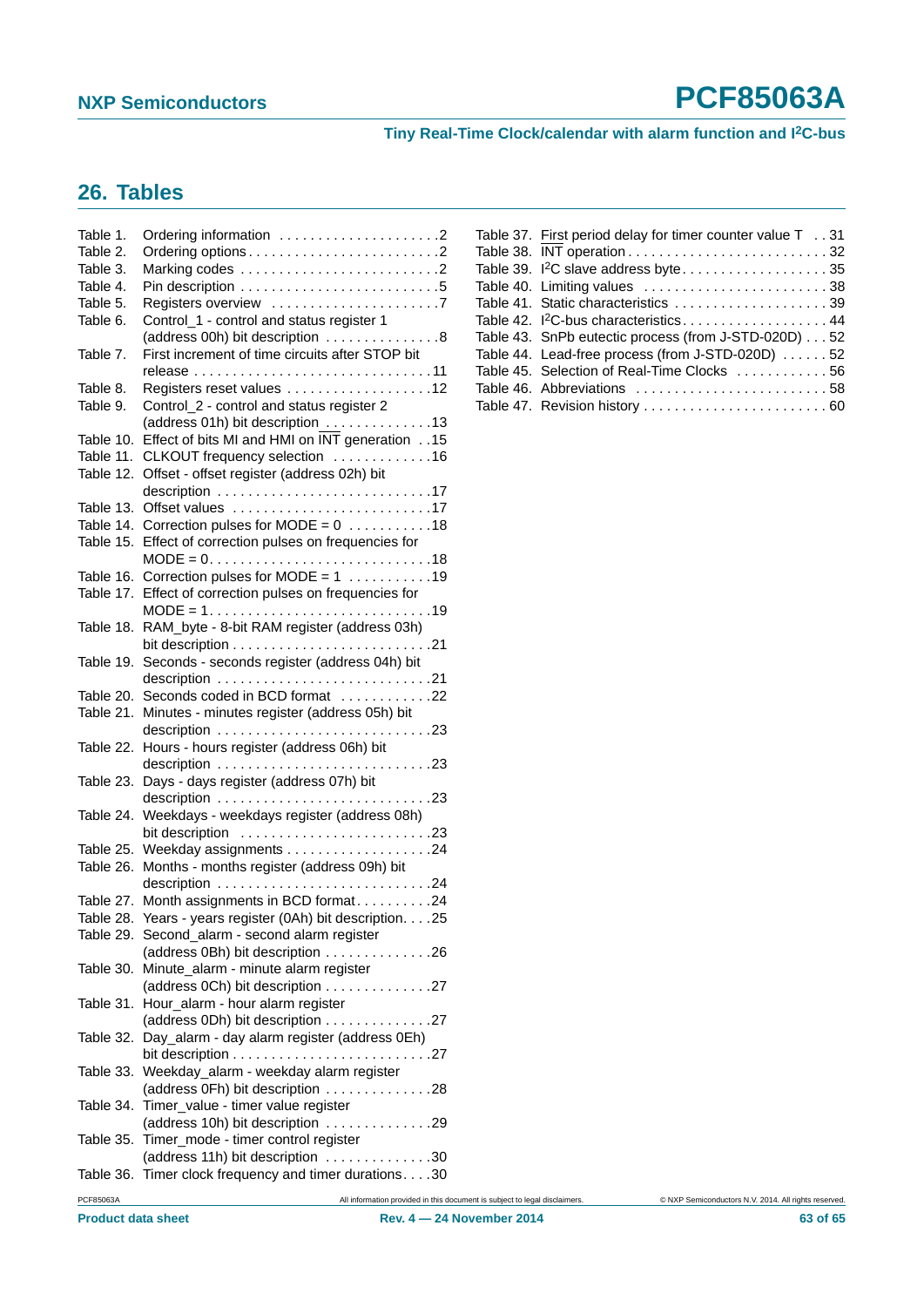**Tiny Real-Time Clock/calendar with alarm function and I2C-bus**

#### <span id="page-63-0"></span>**27. Figures**

| Fig 1.  | Block diagram of PCF85063A 3                                                                     |
|---------|--------------------------------------------------------------------------------------------------|
| Fig 2.  | Pin configuration for SO8 (PCF85063AT) 4                                                         |
| Fig 3.  | Pin configuration for DFN2626-10<br>(PCF85063ATL)4                                               |
| Fig 4.  | Pin configuration for TSSOP8 (PCF85063ATT). 4                                                    |
| Fig 5.  | Handling address registers 6                                                                     |
| Fig 6.  | STOP bit functional diagram 10                                                                   |
| Fig 7.  | STOP bit release timing11                                                                        |
| Fig 8.  | Software reset command12                                                                         |
| Fig 9.  |                                                                                                  |
| Fig 10. | INT example for MI 15                                                                            |
| Fig 11. | Offset calibration calculation workflow20                                                        |
| Fig 12. |                                                                                                  |
| Fig 13. |                                                                                                  |
| Fig 14. | Data flow for the time function 25                                                               |
| Fig 15. | Access time for read/write operations 26                                                         |
| Fig 16. | Alarm function block diagram. 29                                                                 |
| Fig 17. | General countdown timer behavior 31                                                              |
| Fig 18. |                                                                                                  |
| Fig 19. | Definition of START and STOP conditions. 33                                                      |
| Fig 20. |                                                                                                  |
| Fig 21. | Acknowledgement on the I <sup>2</sup> C-bus 34                                                   |
| Fig 22. | Master transmits to slave receiver                                                               |
|         |                                                                                                  |
| Fig 23. | Master reads after setting register address                                                      |
|         | (write register address; READ data) 36                                                           |
| Fig 24. | Device diode protection diagram of PCF85063A.37                                                  |
| Fig 25. | Typical I <sub>DD</sub> with respect to f <sub>SCL</sub> $\ldots \ldots \ldots \ldots \ldots 40$ |
| Fig 26. | Typical $I_{DD}$ as a function of temperature $\dots \dots 41$                                   |
| Fig 27. | Typical $I_{DD}$ with respect to $V_{DD}$ 42                                                     |
| Fig 28. | $I_{DD}$ with respect to quartz $R_S \ldots \ldots \ldots \ldots \ldots 43$                      |
| Fig 29. | Oscillator frequency variation with respect                                                      |
|         |                                                                                                  |
| Fig 30. | I <sup>2</sup> C-bus timing diagram; rise and fall times                                         |
|         | refer to 30 % and 70 % 45                                                                        |
| Fig 31. | Application diagram for PCF85063A 46                                                             |
| Fig 32. | Package outline SOT96-1 (SO8) of                                                                 |
|         | PCF85063AT47                                                                                     |
| Fig 33. | Package outline SOT1197-1 (DFN2626-10) of                                                        |
|         | PCF85063ATL48                                                                                    |
| Fig 34. | Package outline SOT505-1 (TSSOP8) of                                                             |
|         | PCF85063ATT49                                                                                    |
| Fig 35. | Temperature profiles for large and small                                                         |
|         |                                                                                                  |
| Fig 36. | Footprint information for reflow soldering of                                                    |
|         | SOT96-1 (SO8) of PCF85063AT53                                                                    |
| Fig 37. | Footprint information for reflow soldering of                                                    |
|         | SOT1197-1 (DFN2626-10) of PCF85063ATL 54                                                         |
| Fig 38. | Footprint information for reflow soldering of<br>SOT505-1 (TSSOP8) of PCF85063ATT 55             |